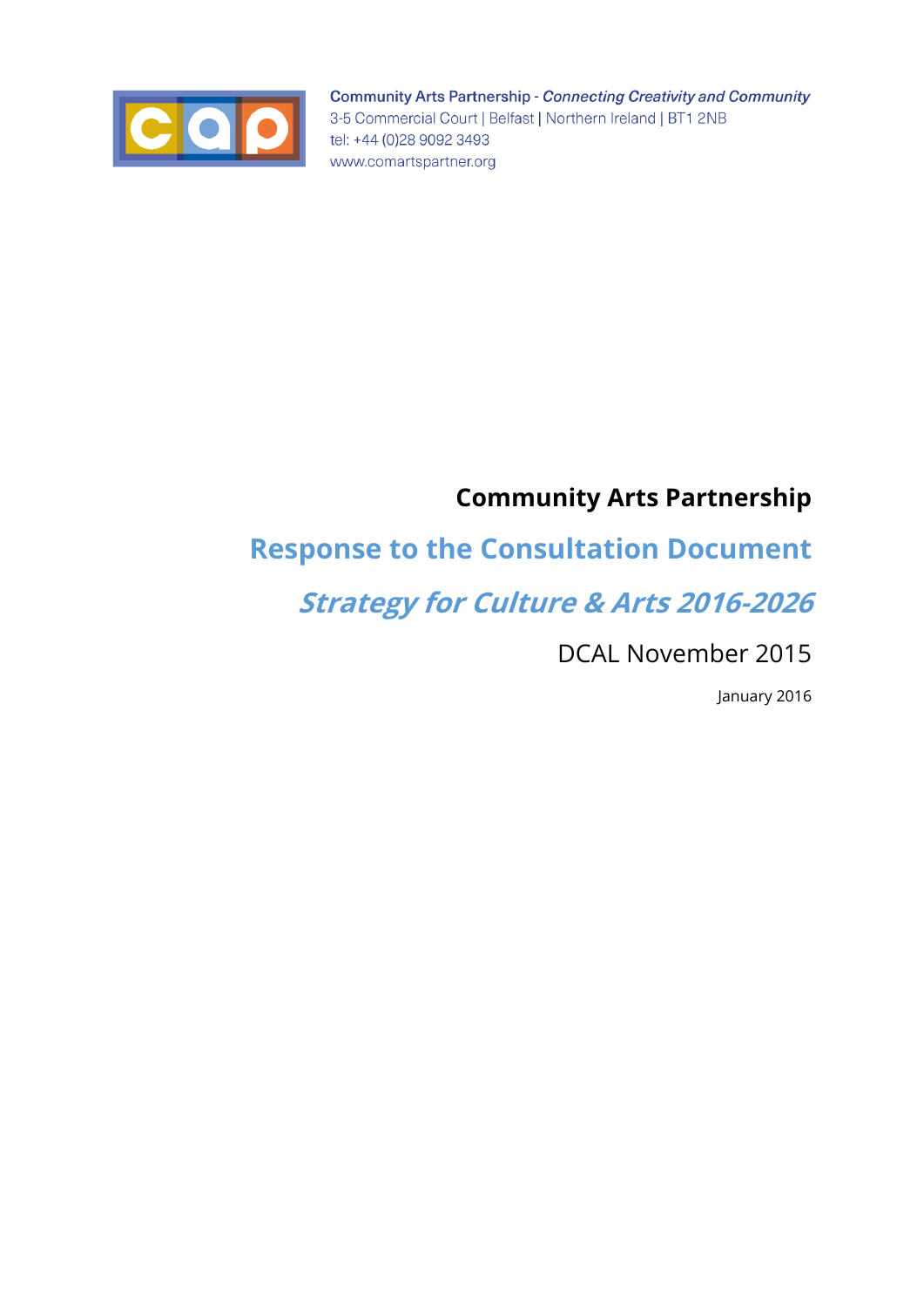| <b>Table of Contents</b>                            | Page No.       |
|-----------------------------------------------------|----------------|
| <b>Section 1: Introduction</b>                      | 3              |
| <b>Section 2: Our Ambition for the Arts</b>         | $\overline{4}$ |
| <b>Section 3:</b> A Strategic Framework: Key Themes | 8              |
| <b>Section 4: Challenges</b>                        | 24             |
| <b>Section 5: Conclusions</b>                       | 25             |
|                                                     |                |
| <b>Appendix 1: MAAF membership</b>                  | 26             |
| <b>Appendix 2: Framework Options</b>                | 36             |
| <b>Appendix 3:</b>                                  | 42             |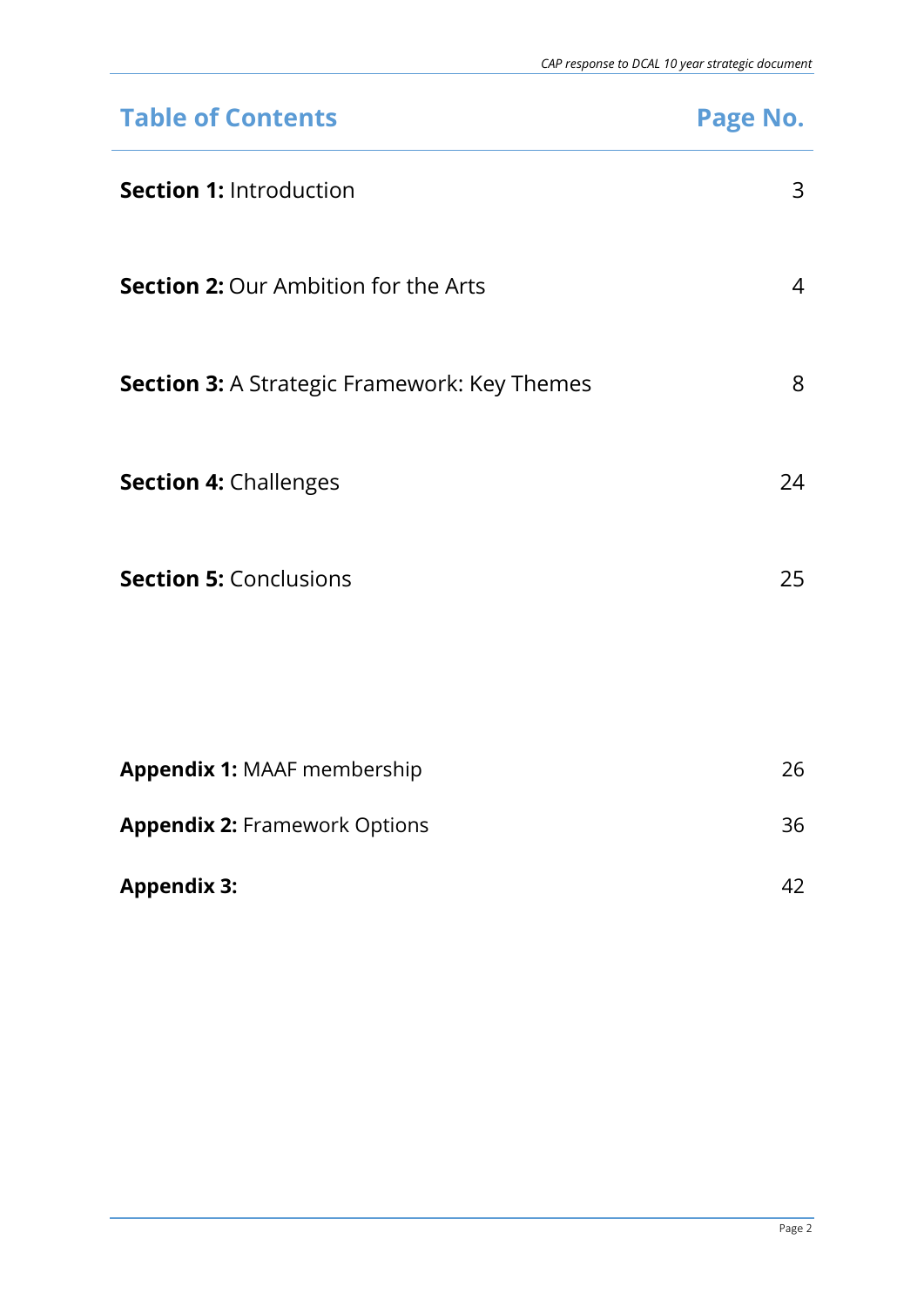### **Section 1:** Introduction

### **Introduction**

After what has been a couple of years of real torment for the arts community, many of us relished the opportunity to assist in the development of a 10 year strategy that would place the arts right at the centre of the conversation within our civic society. It was also a timely opportunity because we know that next year the department for culture, arts and leisure (DCAL) will be rolled into the super government department for communities (DC). So it is doubly significant to see a strategy that could determine the arts support structures at the heart of government that would then translate to the resourcing and platforming of the arts within wider society. Indeed it is triply significant, because the first national cultural polic[y \(Culture 2025\)](http://www.ahg.gov.ie/app/uploads/2015/09/culture2025_english_irish1.pdf) is being developed in the Republic of Ireland. These parallel processes, defining how the respective ministries nurture and steward the arts for the next 10 years on the island, must chart new territory for creativity and navigate hugely significant commemorations for this island and all who live on it and who visit us.

In January 2015, a Ministerial Arts Advisory Forum (MAAF) was set up under the Chairmanship of Mr Bob Collins, Chairman of the Arts Council. That Forum included representatives of a selection of arts and culture organisations that broadly reflected a range of genres including children and young people, people with a disability, venues, community arts programmes and festivals. Following a number of meetings, the Forum developed a set of draft proposals, ideas and suggested themes to inform the 10 year arts and culture strategy and the proposed consultation document that would be required to gather opinions and views. It was intended by the Forum that the ideas and proposals would form part of a process of ongoing consultation with the Department which in turn would provide a draft consultation document which would have the full endorsement of the Forum.

Given the presumed pressures of time in June 2015 the Forum developed some outline ideas and has itself offered commentary to the consultation document from DCAL.

The following document is an attempt to amplify some of the thinking developed through the Forum discussion process, various other conversations and indeed focus group meetings facilitated by Community Arts Partnership, allowing for particular reference to the mission, vision and values of community arts practitioners and organisations, and offer comment and response to the consultation paper.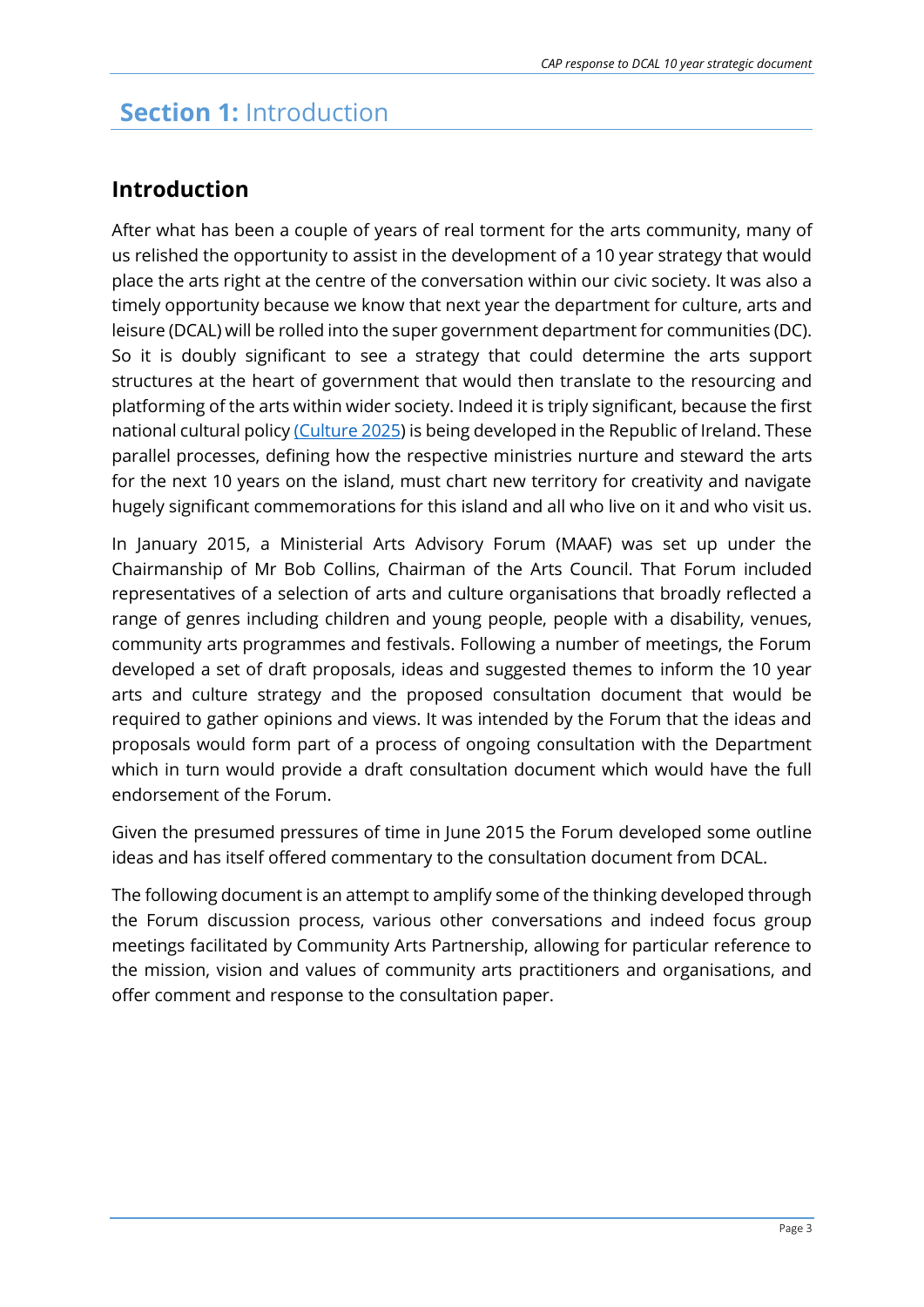# **Section 2: Our Ambition for the Arts**

### **Article 27 UN Declaration of Human Rights.**

*(1) Everyone has the right freely to participate in the cultural life of the community, to enjoy the arts and to share in scientific advancement and its benefits. (2) Everyone has the right to the protection of the moral and material interests resulting from any scientific, literary or artistic production of which he is the author.*

### **The Irresistible Impact of the Arts**

Everybody has a cultural life and makes cultural choices. There is not a single person in Northern Ireland who has not been moved by music, charmed by a child's spontaneous dancing, proud of the first drawing of a grandchild, entertained by a stage presentation, captured by a book, enthralled by a film or who has simply enjoyed experimenting with her own creative potential. The arts do engage thousands of people across a range of backgrounds and cultures, but of course there are still opportunities to enhance that ability and challenges to its reach.

People's lives are transformed by their introduction to and engagement in the arts. New ways of being and perceiving are realised. Communities of interest and place, culture and ethnicity are enriched. Community Arts, whilst consistently supporting the marginalised through a range of socio-economic circumstance, do not exclusively view a deficit model of artistic response as the only modus operandi of activity. Far from it, the transmission of the richness, depth and excellence of all aspects of creativity and art-making, via all who champion, practice and advocate for the arts, promotes participation in all our community settings, across centres of learning, health settings, etc.

The arts are a major contributor to employment in NI, with almost 6,000 jobs and over 9,000 volunteers. Supporting and crucial to the development of the creative industries, the arts are a key component of our creative economy, employing over 50,000 people. In all our schools and academic institutions, the promise of exciting new creative careers should not be solely the stuff of dreams but should be understood as the next stage in our educational and economic progress.

Our arts and culture help celebrate our shared, disparate and contested identity, and they are our most accessible means of exploring, understanding and transforming our local cultural dialogue. In creating attractive, welcoming and inclusive cultural celebration, the Arts are recognised as a draw for visitors, local, national and international.

Arts bring people together. We celebrate who we are; what we can contribute, what we enjoy, what entertains, and what enables our shared celebration of people and place. The arts reflect our cultural selves and the local offering of carnivals, theatre, public art, street art and galleries, books, comics, films, workshops and masterclasses, community plays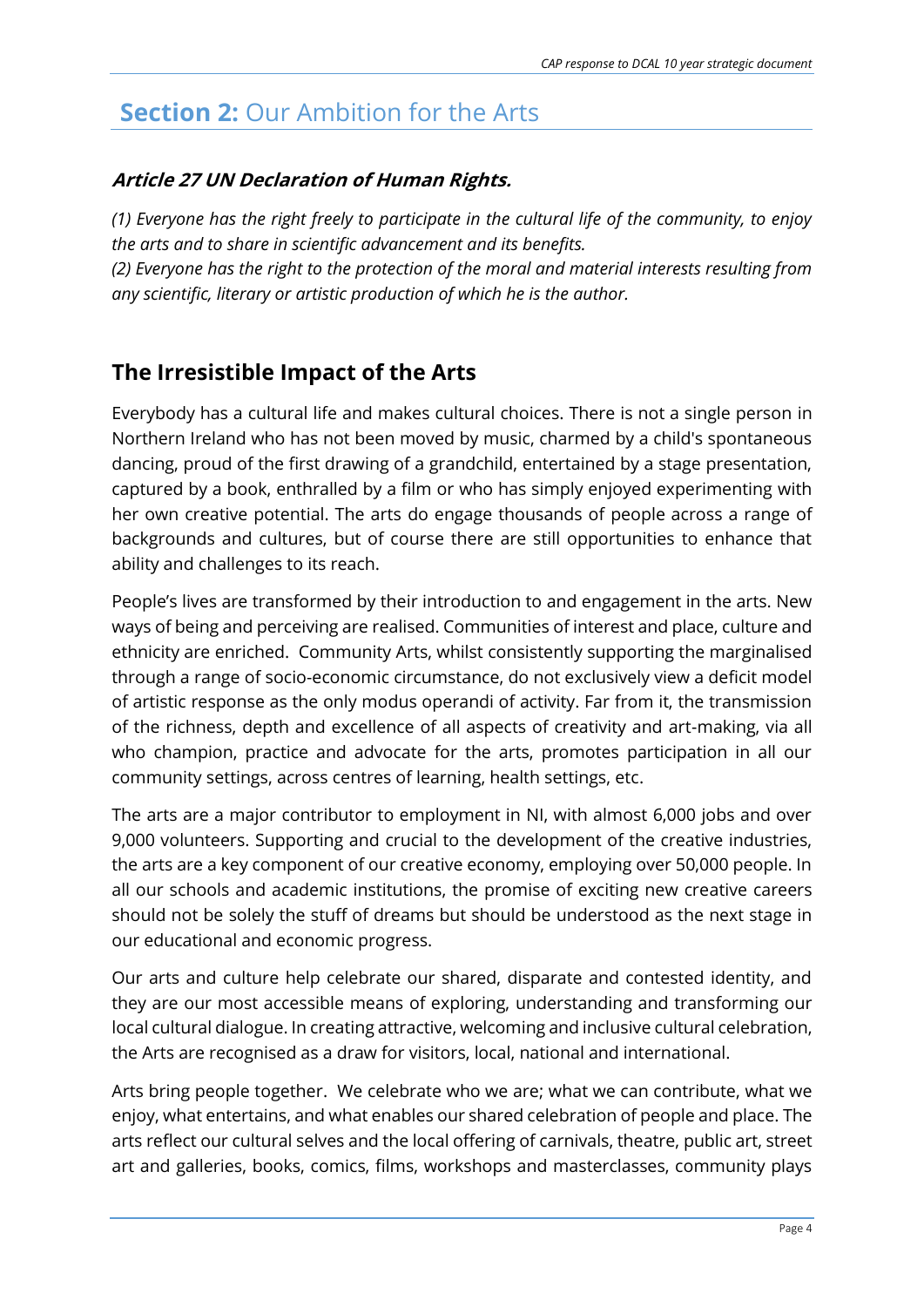and fashion design shows, poetry slams, concertos and gigs and a myriad of other events and happenings, highlight the best of our achievements and point to the depth of our collective potential.

Locally, the arts may not always have resisted the narrative of an elite, class-based system, preserving access for a privileged few, but for more 20 years, N Ireland has gone a long way to opening up access and participation for all sections of our society. The next 10 years are crucial in maintaining and enhancing that shared platform for all artistic exploration and creative engagement, so that the world can see a modern, progressive, outward-looking, international, confident, healthy, vibrant, creative, determined and talented people putting their creative needs at the centre of their own lives and encouraging Northern Ireland to take its place on any international stage and shine.

### **Looking forward**

This will be the first Inter-Departmental Arts and Culture Strategy developed in more than 10 years building upon the foundations of the last strategy. However, it should be noted that successive strategies have been undertaken: a long list of reports stretching back to the mid-90s including *The Arts And Northern Ireland Economy, John Myerscough Northern Ireland Economic Research 1996*, *Multimedia Ireland Call Realising The Potential By Forbairt 1998*, *Opening Up The Arts The Strategic Review Of The Arts Council By Anthony Everett In 2000*  , and of course *Unlocking Creativity From* in 2000 which heralded the first major policy development of the then newly established *Department For Culture Arts And Leisure.*

Any new 10 year strategy must look forward, trying to imagine what Northern Ireland and our society might be like. We should remember that today's population of children and young people includes all the writers, painters, playwrights, poets, composers, musicians, architects, town planners, digital creators, song-writers, film makers who will shape Northern Ireland and our understanding of it in the next 30-40 years and who will have an impact on the following fifty years. As technological development races to explore new digital horizons, our creativity must keep pace. Growing and harnessing the wealth of local creative expertise to maximize the potential for everyone will be key. That has challenge and potential. It must be explored, exploited and developed.

What our society might be like in 10 years is hard to imagine. We would like to see a place where;

- Everyone enjoys the fundamental right of access to the fullest range of creative opportunities.
- Participation is promoted across all settings and circumstances, formal and informal.
- Experimentation, endeavour and excellence in process and product, publication, performance and exhibition are recognised and valued.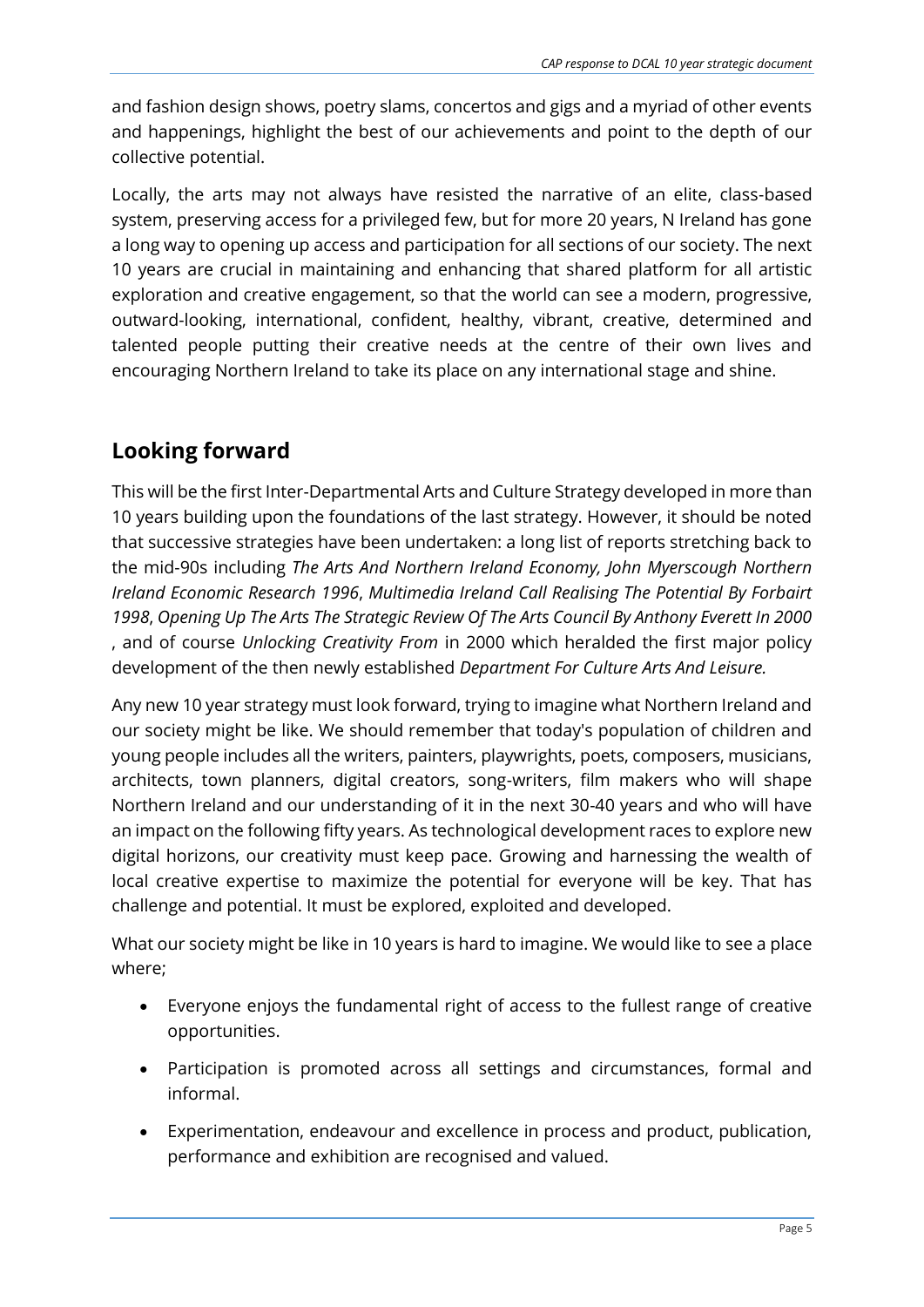Health and wellbeing is enhanced through active engagement in creativity, for all ages, in all places.

We see arts and culture as shaping this future…

But what does our creative future look like in 2026?

The years to 2026 will witness exponential technological growth for a truly global conversation engaging all facets of life, digitally. It is thought by January 2026 that the European population will still be much the same but there will be 1 billion more people who inhabit the earth. Here the promise of peace and prosperity will see our population rise by attracting more people to call here home.

For N Ireland to become a well-spring for creativity and offer support for opportunities locally, nationally and internationally we need the resources to do so. We require a comprehensive policy platform that we can look to, reflecting our ambition not only for the arts themselves but for our communities and our society so that together our economy and our creative futures can be strengthened. In so doing, the future well-being of society in terms of social cohesion, promoting equality, tackling exclusion and social deprivation will be supported alongside a flourishing creative industry sector with a sustainable arts infrastructure that can inspire our educators, our business leaders, visitors, investors, artists, young and old, rich and poor, gay and straight, the worried-well and those challenged by serious illness.

This can be a place that understands the power of the arts in and of themselves and that also has figured out how to translate that power into having meaningful, deep, resonating impact across our whole community.

#### **Community Arts**

The definition that Community Arts Partnership has held to and that has also been the foundation of Arts Council of Northern Ireland's strategies and policies relating to community arts for the last decade, is as follows:

*"Community art is a process of harnessing the transformative power of original artistic expression and producing a range of outcomes: artistic, social, cultural and environmental.*

*Looked at politically, socially, culturally and/or economically, community arts aim to establish and maximise inclusive ways of working, providing an opportunity for communities and their participants to continue to find ways to develop their own skills as artists and for artists to explore ways of transferring those skills.*

*Through this process, community arts aim to maximise the access, participation, authorship and ownership in collective arts practice."*

Community arts practice is concerned not only with such standard aesthetic preoccupations as the function of beauty and sublimity in art, but with the relations between art and society. Community arts wants to support transformation. It wants to harness that power to produce positive change in the world. Artists have highly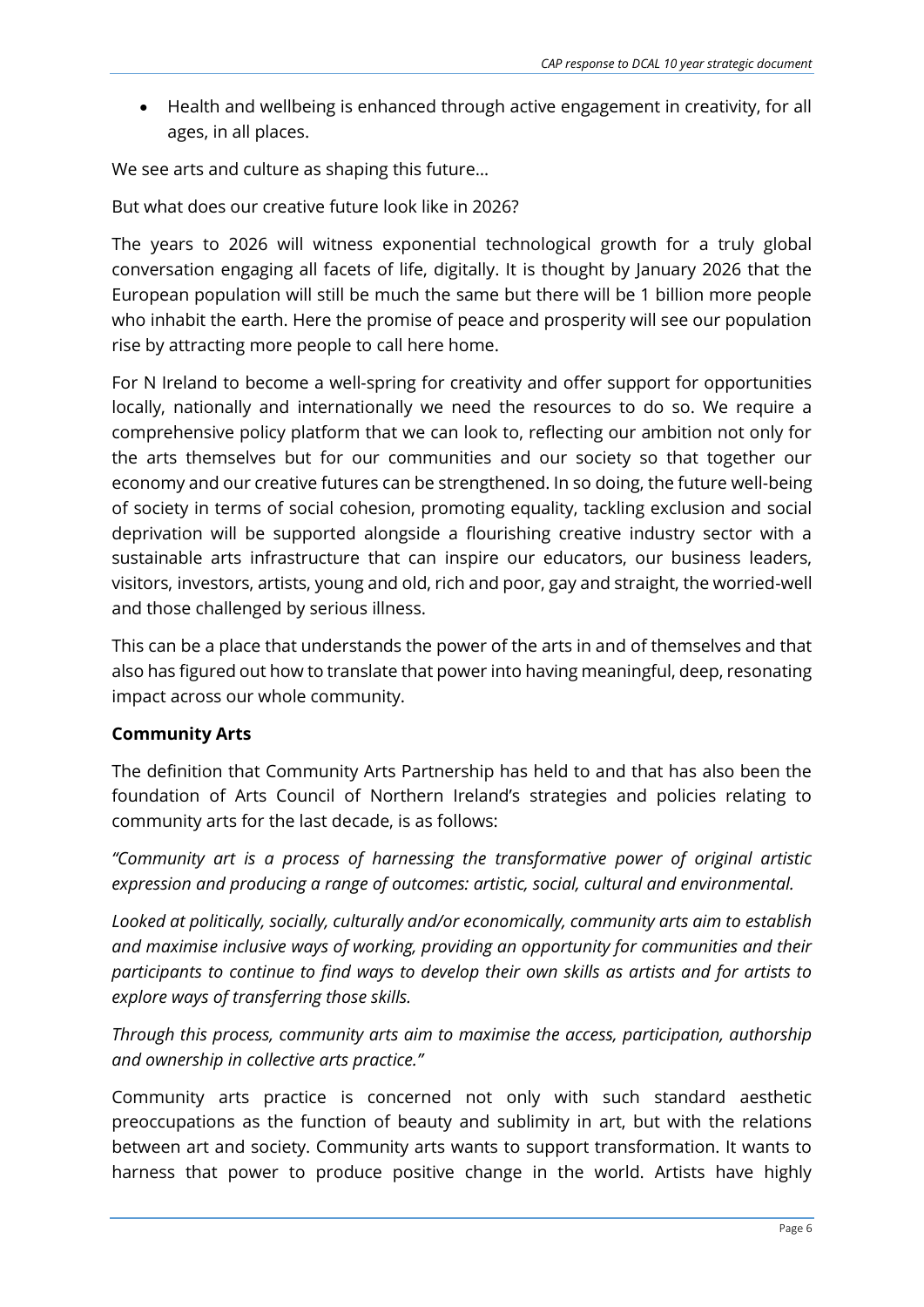developed analytical skills that give them the ability to offer different perspectives, both actually and philosophically. When these skills are incorporated into a purposeful process that includes many views, voices and opinions, it becomes the essential core of the creative dialogue within community arts processes. All aesthetic considerations are now amplified with other considerations. The concerns, ideals, ambitions and contexts of the participants are at play. In community arts, enabling people to be artists and as such empowering the creative ability to reflect and create is key. Then, as the definition runs, this can be applied to a range of circumstances and potentials. Because of this ability, community arts can reach and support people where they are. It is not encumbered by predetermined artistic ritual or history. There is real autonomy in the process and it can offer those, particularly those on the margins, an attractive, engaging and highly productive way to express that requires no more than their active willingness to take part.

But community arts can only work where we have a thriving artistic and creative environment, with local high-calibre artists, motivated with the potential and possibility of a dynamic arts infrastructure. Investing and maintaining that necessary creative setting is the greatest challenge for the next 10 years and more.



**The Four Stages of Community Arts Practice**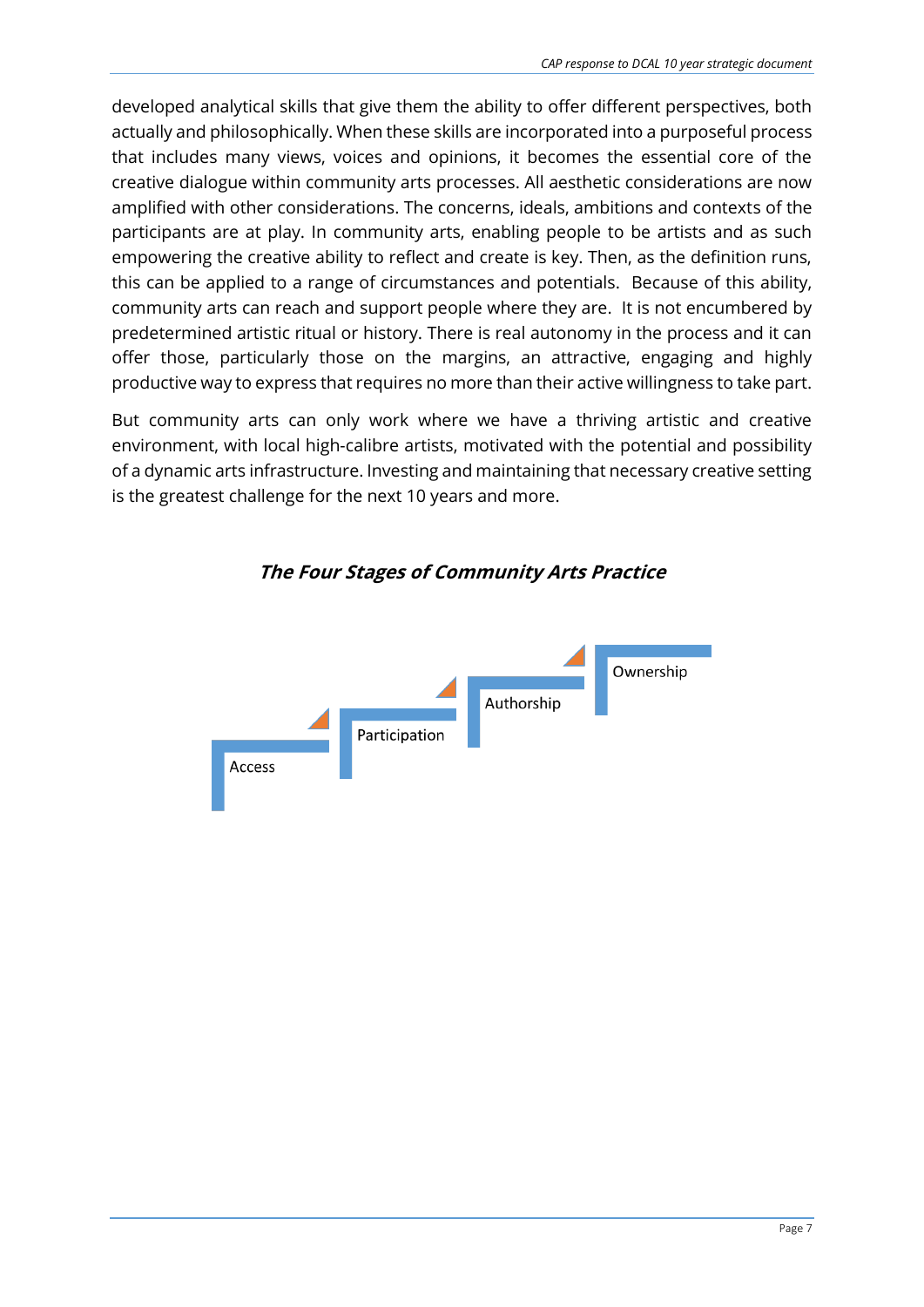# **Section 3: A Strategic Framework<sup>1</sup>**

### **SUGGESTED VISION**

".....Investing in a Dynamic Creative Future Where Arts and Culture are celebrated,

valued and available to all...."

### **SUGGESTED MISSION**

The NI Executive is committed to investing, supporting and promoting Arts and

Culture to maximize the impact and benefit of our vision

| <u>'STRATEGIC THEMES.</u> |            |            |          |            |           |              |
|---------------------------|------------|------------|----------|------------|-----------|--------------|
| Economy                   | Access for | Cultural   | Valuing  | Creativity | Community | Well         |
|                           | everyone   | expression | the Arts | and Skills | cohesion  | <b>Being</b> |

| <b>OUR VALUES</b>                   | <b>OUR PRINCIPLES</b>                   |
|-------------------------------------|-----------------------------------------|
| Promoting equality of opportunity   | <b>Participative</b>                    |
| Tackling Poverty & Social Exclusion | <b>Responsive (to need)</b>             |
| <b>Promoting Excellence</b>         | Open to all                             |
| Rewarding Innovation                | Multi-layered and multi-<br>disciplined |
| <b>Connecting Community</b>         | <b>O</b> utcomes-focused                |
|                                     | <b>Trend setting</b>                    |

**E**xcellent

1

<sup>1</sup> This framework could be presented in a number of ways e.g. see Appendix 2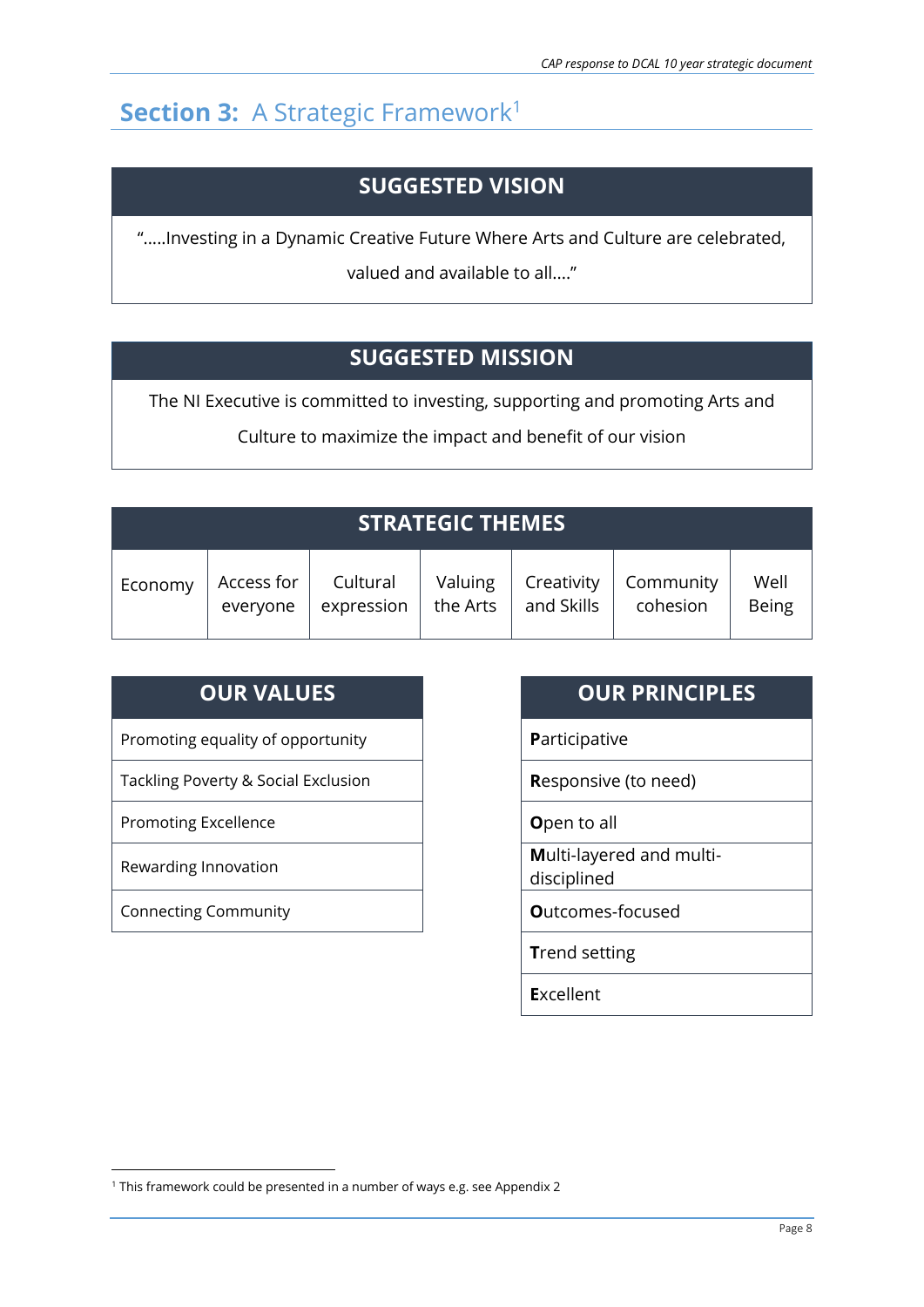### **Our Ambition for the Arts Strategy**

Our vision of this strategy is for a Northern Ireland that values the arts and culture; recognises creativity as central for personal and social development; appreciates the educational, economic and health benefits of engagement in the arts and cultural life; aspires to and celebrates world class achievement; has real ambition for how Northern Ireland is seen as a vibrant centre of the arts and culture; and is committed at Executive level to a sustained programme of investment that will encourage access to and active participation in the arts and culture for everyone and in so doing, continue to promote equality and tackle poverty and social exclusion.

### **1. The Economy**

The relative social and cultural value of the arts are not only embedded in the everyday life of the community, but are also part and parcel of our economy. In creating a new economic narrative, where indices of wellbeing and new outcomes-focused socioeconomic return can provide evidence, our policy makers and strategists need to describe as fully as possible, the ambition, infrastructure and targeted performance of this sector. Any strategy must not only recognise and protect the intrinsic cultural power as symbols of reaffirmation but also help define the economic and social benefits capable of being supported by a nuanced, expert and multifaceted applied arts context. The arts can play an increasingly central role to support policy outcomes across a variety of areas of government concerns. The interdepartmental ambition for the strategy as notionally set out in early 2015 for this 10 Year Strategy, can be reaffirmed across a range of key performance indicators in any new Department for Communities (DC).

In the face of so-called austerity, the arts are most definitely identifiable as precarious. The sustainability of the enterprise of artists, practitioners, craftspeople, participants and arts organisations, has never been more unsure. Without a definitive re-affirmation and protection of the central role the arts can and do play, the uncertainty of the arts precariat will only prevail.

Therefore in terms of return on investment, there are a range of economic models and matrices that all suggest the arts punch well above their weight promoting enhanced economic performance. Of course, making savings through actions that increase wellbeing, socially include and develop community cohesion, promote employability, build new, hitherto unheard-of jobs (particularly within the digital sphere), these all have immediate and lasting economic benefit. Defining the arts accurately so that the potential impact can be more fully understood and developed, should be fundamental to our strategy for the 10 years at least.

When the current architect of austerity describes the arts sector as "one of the best investments we can make as a nation" then the recognition of the importance of the arts to the economy must be further understood and harnessed. In his spending review last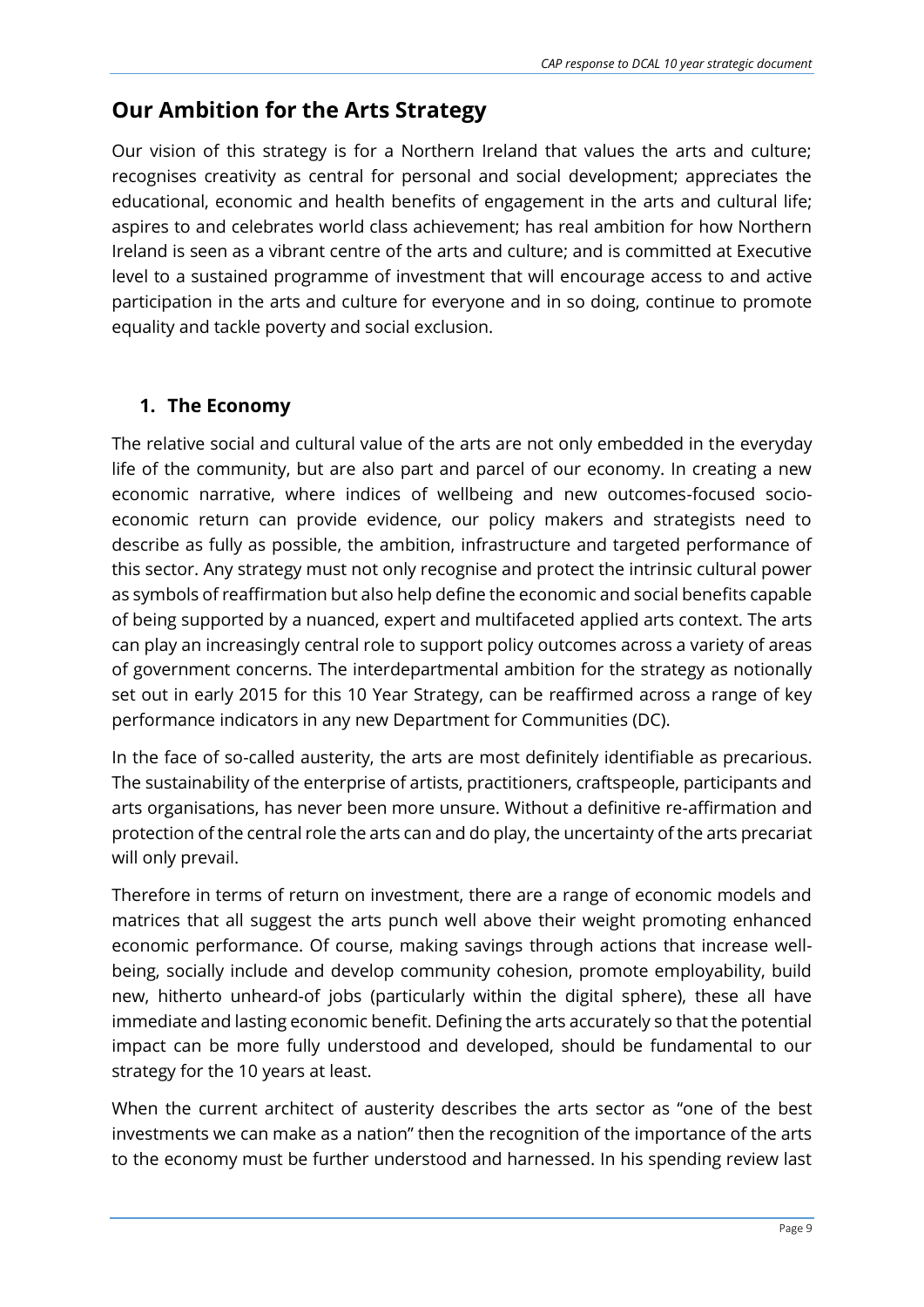November, George Osborne noted that £1bn of funding adds "a quarter of a trillion pounds to the economy – not a bad return". So, the Chancellor of the Exchequer reckons the multiplying effect to be 250:1.

In terms of N Ireland, that might equate to £4.875 Billion which does seem somewhat overly ambitious given that Belfast City Council, as quoted by ACNI in their Strategy Response, only put the multiplying effect in the city at 8 times. Still, in purely economic terms an 8 times larger return on investment is incredible, that's a 700% increase. Community Arts Partnership's parent New Belfast Community Arts Initiative calculated in the first demonstration report on the Social Return on Investment (SROI), that the multiplying effect of socially-engaged arts activity was more like 14:1, ie £14 for every £1 invested – this wasn't pure financial return but an aggregation of all the savings made through better health and wellbeing, artists employment, employability and educational attainment by participants, etc.

The most recent figures from the Dept. for Finance and Personnel and the Office of National Statistics, make for interesting reading too.

Only recently has DFP published GDP figures for NI themselves. The most recent figures they have for GDP (gross domestic product) and GVA (gross value added)



Overview of GDP by expenditure approach 2012.

**GDP** can be measured in three ways:

- **Output measure:** This is the value of the goods and services produced by all sectors of the economy; agriculture, manufacturing, energy, construction, the service sector and government
- **Expenditure measure:** This is the value of the goods and services purchased by households and by government, investment in machinery and buildings. It also includes the value of exports minus imports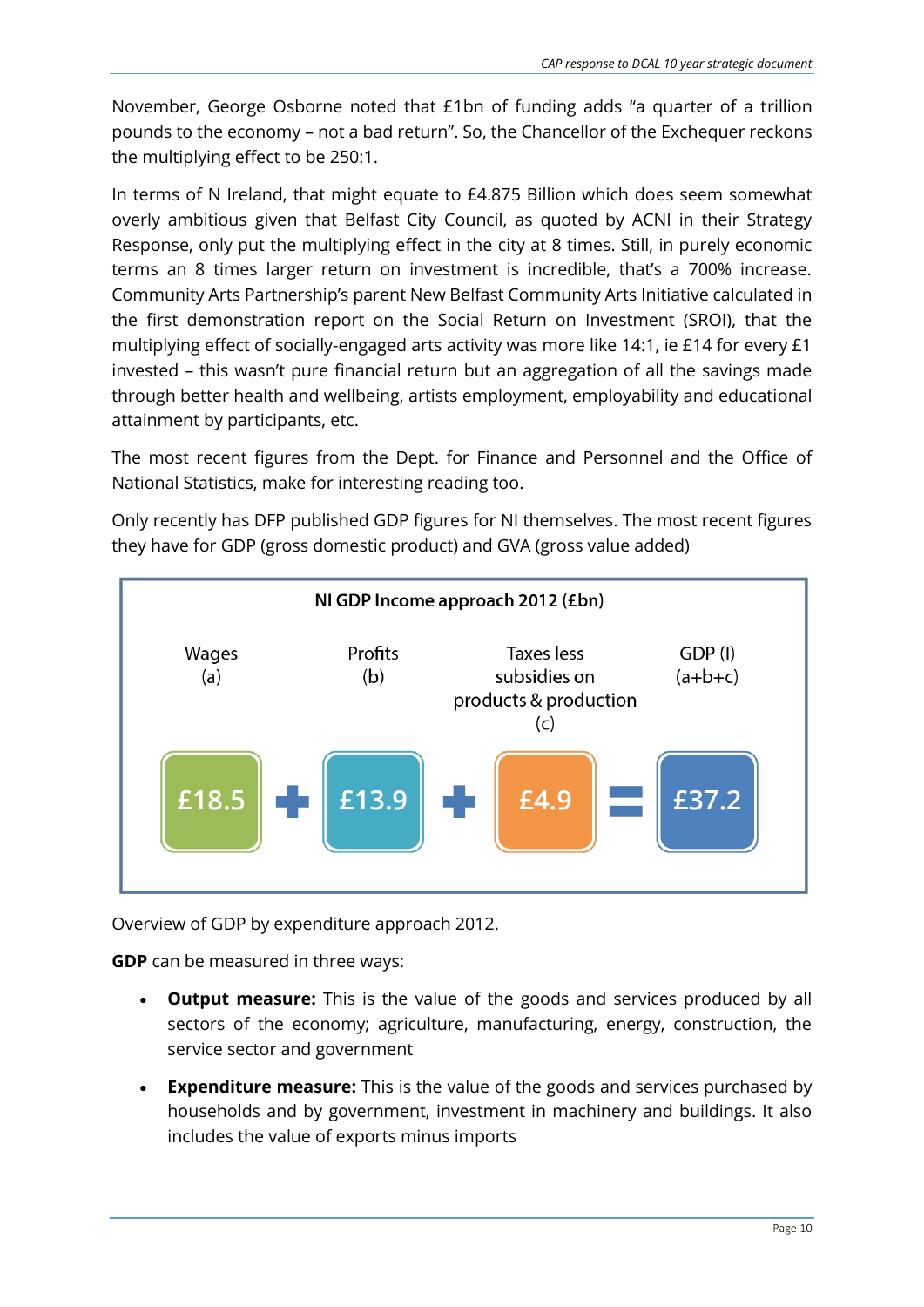**Income measure:** The value of the income generated mostly in terms of profits and wages.

In theory all three approaches should produce the same number.



#### **Expenditure measure below**

**Gross Value Added (GVA)** is a measure of the increase in the value of the economy due to the production of goods and services. It is measured at current basic prices, which include the effect of inflation, excluding taxes (less subsidies) on products (for example, Value Added Tax).

| UK Countries GVA <sup>1,2</sup> , 2014 <sup>3</sup> |                         |                                        |                                |                              |                                           |
|-----------------------------------------------------|-------------------------|----------------------------------------|--------------------------------|------------------------------|-------------------------------------------|
|                                                     | GVA per head<br>$(E)^2$ | GVA per head<br>growth on 2013<br>(% ) | GVA per head<br>index (UK=100) | <b>Total GVA</b><br>$(Em)^2$ | <b>Total GVA</b><br>growth on<br>2013 (%) |
| <b>United Kingdom</b>                               | 24,616                  | 3.6                                    | 100.0                          | 1,618,346                    | 4.6                                       |
|                                                     |                         |                                        |                                |                              |                                           |
| England                                             | 25,367                  | 3.7                                    | 103.1                          | 1,377,851                    | 4.6                                       |
| Wales                                               | 17,573                  | 2.1                                    | 71.4                           | 54,336                       | 2.4                                       |
| Scotland                                            | 23,102                  | 4.2                                    | 93.9                           | 123,543                      | 4.6                                       |
| Northern Ireland                                    | 18,682                  | 1.9                                    | 75.9                           | 34,384                       | 2.5                                       |

1. GVA at current basic prices on workplace basis (background note 3).

2. Figures may not sum due to rounding in totals; per head (£) figures are rounded to the nearest pound.

3. 2014 estimates are provisional.

4. Per head and per head index figures exclude the statistical discrepancy and Extra-Regio: the off-shore contribution to GVA that cannot be assigned to any region (background note 1). These are included in the total GVA figure. **Source:** Office for National Statistics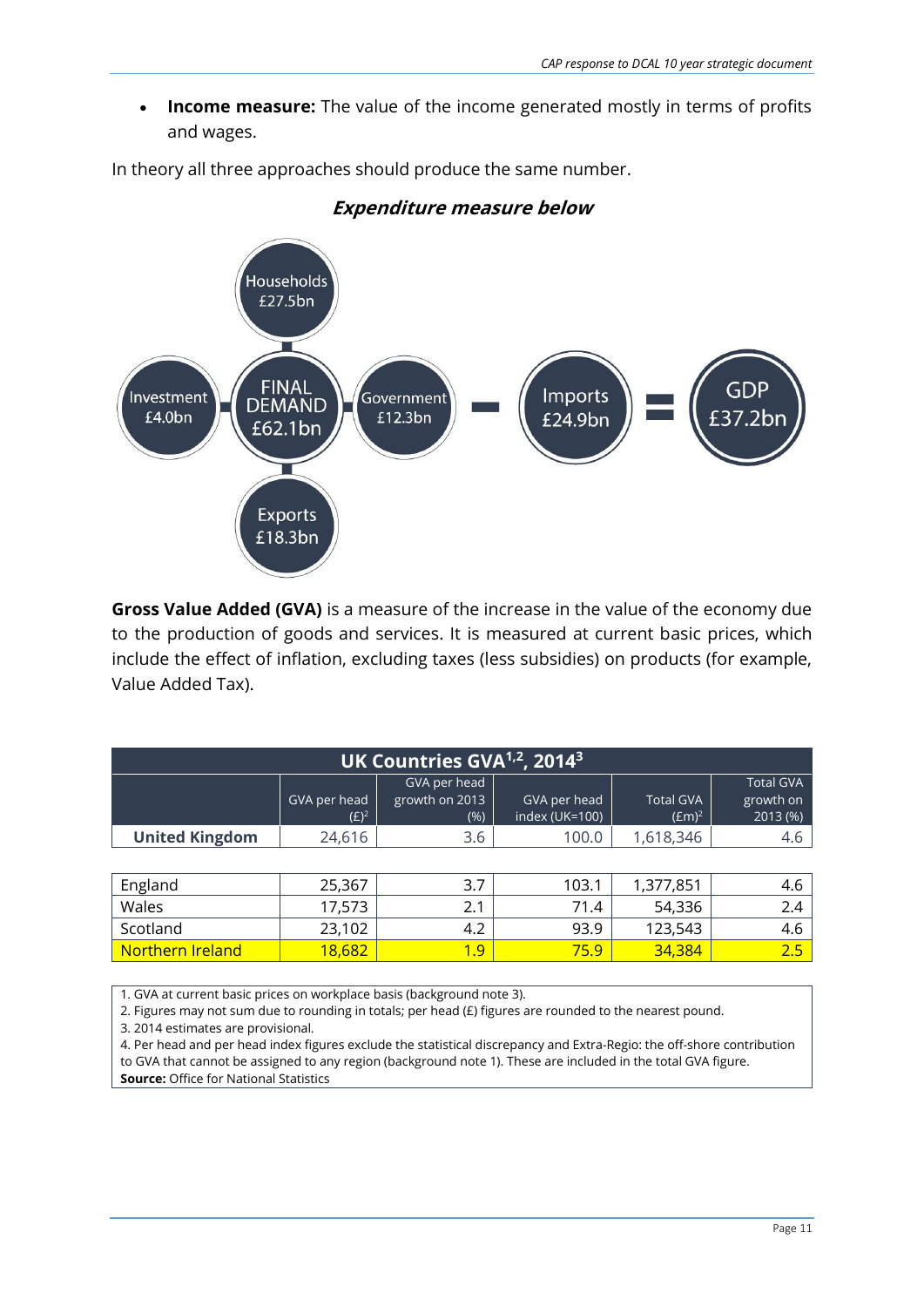| <b>SHARE OF GROSS VALUE ADDED (GVA) BY SECTOR, 2011</b> |             |           |              |                         |  |
|---------------------------------------------------------|-------------|-----------|--------------|-------------------------|--|
| Sector                                                  | England (%) | Wales (%) | Scotland (%) | Northern<br>Ireland (%) |  |
| Agric., forestry & fishing                              | 0.7         | 0.6       | 0.9          | 1.3                     |  |
| Mining & quarrying, electric, water,                    |             |           |              |                         |  |
| waste                                                   | 2.5         | 4.2       | 7.2          | 2.1                     |  |
| Manufacturing                                           | 10.2        | 16.8      | 11.3         | 13.0                    |  |
| Construction                                            | 6.4         | 7.1       | 6.9          | 6.9                     |  |
| Retail, Transport, accom. & food                        | 18.6        | 17.0      | 17.9         | 20.3                    |  |
| Info. and comms                                         | 7.2         | 2.8       | 3.0          | 3.1                     |  |
| Finance & insurance                                     | 9.1         | 4.3       | 7.1          | 5.0                     |  |
| Real estate                                             | 10.9        | 11.0      | 9.6          | 8.8                     |  |
| Professional & admin. services                          | 12.4        | 6.9       | 10.4         | 6.9                     |  |
| Public admin., education & health                       | 18.5        | 26.3      | 22.2         | 29.3                    |  |
| Arts, entertainment & recreation,                       |             |           |              |                         |  |
| other                                                   | 3.5         | 3.1       | 3.5          | 3.3                     |  |

Given that 3.3% of GVA is attributed to arts, entertainment & recreation, even if only one fifth (20%) of that value added were produced by just the arts themselves, that in itself would amount to **£227M**. It is more likely that the appropriate contribution is more than one in five, suggesting a ratio of return on investment closer to 12:1.

#### *Did you know?*

Arts engagement was found to be associated with higher wellbeing. This is valued at £1,084 per person per year, or £90 per person per month. (Department for Culture, Media & Sport **Quantifying and Valuing the Wellbeing Impacts of Culture and Sport, 2014)**

#### **Per Capita Spend**

In comparative terms, the people of Northern Ireland deserve as much if not more support for the arts sector. Historically, the arts have signalled a maintenance of normality and civility throughout the darkest days of our conflict. Today, this sector should be a flourishing vital part of the regeneration initiative, providing a vital, high profile platform for the enhancement of our social peace dividend.

| <b>COUNTRY</b>   | <b>EXPENDITURE PER CAPITA</b>                                   |
|------------------|-----------------------------------------------------------------|
| Northern Ireland | $c$ £5.50 (2015)                                                |
| Ireland          | c £9.50 (2015)                                                  |
| England          | c £10.50 (2013)                                                 |
| Scotland         | c £17.50 (2014/15)                                              |
| Australia        | c £100 (expenditure over three tiers of government) (2013/2014) |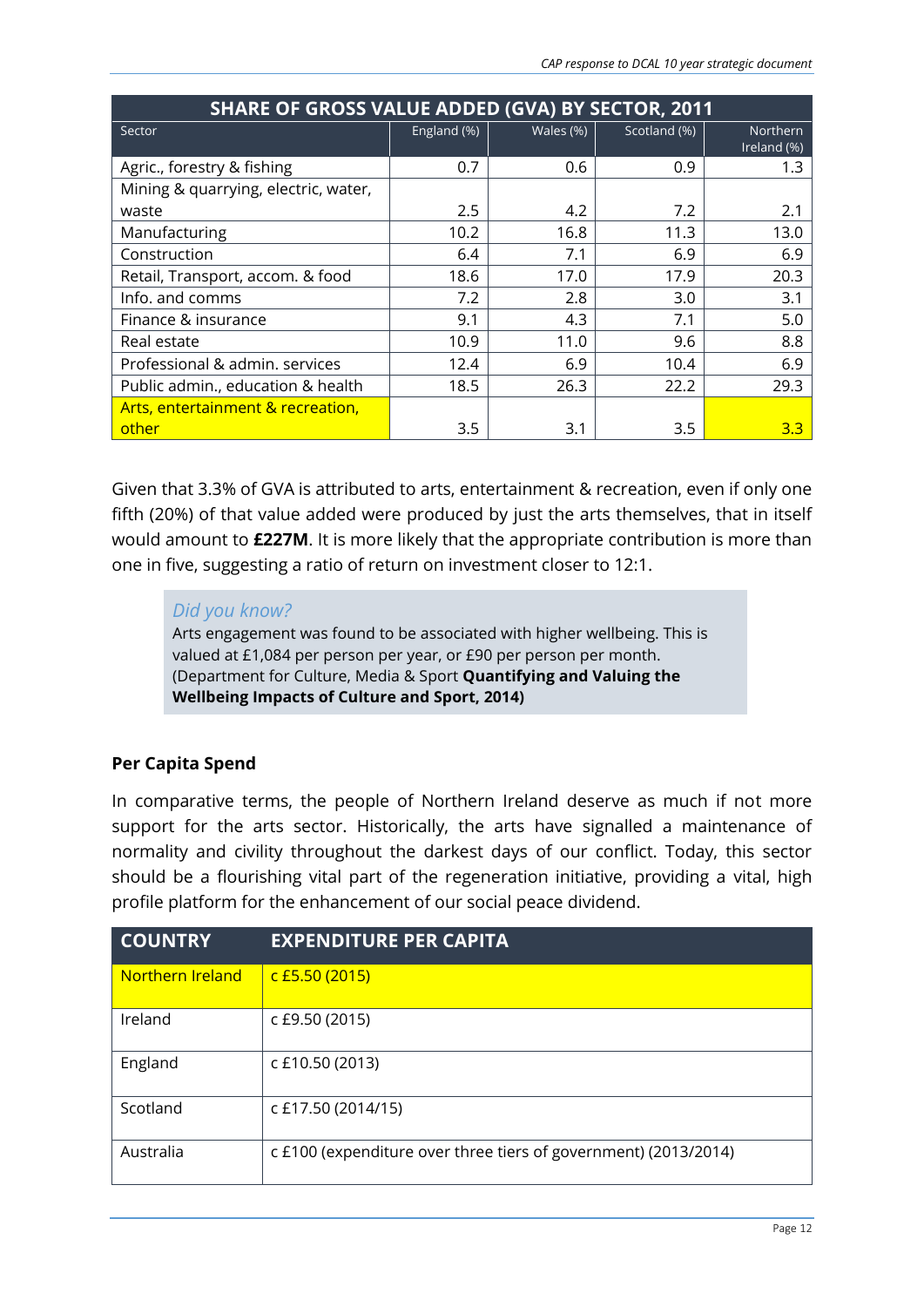In the culturalpoliciesnet online figures<sup>2</sup> determines that the median Public Cultural Expenditure per capita in EU Region, averaged between 2010 and 2013 was 1.54% of public expenditure and 0.56% of GDP. Northern Ireland DCAL spend expenditure currently sits at 0.78% and 0.2% respectively, leaving N Ireland struggling firmly at the bottom of any European League table.

If we look solely at Arts spend this falls to 0.23% (Public Spend) and 0.06% (GDP). In comparison, the Republic of Ireland government spent 0.11% of GDP on investment in Culture and the Arts, almost twice as much.

The table below from NESTA commissioned Creative Employment in the UK and EU (Dec 2105) shows that beyond the creative industries, the UK employs significantly greater levels of musicians and artists than the EU average, with a creative sector intensity second only to Sweden in the whole of EU. Northern Ireland, in the next 10 years, could play an even more meaningful aspect in this expanding part of the creative economy. The creative economy is not to be confused with the creative industries, rather should be seen as the embedded all-embracing sector of which the arts and creative industries are a subset.

| <b>EU/UK CREATIVE INDUSTRIES GROUPS,</b><br>2011-2013 COMPARISON |                        |                                            |                        |  |  |  |
|------------------------------------------------------------------|------------------------|--------------------------------------------|------------------------|--|--|--|
|                                                                  | <b>EU-28</b>           |                                            |                        |  |  |  |
| DCMS Industry group                                              | Industry<br>employment | % of all creative<br>industries employment | % of all<br>employment |  |  |  |
| Advertising and marketing                                        | 1,923,000              | 17.14%                                     | 0.89%                  |  |  |  |
| Architecture                                                     | 2,302,000              | 20.53%                                     | 1.07%                  |  |  |  |
| Design activities                                                | 377,000                | 3.36%                                      | 0.18%                  |  |  |  |
| Film, TV, video, radio and<br>photography                        | 877,000                | 7.82%                                      | 0.41%                  |  |  |  |
| IT, software and computer<br>services                            | 3,022,000              | 26.93%                                     | 1.40%                  |  |  |  |
| Publishing                                                       | 1,001,000              | 8.93%                                      | 0.47%                  |  |  |  |
| Museums, galleries and<br>libraries                              | 600,000                | 5.35%                                      | 0.28%                  |  |  |  |
| Music, performing and<br>visual arts                             | 1,115,000              | 9.94%                                      | 0.52%                  |  |  |  |
| 11,218,000<br>100%<br>5.21%                                      |                        |                                            |                        |  |  |  |
|                                                                  | <b>UK</b>              |                                            |                        |  |  |  |
| Advertising and marketing                                        | 445,000                | 19.98%                                     | 1.52%                  |  |  |  |

**<sup>.</sup>** <sup>2</sup> Monitoring Public Cultural Expenditure in Selected European Countries 2000-2013

Gross figures in € per capita and in % of total public expenditure or of GDP; all levels of government State: July 2015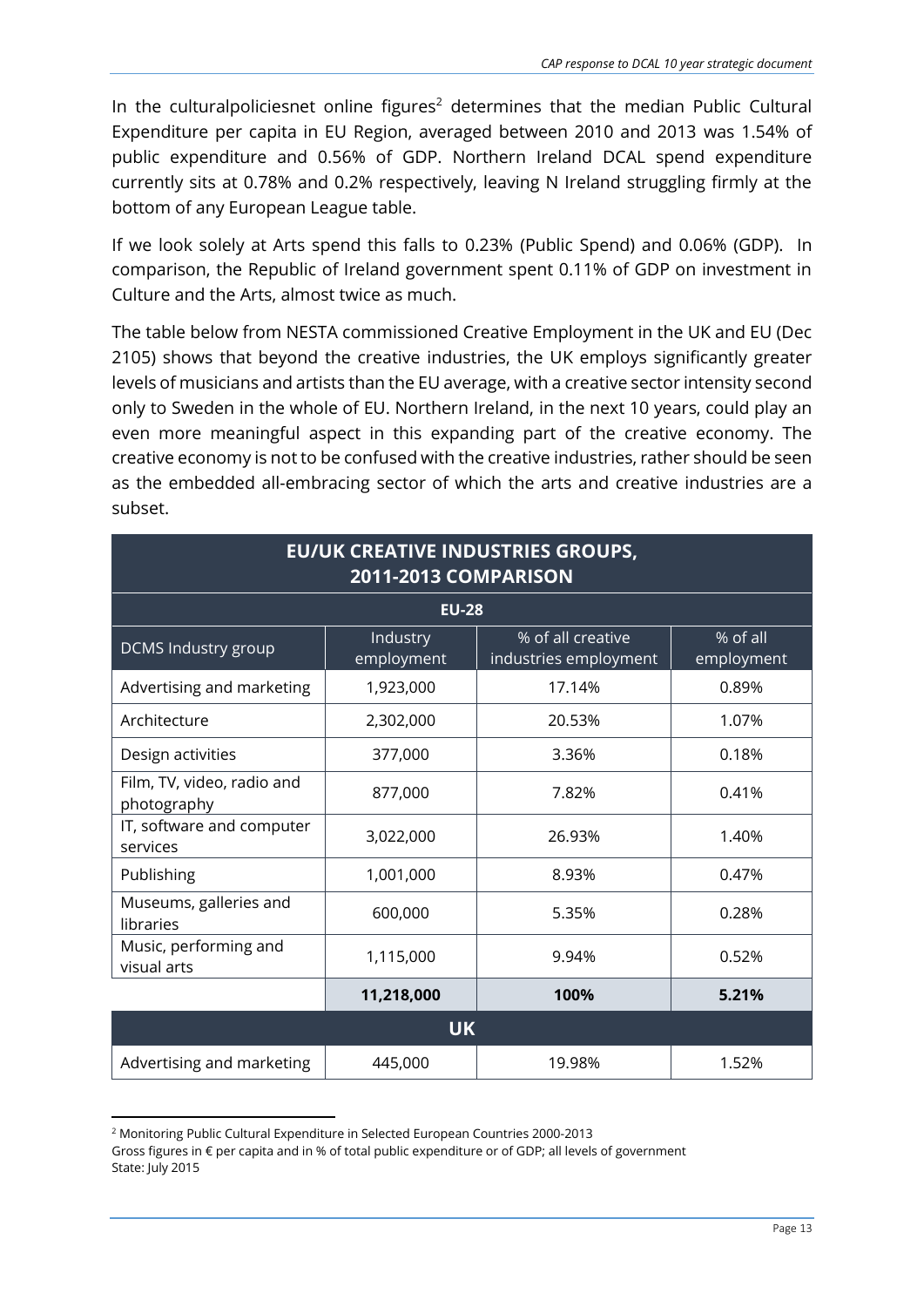| Architecture                              | 437,000   | 19.68% | 1.49% |
|-------------------------------------------|-----------|--------|-------|
| Design activities                         | 109,000   | 4.90%  | 0.37% |
| Film, TV, video, radio and<br>photography | 211,000   | 9.50%  | 0.72% |
| IT, software and computer<br>services     | 562,000   | 25.28% | 1.92% |
| Publishing                                | 190,000   | 8.63%  | 0.65% |
| Museums, galleries and<br>libraries       | 106,000   | 7.22%  | 0.36% |
| Music, performing and<br>visual arts      | 161,000   | 4.81%  | 0.55% |
|                                           | 2,221,000 | 100%   | 7.58% |

#### *Did you know?*

#### **United Kingdom and Ireland have the highest share of art students in the EU**

In 2009, in the EU27, 1.5 million people worked as writers or artists, equivalent to 0.7% of total employment. The highest numbers were recorded in Germany (330 000), the United Kingdom (200 000), France (180 000), Italy (120 000), the Netherlands (110 000) and Spain (100 000). Among the Member States, the share of writers or artists in total employment varied from 0.1% in Romania to 1.5% in Finland and Sweden.

During the academic year 2007/2008, 725 000 students, or 3.8% of all tertiary students in the EU27, studied arts. The United Kingdom (6.8%), Ireland (6.6%), Finland (5.6%) and Cyprus (5.5%) recorded the highest shares of tertiary students in arts.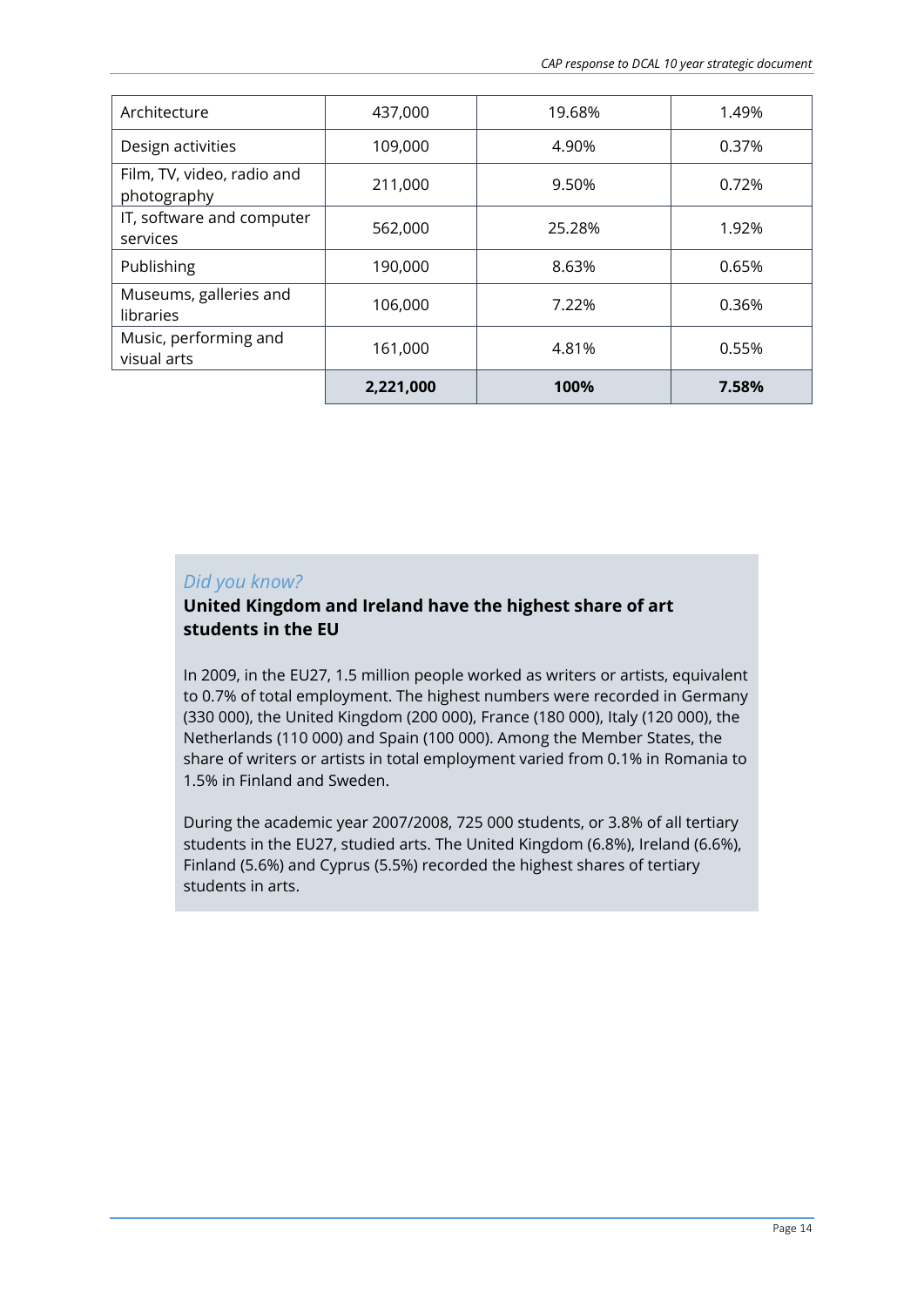| SELECTION OF INDICATORS FROM THE CULTURAL SECTOR |                    |                                                 |                                                                      |                                                                         |         |       |                                                           |              |            |
|--------------------------------------------------|--------------------|-------------------------------------------------|----------------------------------------------------------------------|-------------------------------------------------------------------------|---------|-------|-----------------------------------------------------------|--------------|------------|
|                                                  |                    | <b>Writers</b> and<br>creative artists*<br>2009 | Tertiary<br>students<br>studying arts**,<br>as % of all<br>students, | Trade in<br>cultural<br>goods***, % of<br>total external<br>trade, 2010 |         |       | Harmonised indices of consumer<br>prices, 2010 (2005*100) |              |            |
|                                                  | $\ln$<br>thousands | % of total<br>employment                        | 2007/2008                                                            | Exports                                                                 | Imports | Total | Cultural<br>services****                                  | <b>Books</b> | Newspapers |
| <b>EU27</b>                                      | 1,482              | 0.7                                             | 3.8                                                                  | 0.6                                                                     | 0.4     | 111.9 | 113.3                                                     | 106.5        | 117.5      |
|                                                  |                    |                                                 |                                                                      |                                                                         |         |       |                                                           |              |            |
| Belgium                                          | 26                 | 0.6                                             | 5.1                                                                  | 0.2                                                                     | 0.3     | 111.4 | 114.7                                                     | 111.3        | 116.2      |
| <b>Bulgaria</b>                                  | 18                 | 0.6                                             | 2.4                                                                  | 0.1                                                                     | 0.1     | 136.6 | 139.3                                                     | 133.4        | 111.7      |
| Czech<br>Republic                                | 36                 | 0.7                                             | 1.9                                                                  | 0.5                                                                     | 0.4     | 113.7 | 127.6                                                     | 112.3        | 121.7      |
| Denmark                                          | 25                 | 0.9                                             | 3.6                                                                  | 0.3                                                                     | 0.5     | 110.8 | 120.0                                                     | 108.7        | 124.1      |
| Germany                                          | 328                | 0.8                                             | 3.6                                                                  | 0.5                                                                     | 0.3     | 108.4 | 107.8                                                     | 100.7        | 117.4      |
| Estonia                                          | 3                  | 0.5                                             | 5.1                                                                  | 0.7                                                                     | 0.2     | 127.0 | 139.7                                                     | 119.2        | 139.9      |
| Ireland                                          | 17                 | 0.9                                             | 6.6                                                                  | 0.2                                                                     | 0.8     | 105.4 | 112.5                                                     | 103.9        | 119.9      |
| Greece                                           | 23                 | 0.5                                             | 2.1                                                                  | 0.5                                                                     | 0.7     | 117.7 | 117.9                                                     | 111.6        | 114.9      |
| Spain                                            | 102                | 0.5                                             | 4.7                                                                  | 0.4                                                                     | 0.2     | 112.9 | 113.8                                                     | 110.8        | 111.4      |
| France                                           | 180                | 0.7                                             | 4.2                                                                  | 0.6                                                                     | 0.5     | 108.8 | 109.4                                                     | 105.1        | 113.7      |
| Italy                                            | 119                | 0.5                                             | 4.0                                                                  | 0.3                                                                     | 0.2     | 110.6 | 109.2                                                     | 107.0        | 113.7      |
| Cyprus                                           | $\overline{c}$     | 0.4                                             | 5.5                                                                  | 0.6                                                                     | 0.7     | 112.0 | 112.1                                                     | 96.2         | 136.3      |
| Latvia                                           | $\overline{7}$     | 0.7                                             | 3.3                                                                  | 0.6                                                                     | 0.2     | 137.9 | 172.3                                                     | 143.2        | 153.1      |
| Lithuania                                        | $7$ (un)           | 0.5                                             | 3.2                                                                  | 0.3                                                                     | 0.1     | 128.6 | 139.0                                                     | 120.5        | 110.4      |
| Luxemb.                                          | $\overline{2}$     | 0.7                                             |                                                                      | 0.1                                                                     | 0.5     | 113.1 | 111.5                                                     | 101.2        | 121.8      |
| Hungary                                          | 24                 | 0.6                                             | 1.7                                                                  | 0.1                                                                     | 0.1     | 129.7 | 130.5                                                     | 131.1        | 130.2      |
| Malta                                            | (u)                |                                                 | 2.8                                                                  | 0.3                                                                     | 0.4     | 112.4 | 92.5                                                      | 92.2         | 120.1      |
| Netherl.                                         | 108                | 1.3                                             | 4.4                                                                  | 0.2                                                                     | 0.2     | 107.6 | 116.9                                                     | 80.9         | 120.2      |
| Austria                                          | 37                 | 0.9                                             | 5.2                                                                  | 0.6                                                                     | 0.9     | 109.5 | 112.3                                                     | 100.6        | 119.8      |
| Poland                                           | 69                 | 0.4                                             | 1.1                                                                  | 0.4                                                                     | 0.2     | 115.6 | 106.0                                                     | 113.9        | 96.1       |
| Portugal                                         | 21                 | 0.4                                             | 5.2                                                                  | 0.2                                                                     | 0.4     | 108.9 | 111.5                                                     | 114.4        | 115.5      |
| Romania                                          | 13                 | 0.1                                             | 1.2                                                                  | 0.1                                                                     | 0.2     | 135.2 | 114.7                                                     | 119.3        | 180.4      |
| Slovenia                                         | 6                  | 0.6                                             | 1.9                                                                  | 0.3                                                                     | 0.2     | 115.6 | 115.8                                                     | 104.3        | 127.8      |
| Slovakia                                         | 12                 | 0.5                                             | 1.7                                                                  | 0.3                                                                     | 0.2     | 112.2 | 111.4                                                     | 120.3        | 120.4      |
| Finland                                          | 36                 | 1.5                                             | 5.6                                                                  | 0.2                                                                     | 0.4     | 110.5 | 119.7                                                     | 103.9        | 119.2      |
| Sweden                                           | 68                 | 1.5                                             | 4.4                                                                  | 0.4                                                                     | 0.4     | 110.8 | 108.0                                                     | 110.0        | 121.6      |
| <b>UK</b>                                        | 196                | 0.7                                             | 6.8                                                                  | 1.8                                                                     | 0.8     | 114.5 | <b>119.9</b>                                              | 115.7        | 123.7      |
| Iceland                                          | 3                  | 1.9                                             | 2.9                                                                  |                                                                         |         | 152.8 | 127.6                                                     | 121.9        | 152.3      |
| Norway                                           | 35                 | 1.4                                             | 3.0                                                                  |                                                                         |         | 111.8 | 128.3                                                     | 88.6         | 125.2      |
| Switzerl.                                        | 37                 | 0.9                                             | 4.3                                                                  |                                                                         |         | 104.1 | 105.5                                                     | 95.6         | 111.3      |
| Croatia                                          | 8(u)               | 0.5                                             | 2.6                                                                  |                                                                         |         | 115.9 | 117.6                                                     | 115.2        | 108.0      |
| Macedo.                                          | 2                  | 0.3                                             | 1.8                                                                  |                                                                         |         |       |                                                           |              |            |
| Turkey                                           | 37                 | 0.2                                             | 1.4                                                                  |                                                                         |         | 151.4 | 129.3                                                     | 197.4        | 179.2      |

In the next 10 years, if N Ireland is not to lose further ground to our nearest neighbours in GB and Ireland targeted investment must be made. If we are to avoid remaining stubbornly rooted to the foot of all European assessment tables of cultural provision, rates of investment must be increased.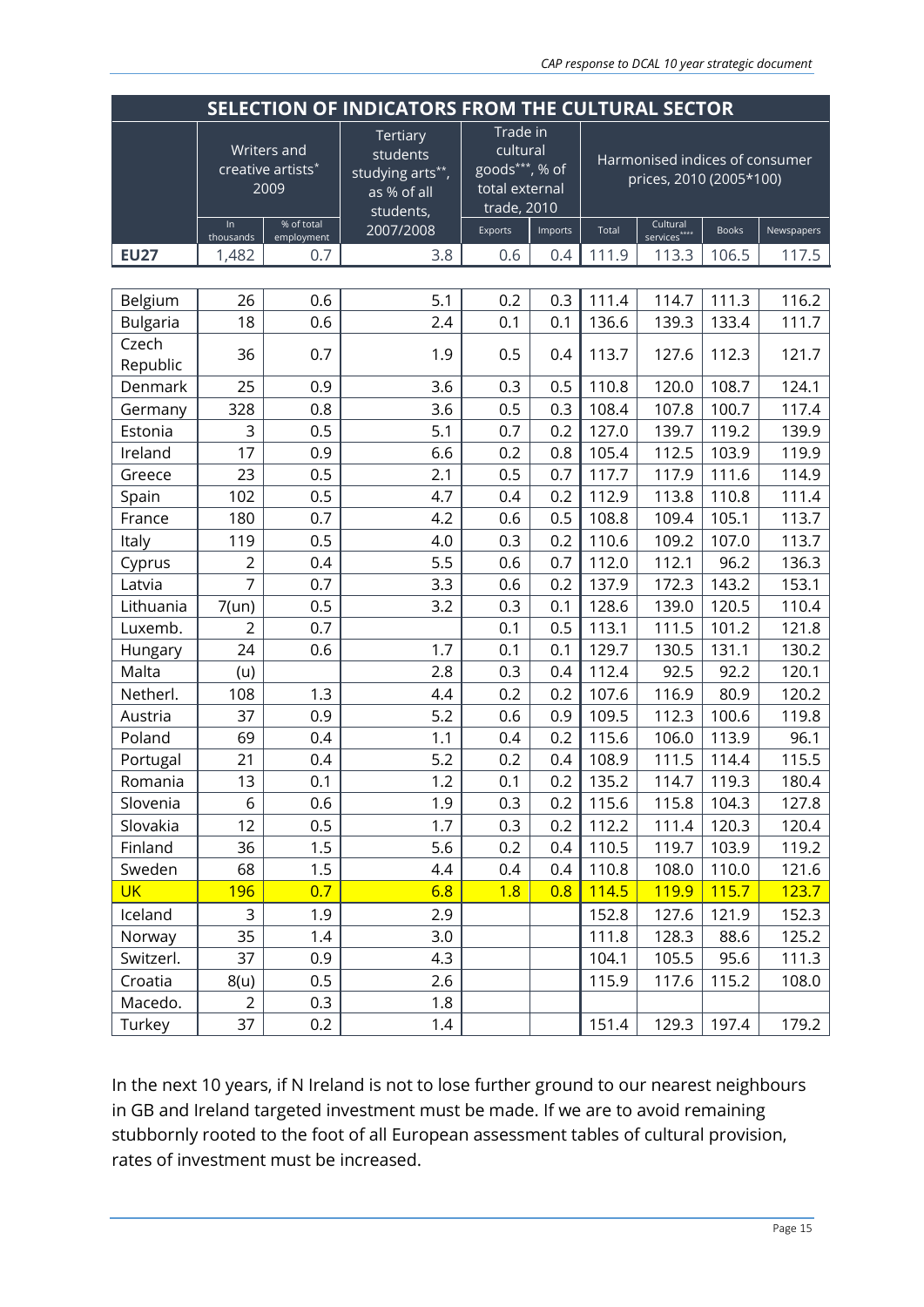Linking investment to the EU median per capita level would greatly enhance revenue funding for the arts. This in turn would allow for less reliance on Lottery funds, leaving them to support the good causes and additionality that they are legally obliged to deliver and see project work flourish beyond recognised arts organisations and into diverse community and schools programmes.

Creative readiness in the digital age must also be a funded commitment, mirroring a government commitment to greater connectivity through broadband. Future employability for generations will be determined on our investment over the next years, in the digital literacy not just of the very young, but across our whole community.

#### **Strategic Aims**

- Provide sufficient investment to maintain and grow the arts.
- Recognise and promote the range of cost and social benefits gained through the arts

#### **How do we get there between 2016-2026?**

- Increase revenue funding to the arts
- Link investment to EU median per capita level (1.54% of public expenditure and 0.56% of GDP)
- Bring forward innovative tax incentive proposals to benefit creative economy
- Develop integrated creative digital policy across government departments
- Maintain and promote linkage between community, professional and academic arts platforms.

### **2. Access for Everybody**

By access, we mean much more than physical location, ease of attendance or the price of a ticket. The fundamental issue is that the potential of the arts should be enjoyed by all and not only by those with the material resources, educational advantage or family tradition.

So beyond having physical access to art locally in our towns, cities and rural areas, we require enabled access at crucial staging points in our lives; within formal and informal education; within our workplace, care setting, health setting; within our public services; on our public broadcaster; at all stages of our curriculum; in our economy.

#### **Strategic Aims**

- Recognising the role the arts play in opening up access to creativity.
- Appreciating that all arts organisations are volunteer-led and support invaluable voluntary engagement with arts and culture.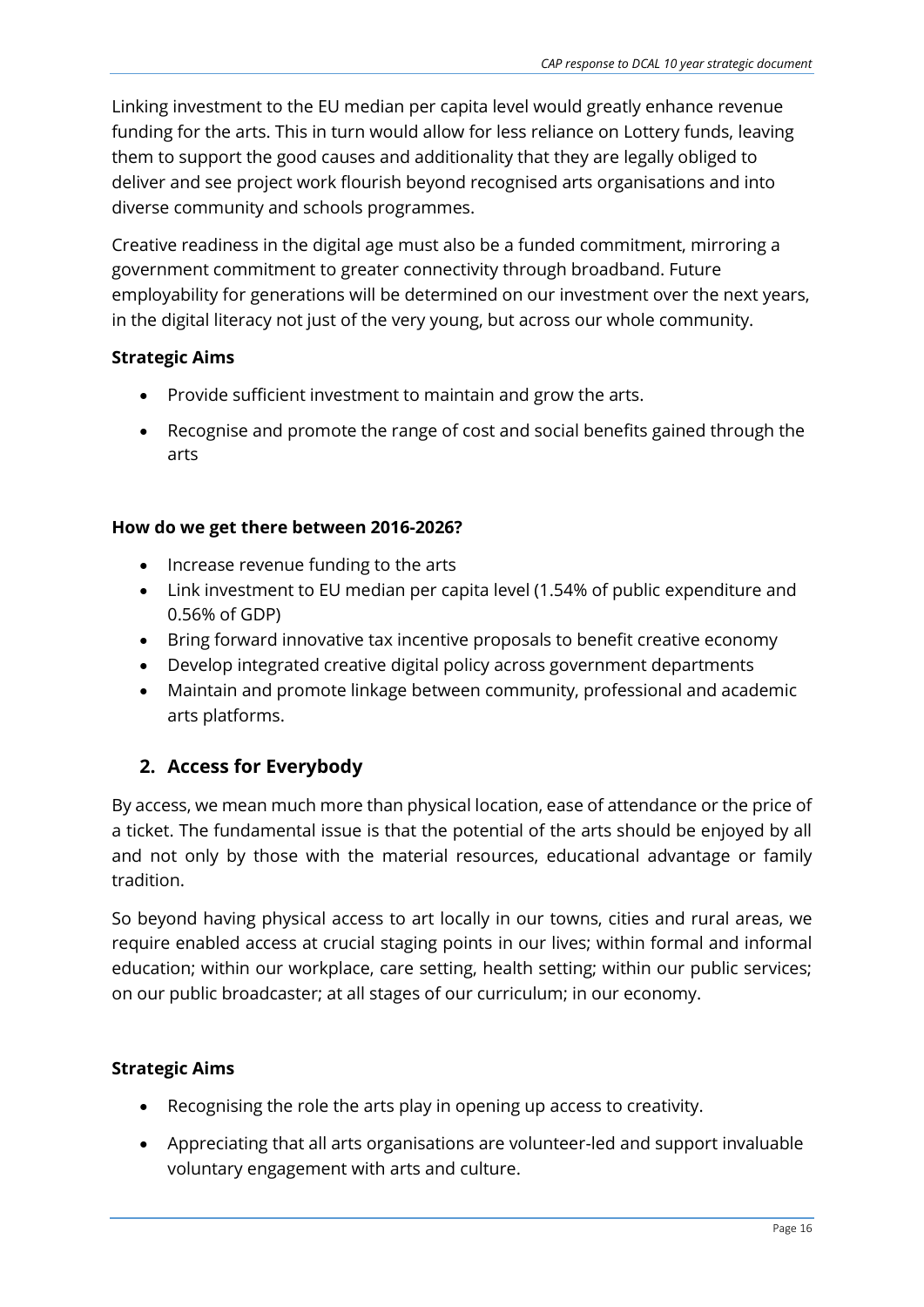- Understanding the barriers to active arts participation and finding creative ways to remove them.
- Making all the connections across government and the arts community realise the fullest range of benefits and support innovative new projects.

- Strategic alignment within the new Department for communities.
- Strategic vision with departmental support for arm's length body (ALB) discrete policy & action plans, fully costed and resourced for implementation.
- Improved sustainability for key arts and infrastructural organisations.
- Improved opportunity for innovation and development.

#### **3. Cultural Expression**

Cultural diversity is an asset, rich in heritage and potential, for both individuals and societies. The protection, promotion and maintenance of cultural diversity is an essential requirement for sustainable development for the benefit of present and future generations<sup>3</sup>.

Promoting creativity and strengthening cultural production and expression enables a deeper engagement within society, allowing for the sharing of a rich and diverse cultural heritage, for citizen and visitor, practitioner and consumer alike. Cultural expression gives us the means to understand our past, illuminate our present, dream of our future and celebrate our uniqueness.

#### **Strategic Aims**

1

- Finding new ways to bring people into greater contact with the arts.
- Enhancing the potential for community engagement to enhance active participation.
- Recognising the potential and the urgency of bringing everyone into the new media world.
- Encouraging children to value the power of their own imaginations.

<sup>3</sup> (UNESCO Cultural Diversity Convention, ratified on 07/12/2007 United Kingdom of Great Britain and Northern Ireland)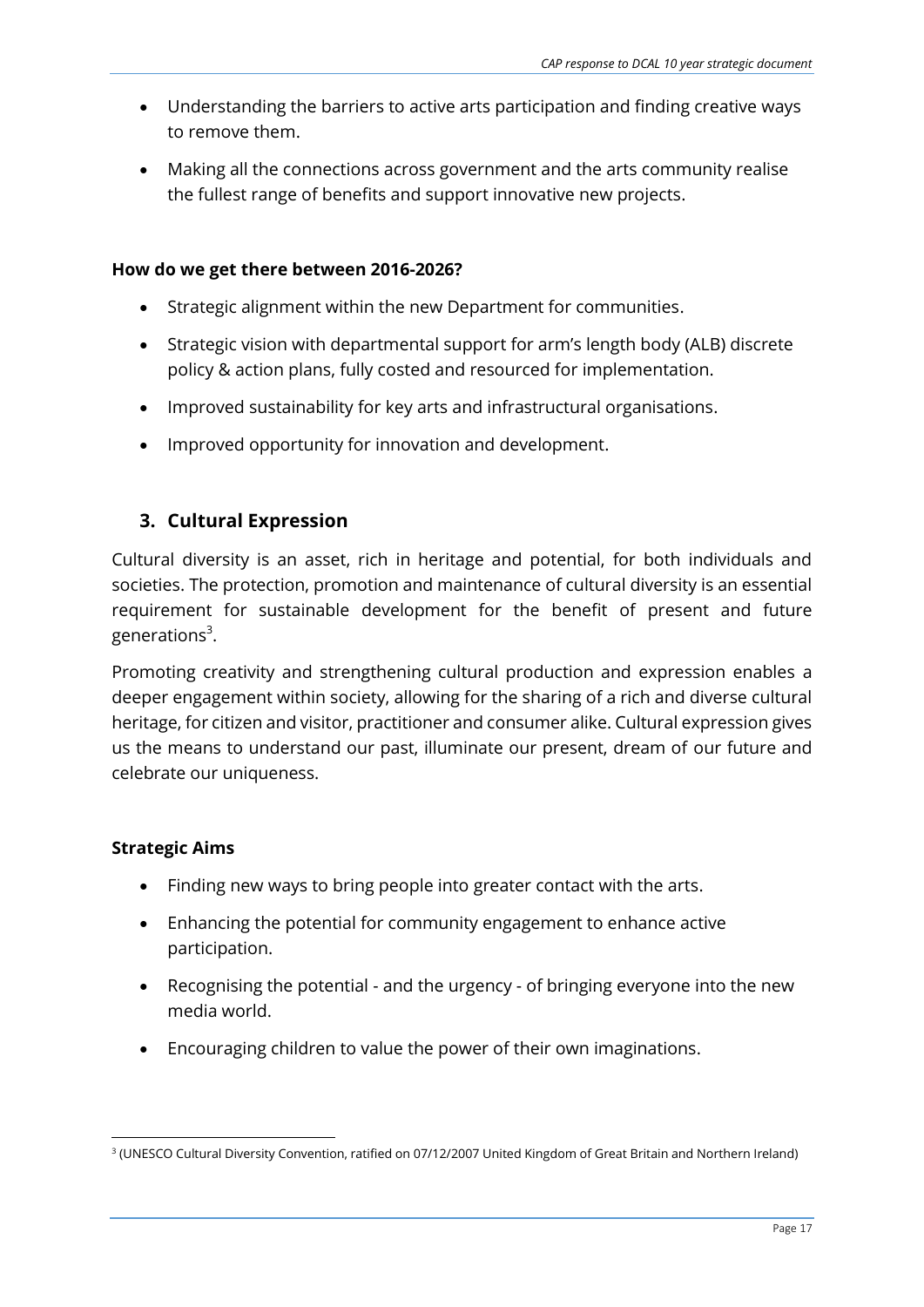- Properly conceived and implemented audience and participant development policy, with key expert stakeholders across sector.
- Cross-departmental community arts strategy to dovetail with community initiatives like TIBUC and Racial Equality Strategy with signposted tri-annual review.
- Digital development programme, showing ambition for local readiness to take lead in transforming technological uptake.
- Children's Creative Futures, a development programme aimed at crucial early years arts and creative interventions, fully costed and implemented across region.

### **4. Valuing the Arts**

The fundamental power that the arts hold for an individual as audience member or creative producer is vast and varied. This intrinsic value of entertaining us, inspiring us and providing us with uniquely pleasurable experiences is hard to quantify, but we know its effect, implicitly and we enjoy it every day. To become the authors of a dynamic, cultural future requires imagination and energy, both readily abundant in a healthy, resourceful creative environment. We must nurture the fullest ecology of the arts and their potential, from the cradle to the grave and recognise the benefits to all by doing so.

But we further understand that the arts and culture sector play a valuable role in promoting social and economic goals through local regeneration, attracting tourists, the development of talent and innovation, supporting education and skills development, improving health and wellbeing, and delivering a host of other supporting services across a diverse range of needs and interests.

Any strategy should seek to harmonise and facilitate the ability of all to make application for public funds. Currently, there are as many processes as there are funders, even within government. There should be a review of all funding processes, with recognition of the capacity required to make application and a set of guidance developed that assist all arts funding in all government departments.

#### **Strategic Aims**

- Appreciate the role that the arts and culture can play in personal and social development of everyone at all ages.
- Having an ambition for everyone to realise their full potential in engaging with the arts and culture.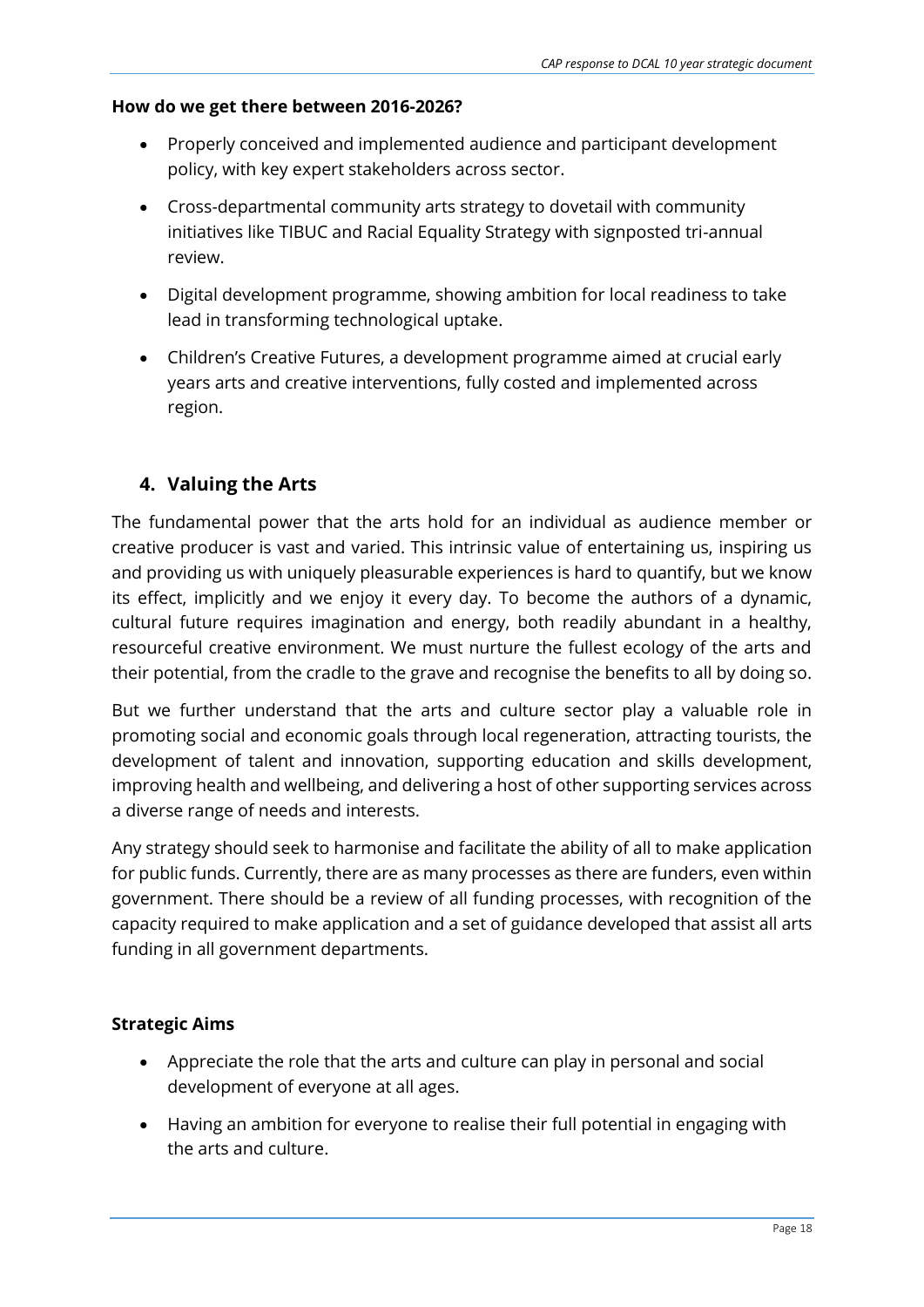- Facilitate the contribution of all those involved in arts and culture.
- Understanding the benefits of arts and culture for Northern Ireland's place in the world.

- Integrate the arts and culture strategy within next PfG.
- Agree a set of strategic commitments and cross-departmental outcomes within CSRs 2015 – 2026.
- Determine there will be a new concordat to facilitate the applying for and adjudication of arts-related grant-aid.
- Align arts and cultural budgets at pro-rated median EU levels.
- Agree commitments from new Super-Councils to ensure full integration of arts and culture overarching framework into all community planning.
- Champion a percent art scheme, as part of the corporation tax re-investment process.
- Determine a raised tax threshold for all artists and arts professionals.

### **5. Creativity and Skills**

Arts and culture directly promote learning and skills development within our schools, communities and workplaces. Our young people can acquire not only technical creative abilities but in doing so enhance literacy, language development, mathematical attainment and future employability.

In a 2013 OECD report commented on the arts role in society:

*By artistic skills, we mean not only the technical skills developed in different arts forms (playing an instrument, composing a piece, dancing, choreographing, painting and drawing, acting, etc.) but also the habits of mind and behaviour that are developed in the arts. Arts education matters because people trained in the arts play a significant role in the innovation process in OECD countries: the arts should undoubtedly be one dimension of a country's innovation strategy.* 

(© OECD 2013 *Art for Art's Sake? The Impact of Arts Education* (Winner, Goldstein and Vincent-Lancrin, 2013))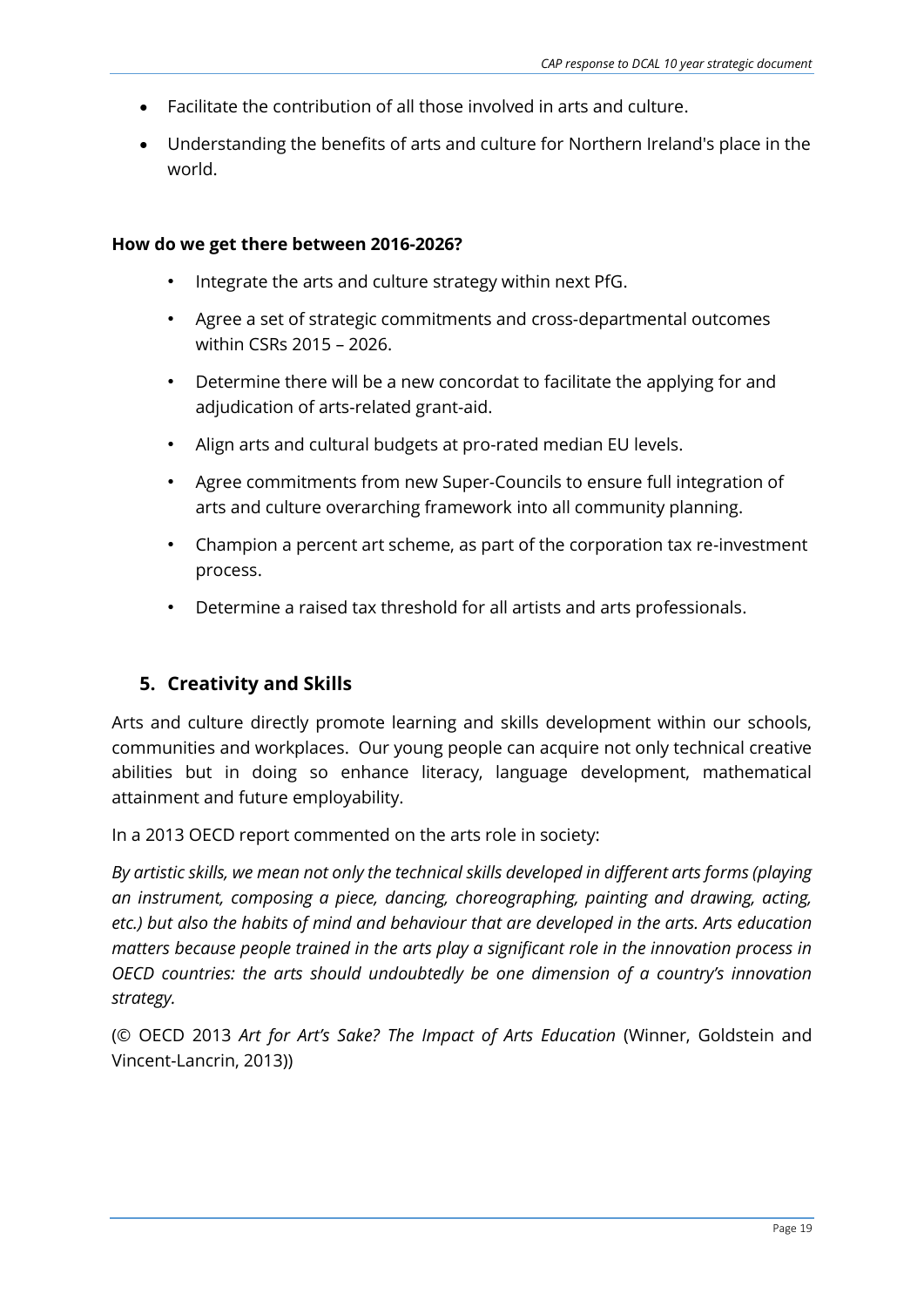The same report spells out in its introduction:

*In knowledge-based societies, innovation is a key engine of economic growth, and arts education is increasingly considered as a means to foster the skills and attitudes that innovation requires, beyond and above artistic skills and cultural sensitivity.* 

Indeed, *OECD (2010), The OECD Innovation Strategy. Getting a Head Start on Tomorrow and OECD (2012), Better Skills, Better Jobs, Better Lives: A Strategic Approach to Skills Policies*, both point to the arts having a role in developing a necessary creative faculty within innovationbased societies.

Ultimately, the arts are an essential part of the forming and functioning of any country, and a key barometer as to the general "health" of that society itself. Across all society, the arts increase life chances by enhancing skills, confidence and personal achievement, supporting wellbeing and ambition.

Creativity and skills are the domain of the artists and producers, crafters and makers. Over 35% of our undergraduates leave with only 5% returning. In the arts, some our most talented are forced to leave to find greater opportunity elsewhere or opt for other career choices. In the next 10 years, we must make living and working in the arts in N Ireland attractive and sustainable. Innovating tax breaks for corporations through our new taxvarying powers at the Assembly, could make corporate investment in the arts very attractive. Wedding a 1% Art Scheme to corporation tax processes would see a huge potential investment be realised. Increasing tax thresholds for artists and producers similar to that of the Republic of Ireland, would attract and maintain a creative population living and working locally. Introducing dedicated tax measures for the creative economy would attract not just organisation wishing to avoid taxation, but those wanting to establish themselves in creatively dynamic environments. Where some might aim for tax havens, Northern Ireland can be a Creative Haven and recognised as such internationally.

#### **Strategic Aims**

- Exploring educational opportunities to foster creativity.
- Seeing the power of creativity in our personal lives.
- Recognising the value of the experience of creative arts in other work-related spheres.
- Developing the skills and talents that will see the economic potential of creative insights.
- Support living and working for artists and creative organisations.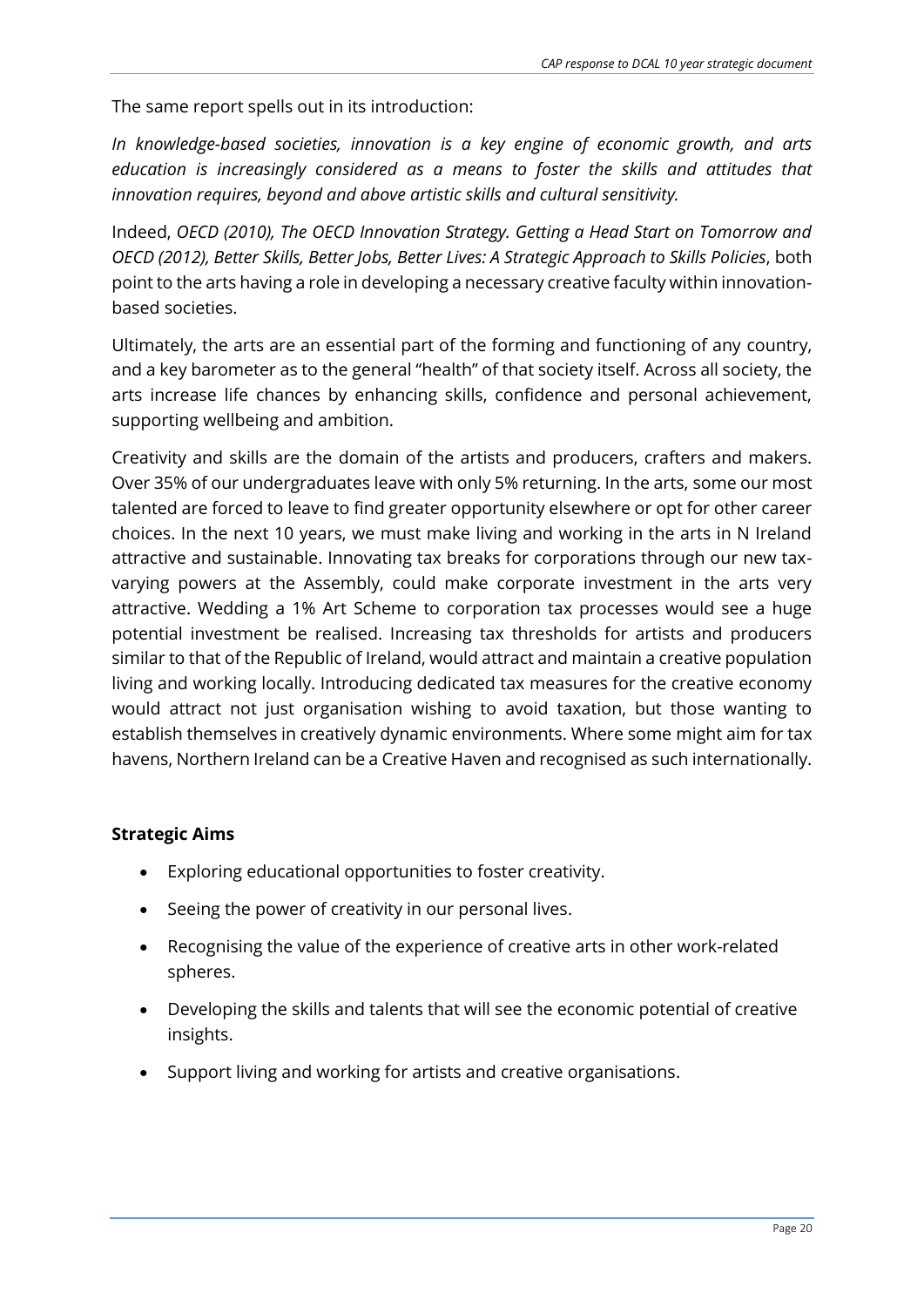#### **For example;**

- Promote creative digital literacy programmes to dovetail with DEL & DETI targets.
- Extend and support curriculum based arts participation.
- Maintain and extend creative apprenticeship programme.
- Maintain and extend creative learning in non-formal learning environments.
- Extend and support informal community-based arts participation.
- Introduce tax breaks, investment schemes and increased threshold variations for creatives.

### **6. Community Connections**

The arts and culture sector have an unparalleled ability to creatively support community cohesion, facilitating welcoming and safe opportunities to creatively explore and celebrate greater connections among and between communities. Creativity offers active participation in intercultural, intercommunity, inter-generational and inter-ability projects whilst also supporting new and diverse communities and audiences to take part in the arts. Promoting equality and tackling poverty and social exclusion has been central to the role of publicly-funded arts for decades. With dedicated expertise, the arts are a key instrument in connecting individuals and communities to new opportunities, learning and practical life-enhancing benefit. The PETPSE agenda can continue to be well served by excellent local practice.

We cannot underestimate the challenge not just for artistic practitioners but for our society as a whole, a challenge that has defeated many and that has riven public debate and kept communities apart for decades. The arts have the power to help change that. The arts can recognise more immediately a shared ownership around a range of issues and the powerful positive potentials that can flow. The arts offers government and society a new dimension in reducing the barriers within our society.

In particular, given both TIBUC and the Racial Equality Strategy, the role of the arts as the most able support to inter-community and intercultural dialogue must be supported, not just in socially engaged creative programmes, but in more embedded mainstreaming of a determination to equalise opportunity for all sections of the community. This requires organisations, funders, agencies and programmes to incorporate truly intercultural practice, beyond the outmoded forms of multiculturalism. This will fundamentally promote the emergence of cultural empathy and deeply social and artistic dialogue.

Furthermore, recognising the role that the arts can play in stimulating investment, cultural tourism, international exchange, world-class exhibitions, performances,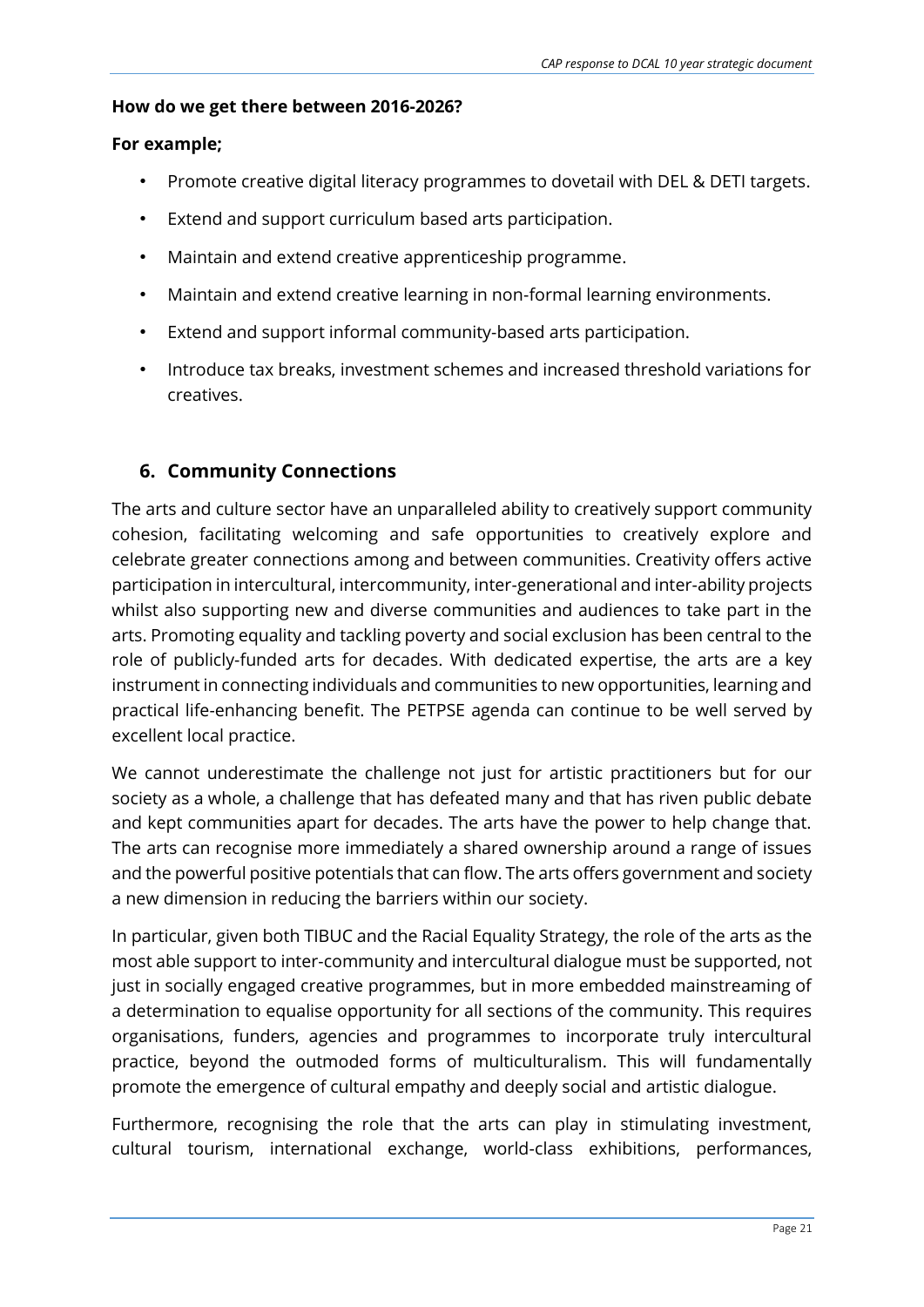publications and practice, the next 10 years will be crucial to cementing Northern Ireland's reputation.

#### **Strategic Aims**

- Giving everyone in Northern Ireland a greater understanding of the rich traditions across all communities.
- Creating and supporting opportunities for the arts to bring people together.
- Recognising the richness and variety that new residents of Northern Ireland bring to its social and cultural life.

#### **How do we get there between 2016-2026?**

#### **For example;**

- Extend range and reach of intercultural arts and creativity.
- Develop and enact discrete policy platforms.
- Recognise and include arts and culture provision within all community-based initiatives.
- Encourage local government to deploy creative engagement in community planning.
- Encourage all government departments to develop policy for creative community cohesion practices.
- Encourage the streamlining of funding and reporting processes to allow for the greatest possible take-up of opportunity.
- Adequately resource arts provision within initiatives like TIBaUC and the Racial Equality Strategy.

### **7. Wellbeing**

Wellbeing will become a more widely quoted social measurement in the next 10 years. Maintaining good health and actively improving the health of others in medical settings can be very effectively achieved through the arts. Recognising the potential of arts and culture to improve people's lives in health, education, work and learning will be a key facet of arts engagement.

The government-commissioned **Five Ways to Wellbeing (nef 2008)** are: *Connect, Be Active, Take Notice, Keep Learning, Give*. It has been noted that '*these five actions correspond closely to behaviours that can emerge in well-designed participatory arts projects*' (Cameron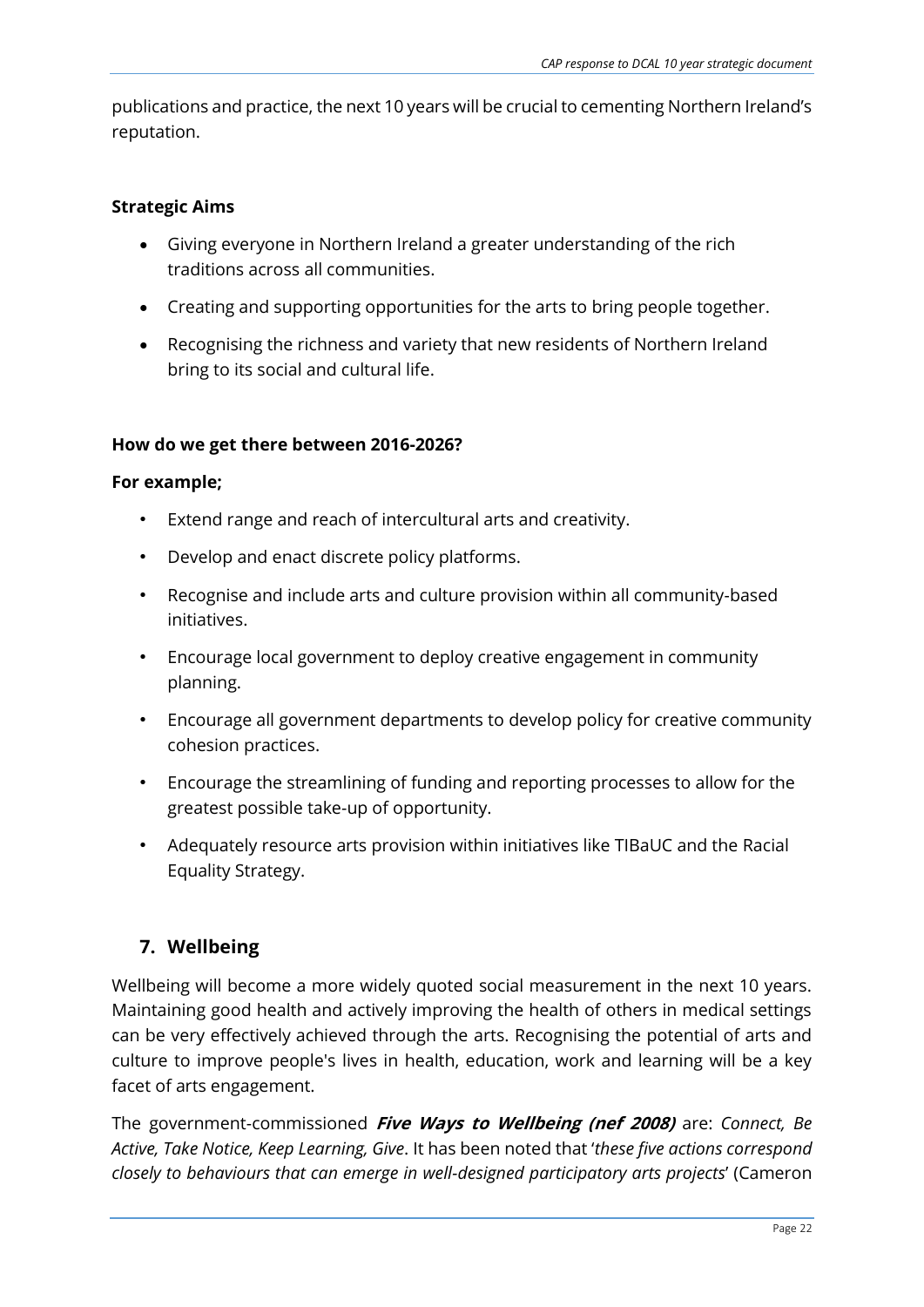et al, 2013). Another example, the public mental health framework **Confident Communities, Brighter Futures** (DoH, 2010) states that mental health is intrinsic to wellbeing which it defines as: '*a positive state of mind and body, feeling safe and able to cope, with a sense of connection with people, communities and wider environment'.* Participation in the arts and creativity is given as an example of how promoting participation and purpose can enhance engagement for both individuals and communities.

#### **Strategic Aims**

- Recognise the benefits of arts and culture in promoting health and wellbeing in medical and non- settings.
- Encourage and support the greater engagement with the arts and culture in healthcare settings.
- Support a greater understanding of the work opportunities opened up by active engagement with the arts.
- Recognise and promote the life-long health benefits of attending and participating in arts and culture.

#### **How do we get there between 2016-2026?**

For example;

- Invest to maintain and expand participatory engagement in the arts for all in medical settings.
- Commission and pilot wellbeing outcomes frameworks for arts organisations.
- Support greater accessibility for all in participatory arts activity, especially the very young and the elderly.
- Encourage new high level interdepartmental platform across policy areas, to promote wellbeing through arts and culture.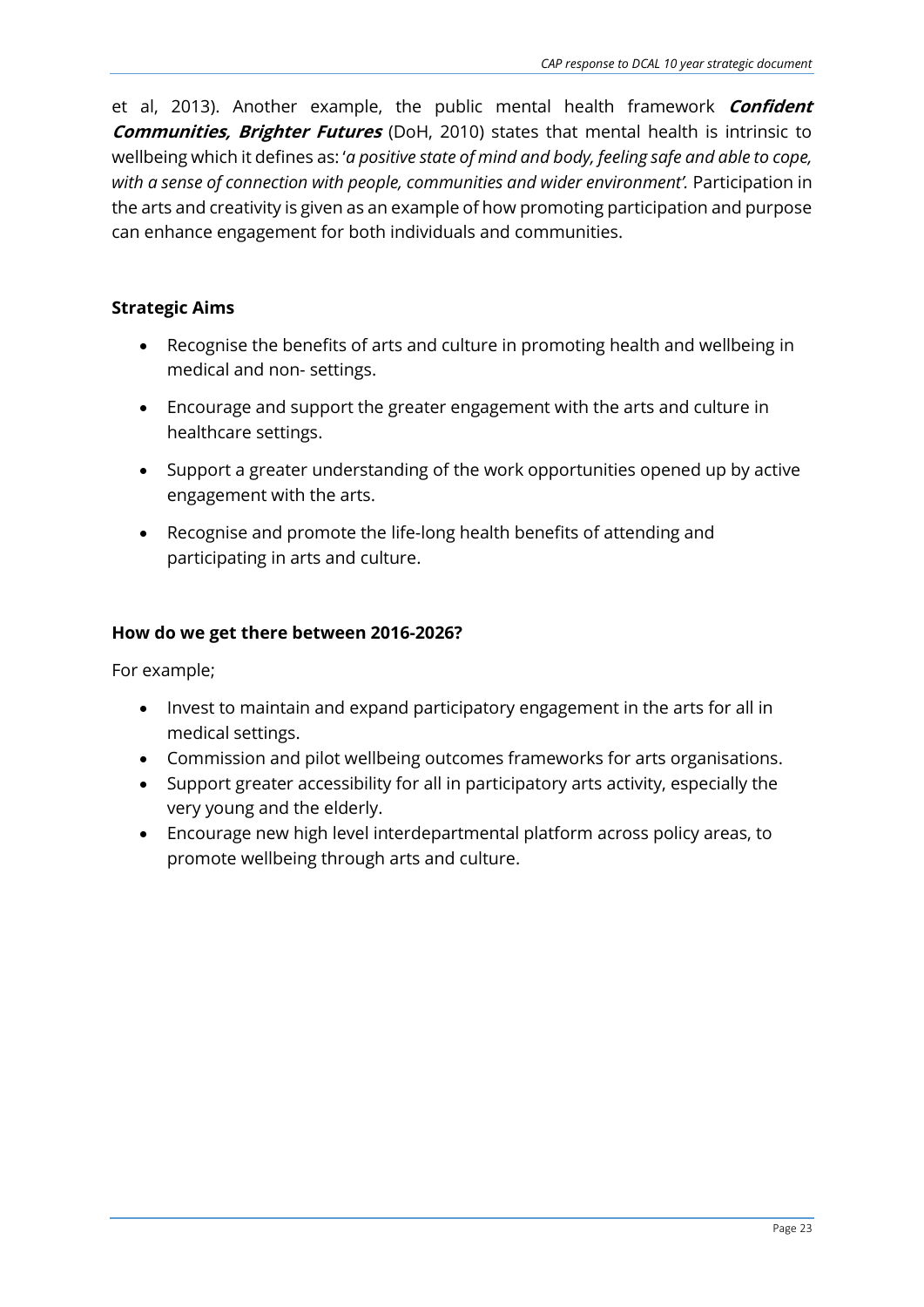## **Section 4:** The Challenge

Underpinning any strategy or plan must be a commitment of resources. As part of the consultation process it may be helpful to raise a number of challenging questions of government and funding bodies .We have set out below some of the questions and challenges that the Forum believe the NI Executive need to be consider and address to turn words in action**.**

#### **What can the Executive do to promote and support Arts and Culture?**

#### **Some practical proposals**

- Agree a set of strategic commitments and outcomes within the next CSR.
- Embed the arts and culture strategy by linking it to budget processes thereby informing the allocation process.
- Agree commitments from Councils to ensure full integration of arts and culture overarching framework.
- Invest in communicating the arts and culture strategy to all citizens.
- Convene an Interdepartmental Strategy Delivery Group to monitor the implementation of any forthcoming strategy.
- Prepare and present to the Assembly, an annual report that advises progress on the implementation of that strategy.
- Encourage other Departments to make a positive contribution based upon a clear understanding of how do arts and culture contribute to the Departmental objectives.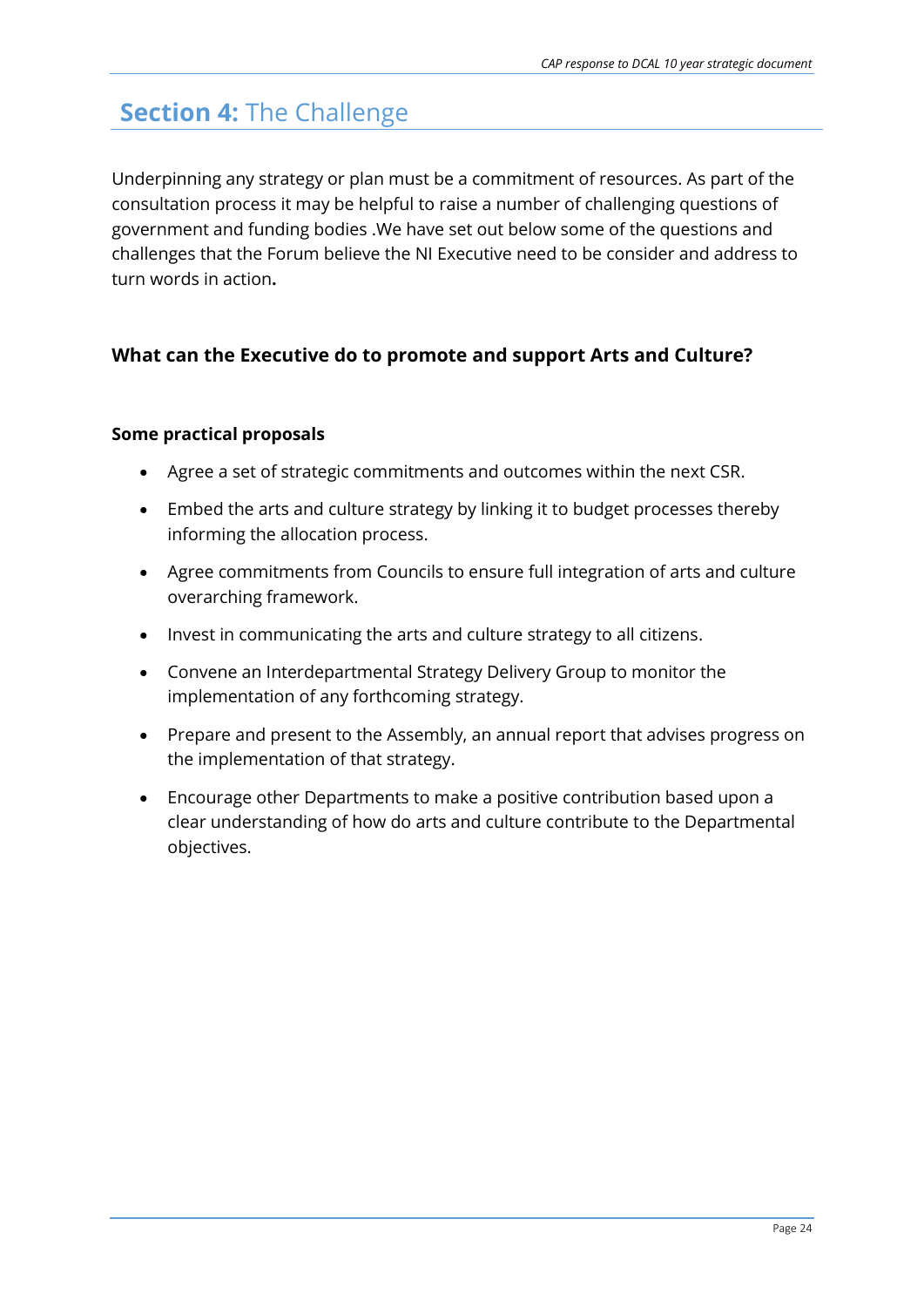# **Section 5:** Conclusion

Supporting our collective artistic potential is a responsibility shared by a great many people and agencies. In fact, as culture is in fact *a way of organising our adaptive strategies, within our given parameters of place and technology<sup>4</sup>* and that *offering new ways of seeing or being, responds rapidly to the immediacy and interaction of people and places*  then investment in this area of social interaction is key.

The arts matter in all our lives. They matter to our society. They make a significant statement about us, about the place in which we live and about its place in the wider world. Arts and culture are central in all our lives. The arts should be there for each and every one of us. To realise the full potential that individuals have, to create a rich cultural experience for everyone requires time, effort and support. It requires investment. This is true in all spheres of our lives. Investment is key, from central and local government and from the private sector. Participation as professionals and volunteers, audiences, artists and citizens is life-changing.

Community Arts Partnership represents the work and aspiration of over 4,000 people annually who want to become creatively active. In 15 years, we have seen demand for every aspect of our programme surge.

The consultation process and strategy is an opportunity to inform policy makers and tell the story how the arts make a key contribution to our lives and that the need to invest is crucial because of the incredible range of benefits. That is why it stakes a claim for the committed and sustained engagement and support of the Executive now and in the future.

**.** 

<sup>4</sup> CS foreword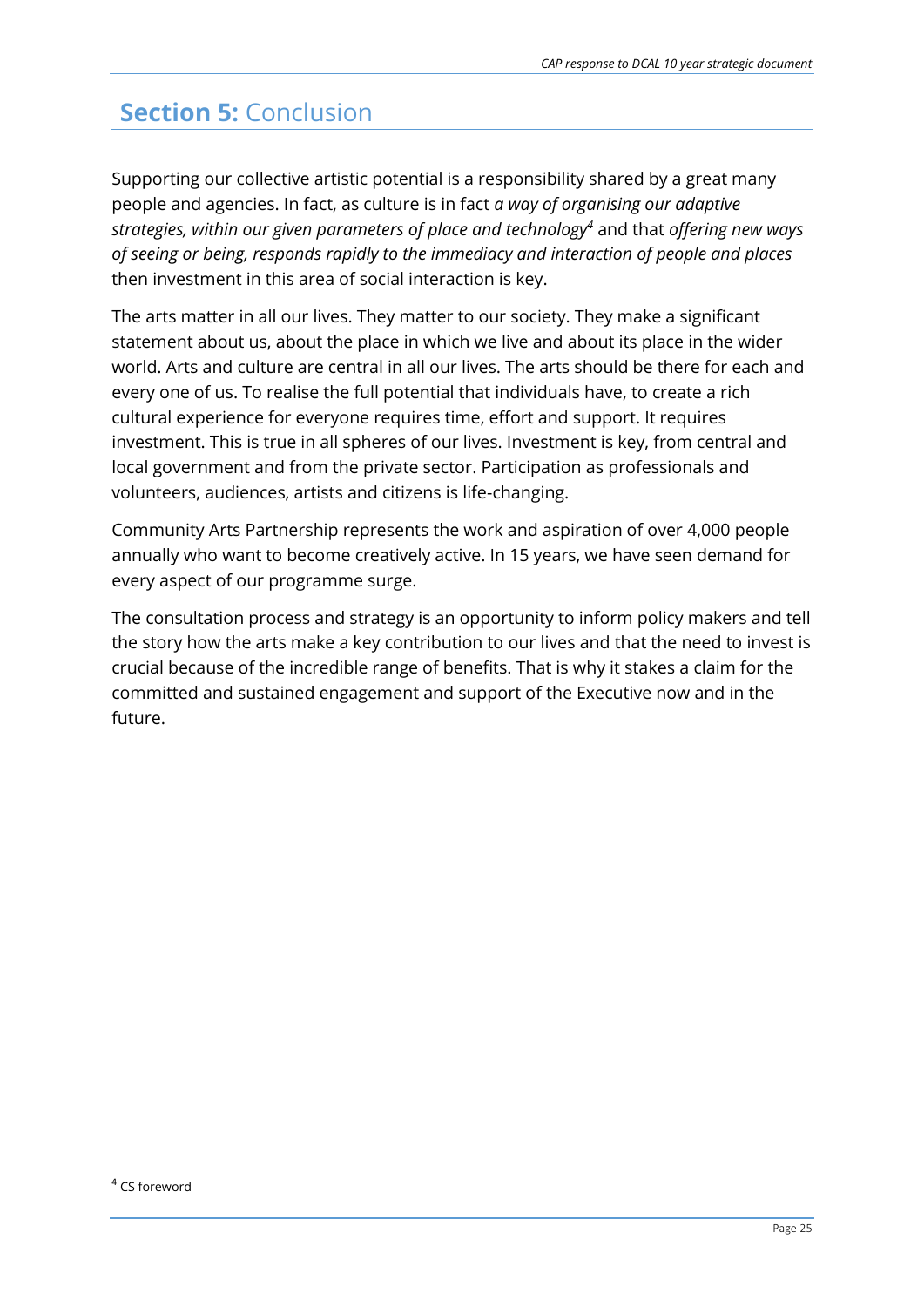# **Community Arts Partnership**

# **Response to the Consultation Document**

# **Strategy for Culture & Arts 2016-2026**

# DCAL November 2015

January 2016

### **APPENDIX 1**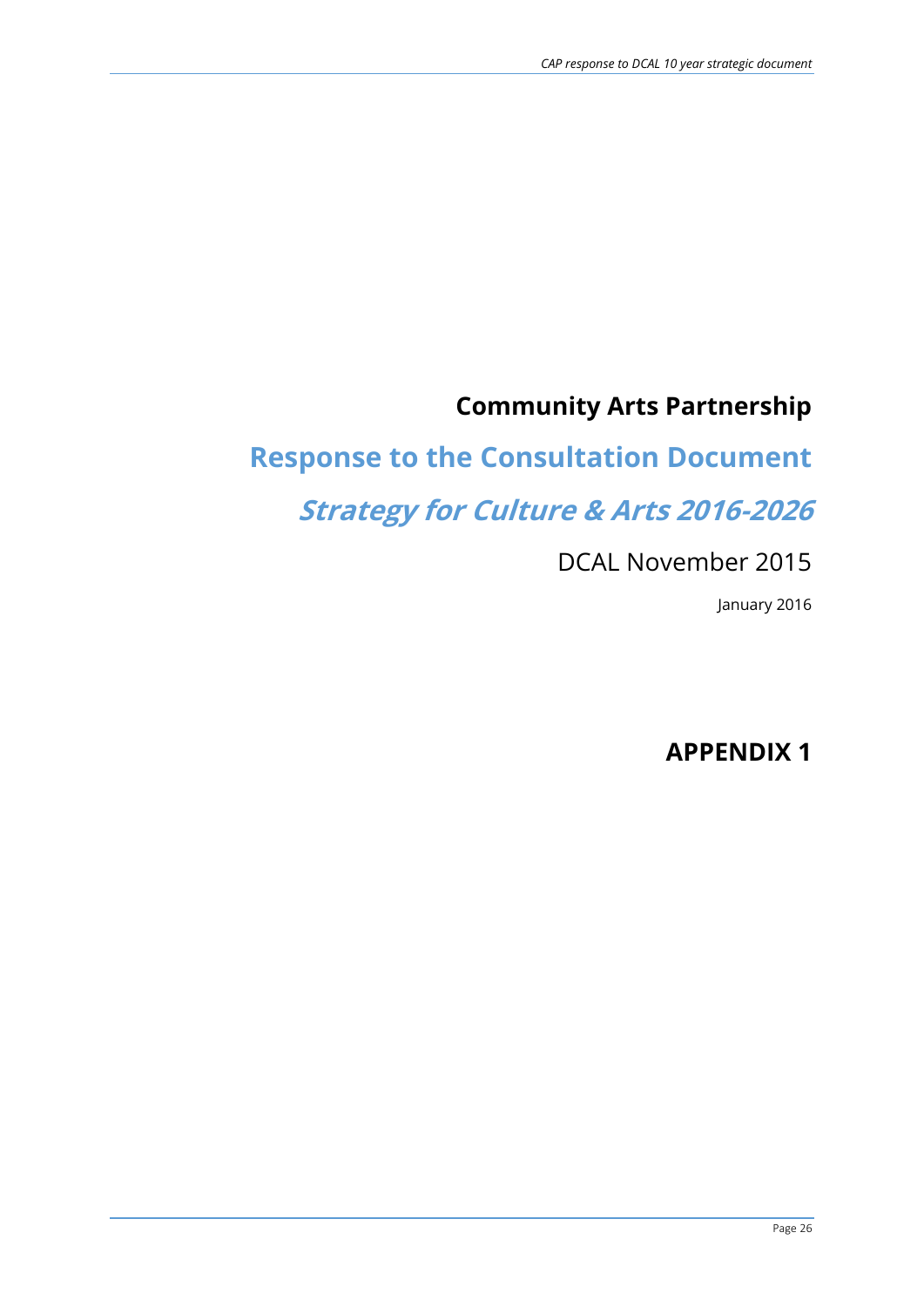#### **Appendix 1**





Recommendation 1990 (2012)

# **The right of everyone to take part in cultural life**

Author(s): Parliamentary Assembly

Origin: Assembly debate on 24 January 2012 (4th Sitting) (see [Doc. 12815,](http://assembly.coe.int/ASP/Doc/XrefViewHTML.asp?FileID=13201&Language=en) report of the Committee on Culture, Science, Education and Media, rapporteur: Ms Marland-Militello). Text adopted by the Assembly on 24 January 2012 (4th Sitting).

#### **Eurovoc**

- right to culture
- cultural heritage
- cultural policy
- arts

The right of everyone to take part in cultural life

1. The Parliamentary Assembly notes that the right of everyone to take part in cultural life presupposes equal and free access for all to a variety of cultural resources. This participation may be more or less active, depending on whether one is a member of an audience, practises an activity as an amateur or engages in artistic or creative activities on a professional basis.

2. The Assembly believes that it is the responsibility of States and local public authorities to ensure the necessary conditions are met to "develop to the fullest the talents with which nature has blessed Man and thereby to establish among all citizens an actual equality and make a reality of the political equality recognised by law" (Condorcet, Report on public instruction, presented to the National Assembly on 20 and 21 April 1792).

3. Common cultural wealth is a matter for all public and private stakeholders, but the State must assume its crucial role. As the major cultural agent, the State not only has a responsibility to ensure a wide supply of cultural services, through all its public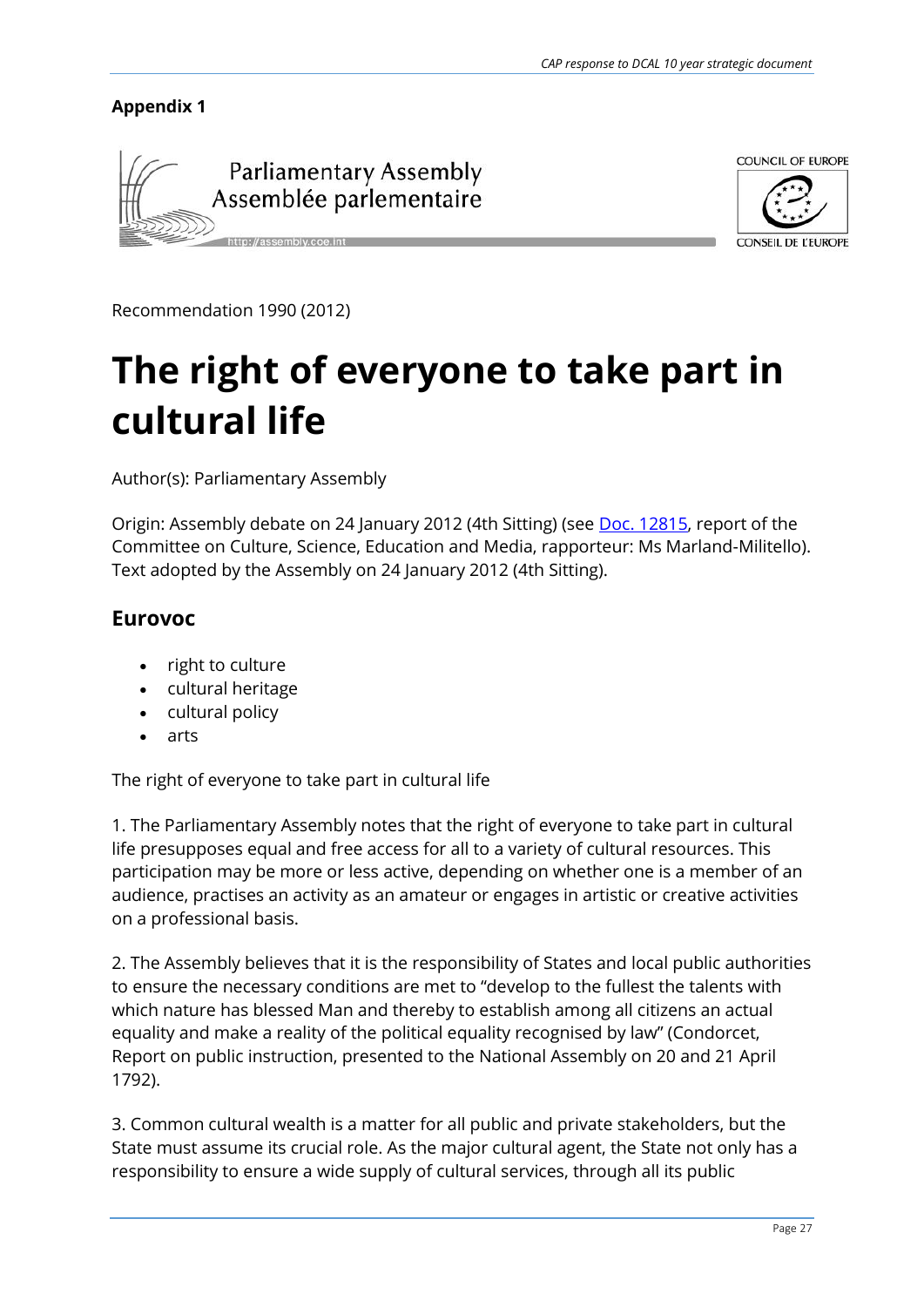institutions, but also acts as an initiator, promoter and regulator of synergies between public institutions and organisations in the non-profit and private sectors which contribute to the protection and promotion of cultural heritage, to artistic creative endeavour, and to the public access to the full range of cultural and artistic resources.

4. The State likewise has a duty to take account of the radical changes in the methods of accessing culture, with the boom of digital culture and the Internet; to facilitate the emergence of new artists and new forms of expression; and to further develop new ways of disseminating cultural content in order to make it accessible to all.

5. In a robust democracy, guarantor of diversity, the obligations to respect, protect and realise cultural rights should be interpreted as an integrated obligation to produce results in terms of cultural democratisation, paving the way for equal access to the arts. This integrated obligation to produce results involves creating an open-ended environment that allows everyone to achieve personal fulfilment and to participate in cultural, social and political life.

6. Access to the arts allows all human beings to balance the realm of the mind with the realm of feeling. The two should complement and enhance one another so that every individual can realise his or her full potential, and see others under a new light. Through cultural ties and intercultural dialogue, access to the arts thus helps to promote "harmonious living together" within a society, a country, and even between peoples, fostering relationships between the citizens of the world through enhanced mutual understanding. Moreover, access to the arts and free artistic and cultural expression contribute to the development of critical thinking and therefore to reinforcing democratic citizenship.

7. Access to the arts is especially important for young people, in particular those aged between 15 and 25 who are at a critical time in their lives when they are building a future for themselves as adult citizens. Introducing them to cultural resources is a process that draws on their subjective sensitivity and creative imagination, and gives them considerable freedom of initiative (not sufficiently accorded to members of this age group).

8. Standing as they do at the crossroads between generations, young people are a key means of transmitting cultural resources and values within society. From an intergenerational and social cohesion perspective, one of the main responsibilities of policy makers is to cultivate – especially among young people – the "desire for culture", without which – however good the cultural offer and whatever the conditions of access may be – young people will not feel engaged. In order to encourage them, policy makers need to involve them more directly in cultural activities, promote ground-breaking initiatives and raise the profile of any practices that create cultural, social and political bonds.

9. In this context, it is necessary to favour artistic and cultural resources that enable encounters (between members of the public, artists and/or creators): the performing arts (theatre, opera, concerts, circus acts, etc.) and the visual arts (exhibitions,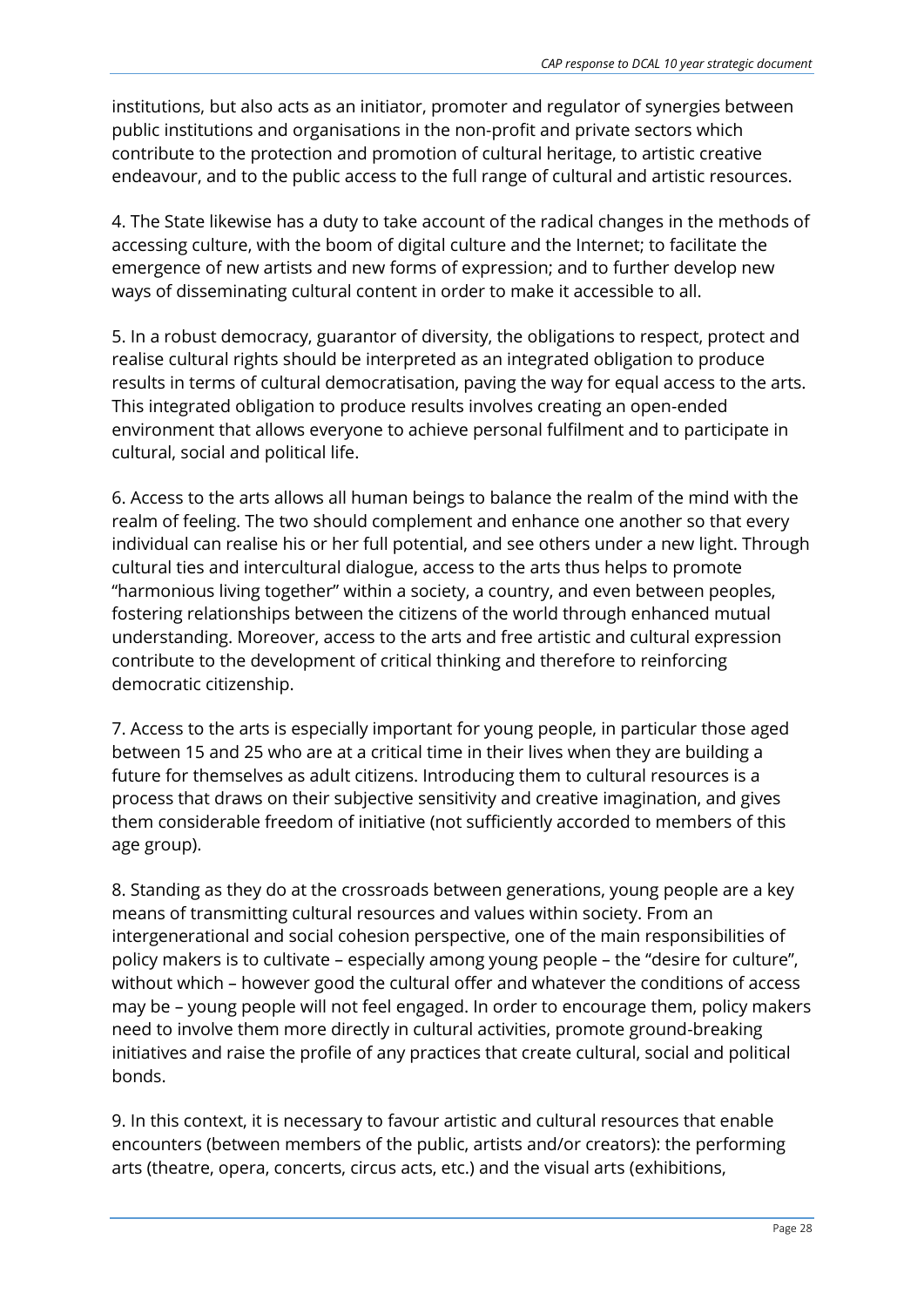performance art, etc.) provide these opportunities for encounters. Special attention also needs to be paid to the ways in which young people access artistic and cultural activities, which greatly help to build their self-confidence by enabling them to discover the many facets of their personality.

10. Participation in the arts serves to enhance our societies' artistic and cultural heritage, thanks to the many and varied creations that it generates. Support for innovative young creative talent is vital therefore because without it, future heritage would be impoverished. Therefore, policy makers have a duty to boldly embrace innovation in order to secure for future generations what they will, in time, come to see as a classic heritage of universal value, as bequeathed to us by our forbears.

11. The Assembly notes with regret that, beyond the constant talk in favour of cultural rights, material, financial and human resources and the information, mediation and artistic and cultural education systems in place still do not make it possible to translate effectively and fairly (national and international) professions of faith and declarations, despite the wide variety of initiatives and projects and the professionalism of the people who work in these areas.

12. The right to take part in cultural life is pivotal to the system of human rights. To forget that is to endanger this entire system, by depriving human beings of the opportunity to responsibly exercise their other rights, through lack of awareness of the fullness of their identity.

13. The Parliamentary Assembly therefore recommends that the Committee of Ministers:

13.1. formally endorse the "Guidelines for developing policies to ensure effective participation in cultural life" attached to this recommendation, of which they form an integral part;

13.2. forward this recommendation to all the member States, so that they can be guided by it when framing their national policies;

13.3. forward this recommendation to those intergovernmental committees and the secretariat of the intergovernmental sector of the organisation responsible for programmes relating to culture, education, technological innovation, youth and equal opportunities, asking them to:

13.3.1. duly incorporate the promotion of the right of everyone to participate in cultural life into current projects (for example, projects on education for democratic citizenship and human rights);

13.3.2. duly incorporate the promotion of the right of everyone to participate in cultural life into any initiatives that might be launched in the framework of the reflection on "living together" and of the partnership between the European Commission and the Council of Europe in the field of youth policy, research and youth work;

13.4. set up a committee of experts or a transversal working group and instruct it to: 13.4.1. consider what could be done to facilitate co-ordinated political action at European level in order to promote the right of everyone to participate in cultural life;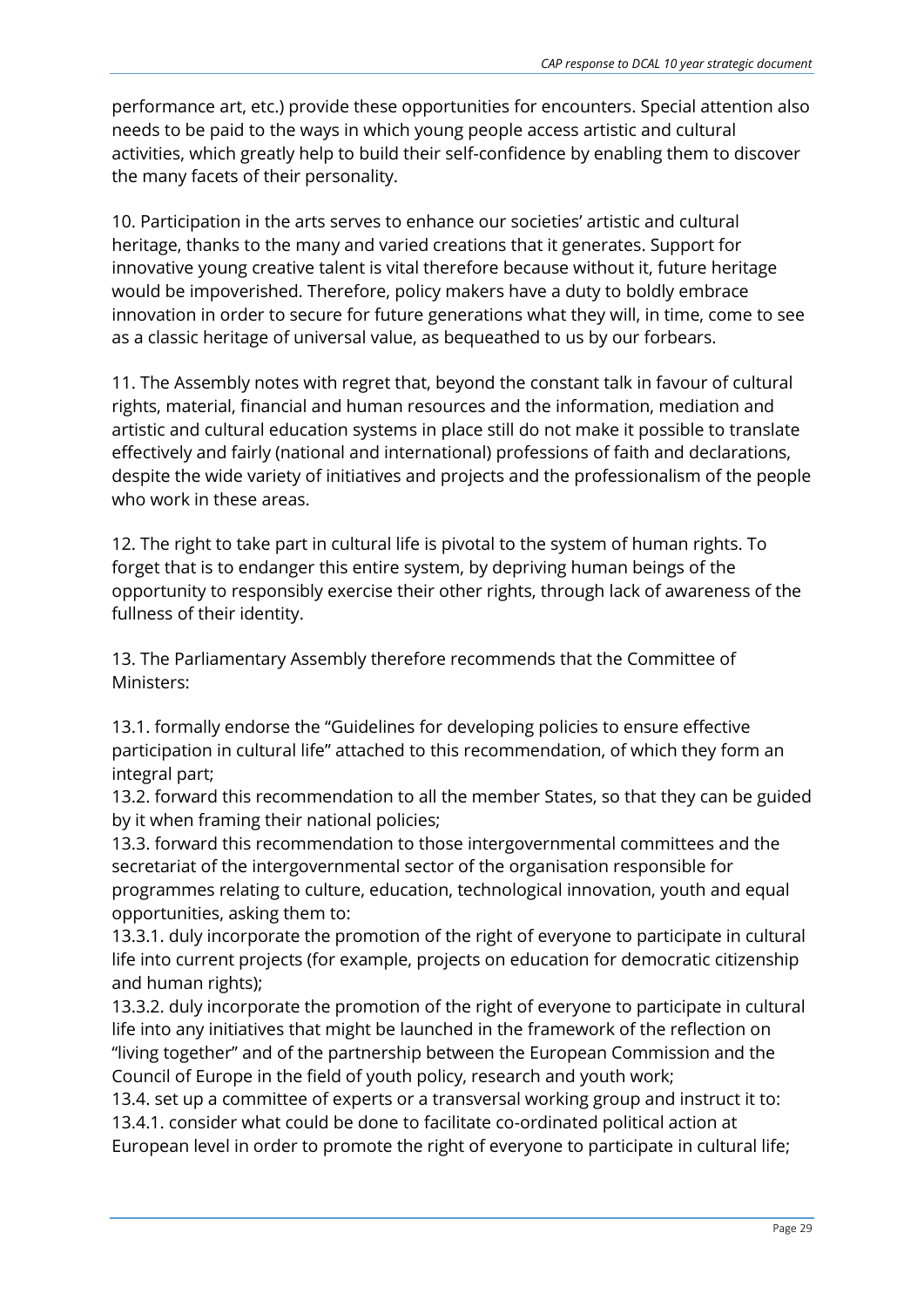13.4.2. consider what could be done to improve co-operation between the Council of Europe, the European Union and other international bodies in implementing targeted programmes to encourage youth participation in cultural life and to support innovative creative activities, in particular those related to the technological evolutions;

13.4.3. collect and assess examples of national good practice with a view to preparing practical proposals, which the competent intergovernmental committees would then examine, approve and submit to the Committee of Ministers for adoption;

13.5. invite the European Union and UNESCO to this committee of experts or transversal working group and to closely involve in its work the Parliamentary Assembly, the Congress of Local and Regional Authorities of the Council of Europe, the Conference of International Non-Governmental Organisations of the Council of Europe and the Advisory Council on Youth;

13.6. in the light of the conclusions and practical proposals submitted to it, take appropriate measures to develop specific plans for co-operation between the Council of Europe, the European Union and UNESCO, aimed at supporting the implementation of the right of everyone to take part in a variety of cultural activities and to increase, in particular, young people's participation in cultural life, both as members of the public and as practitioners;

13.7. in the framework of the programme on "Democratic governance through educational, culture and youth policies", instruct the CultureWatchEurope Platform to establish a set of indicators on the participation of different groups, in particular youth, in cultural life, and to monitor developments in this field.

14. The Assembly invites the European Conferences of Ministers responsible for culture, education, youth and digital technology (media) to take this recommendation into account and to include in their respective agendas the issue of more effective promotion of cultural rights, including the right of everyone to take part in cultural life, both as members of the public and as practitioners, all over Europe.

15. The Assembly, recognising the increasingly important role played by local and regional authorities in promoting and implementing cultural rights, invites the Congress of Local and Regional Authorities of the Council of Europe to take this recommendation into account and to incorporate it into its work programme.

16. The Assembly is of the opinion that greater consideration should be given to the right of everyone to take part in cultural life in the work of the Council of Europe's European Centre for Global Interdependence and Solidarity (North-South Centre); the Assembly therefore invites the Centre's bodies to include in its projects discussions on the effective implementation of this right and on the contribution it makes to the harmonious development of civilisations through greater creative diversity and multiand intercultural dialogue.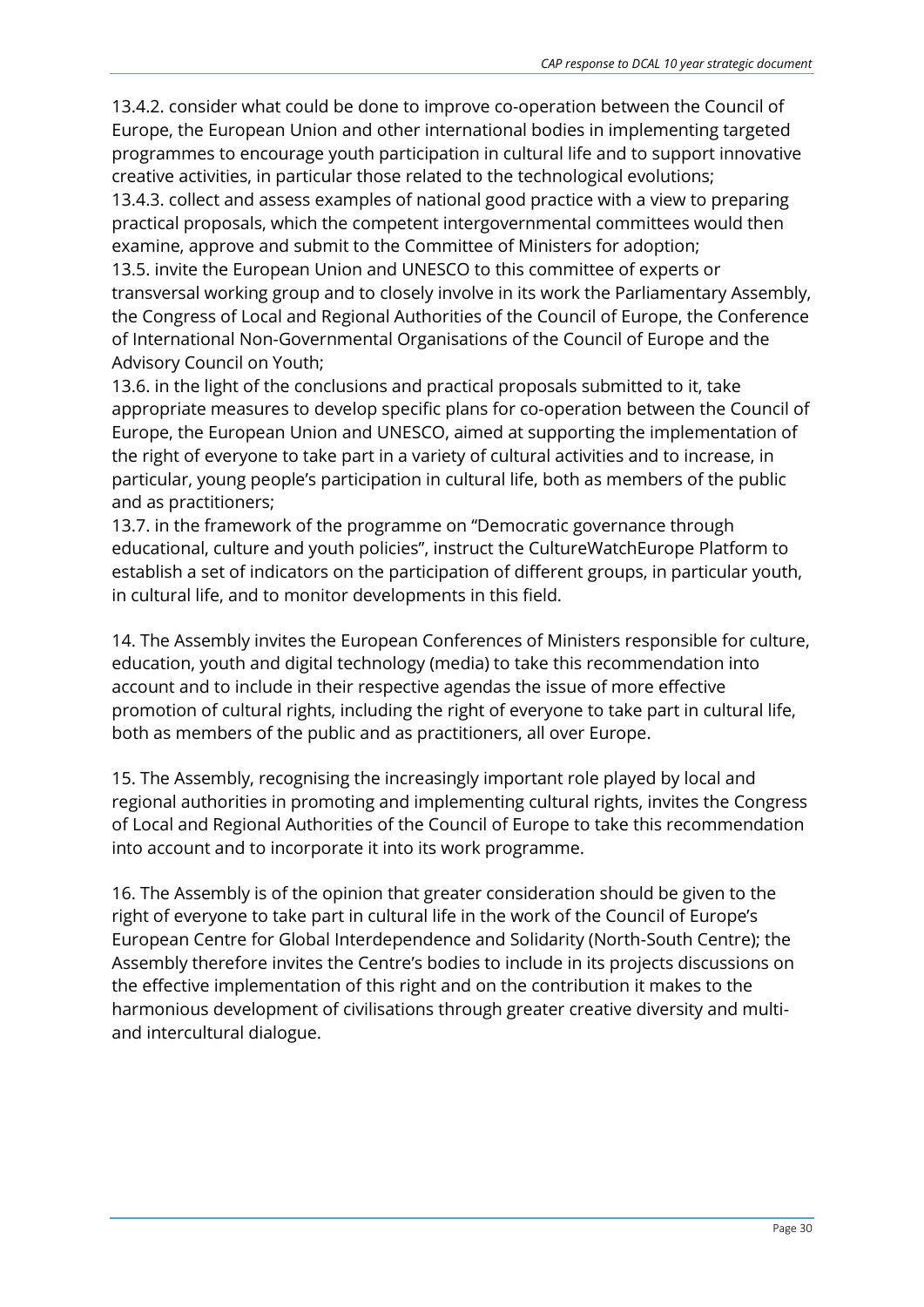### **Appendix 1 – Guidelines for developing policies to ensure effective participation in cultural life**

### **I. General guidelines**

1. Recognise cultural rights as rights that permit each person, alone or in community with others, to develop all his or her abilities to be a thinking and feeling being and all his or her capacities for creative imagination. Recognise that these rights are primary needs for the entire human species, which is designed to live in society: essential levers for cultural interchange and intercultural dialogue, cultural rights are also pillars of the principle of "living together" within society, thanks to common cultural and artistic references that provide access to all the humanist values handed down in democratic, liberal societies.

2. Affirm the right of everyone to take part in cultural life as the right that encapsulates the full set of cultural rights for, if properly guaranteed, it will pave the way for equal access for all to national and international cultural resources and the right to participate therein as authors or performing artists.

3. Develop integrated policies to promote participation in cultural life and introduce joint strategic planning across the various governmental sectors concerned, including the ministries responsible for culture, education, enterprise, research and digital technology, together with those responsible for youth and equal opportunities. Involve in the task of designing and executing these policies regional and local authorities, according to their powers and responsibilities in the relevant areas.

4. Stabilise the implementation of government policies in the cultural sphere by ensuring the long-term viability of tried and tested projects. This is so that, with the changes of political power that are an inherent feature of any liberal democracy, each new government does not seek to impose its stamp, periodically jeopardising high-quality cultural projects.

5. When framing integrated policies for cultural democratisation, take into consideration the paralysing effect of multiple sources of discrimination (such as economic circumstances, where people live, social status, problems arising from various disabilities, but also the specific situation of young people) in order to identify the types of support required so that participation in cultural life can be tailored to these specific contexts.

6. Make the obligation to achieve results in terms of cultural democratisation, with frequent interaction between operators, central to the mission of every public institution that contributes to cultural activity, education and mediation.

7. Create networks of public and private cultural operators to enable them to share experiences and develop partnerships, whilst pooling resources. Consider the transfrontier aspect of cultural initiatives, with joint projects with various countries.

8. Make public funding to private cultural operators conditional upon their contribution to cultural democratisation and to cultural partnerships. Encourage, through fiscal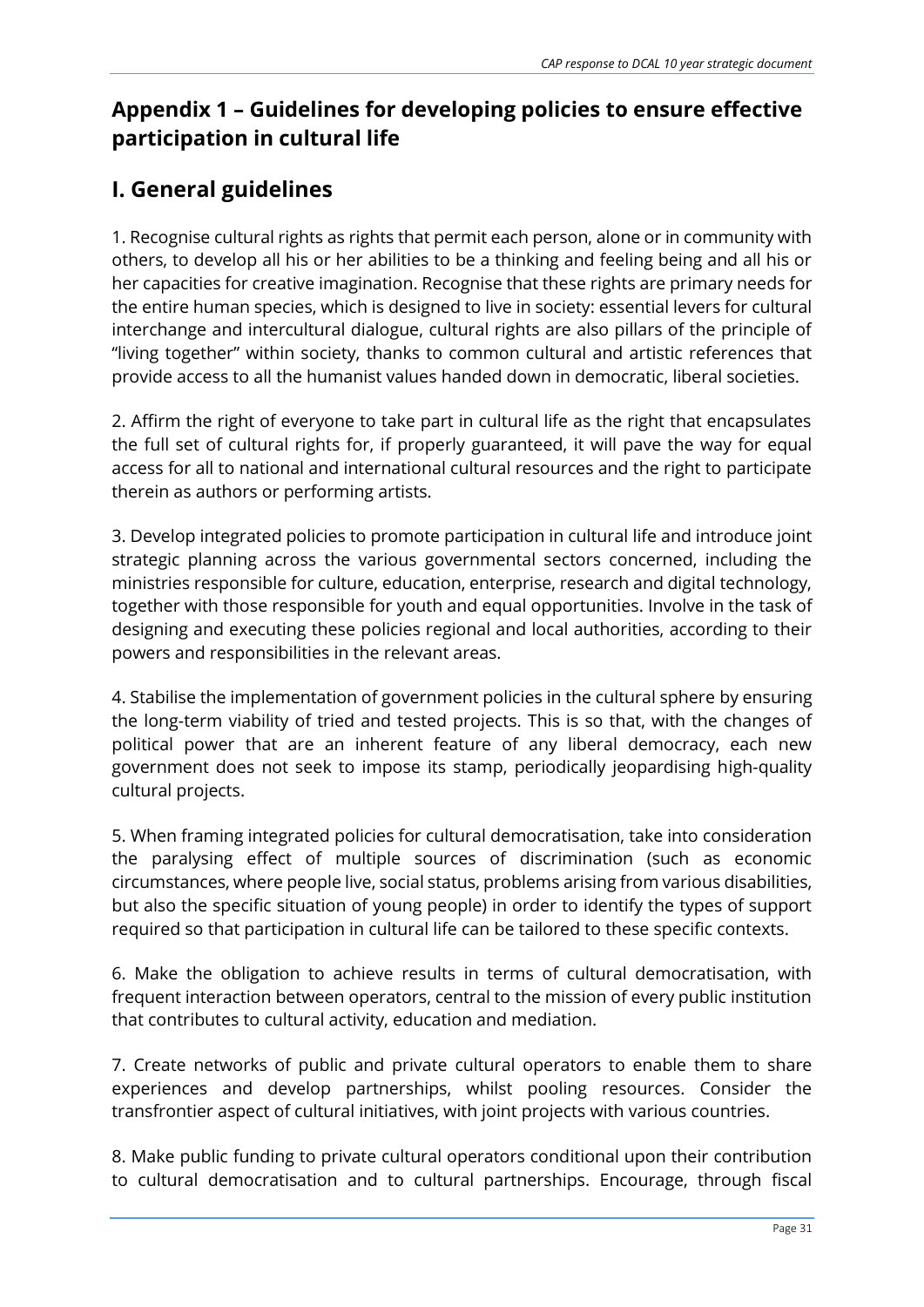measures, any forms of sponsorship that support democratic approaches to culture and assistance in setting up other private cultural institutions.

9. Update and significantly expand the mediation role played by the major cultural institutions and place the following at the heart of their programmes:

9.1. the practice of tailoring mediation to particular target groups (the young, the elderly, disadvantaged groups or people who stay away from cultural resources), whilst avoiding focusing purely on one-off activities whose sole purpose is to occasionally attract as many people as possible to cultural places;

9.2. the development of "participatory projects" where members of the public are invited to participate directly in the creative process within workshops, in order to involve them personally in artistic practice;

9.3. the use of information and communication technologies (screens, Internet, virtual reality and augmented reality, etc.) for multi-faceted, multi-disciplinary projects with userfriendly environments that are likely to encourage active participation by the public.

10. Rethink the role of the school as an institution essential for arts education and cultural development, as a place for teaching the skills needed to make the right to take part in cultural life both effective and attractive, and as a place of freedom of artistic expression and extensive contact between pupils and cultural works, with artists, in artistic institutions or theatres and concert halls.

11. Better integrate a mandatory course on artistic and cultural practices in national education systems. Encourage practices that seek to foster creativity and sensitivity and that emphasise the link between the cultural life of the region and the education system.

12. Provide induction courses in the arts for all student teachers, thereby helping to remove the barriers between traditional teaching, by highlighting the artistic dimension of all subjects: for example, the various pictorial representations of relief in geography, sculptors' mobiles as an application of the laws of physics and history of art to accompany the teaching of historical events. Obviously, learning to read, write and count is essential; learning to see, hear and feel is equally essential.

13. Extend the pedagogical methods used in arts education to other subjects by introducing interactive dialogue with pupils, and taking care to let them speak so that they can ask questions and explain their own individual actions as pupils.

14. Support projects that aim to establish within schools places for artistic creation that allow contact between pupils, cultural works and artists, and afford pupils an opportunity to learn about free expression and artistic creation.

15. Encourage the development of amateur pursuits in extracurricular and out-of-school settings, taking care to offer options open to a range of choices, tailored to different groups of people.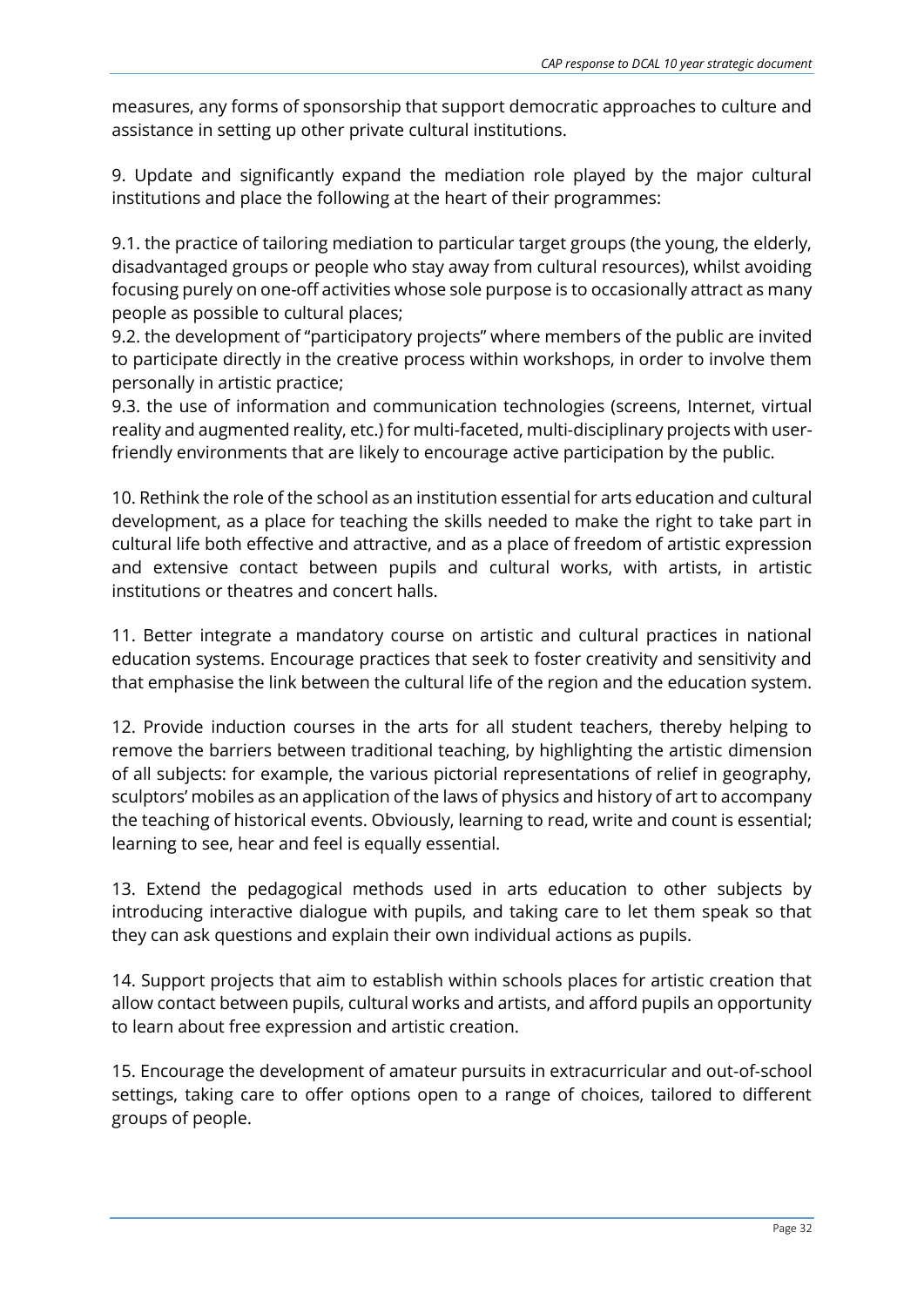16. Draw on local non-profit networks, with facilities for fostering new talent with the support of skilled professionals, thereby enabling people to discover their own previously overlooked talents. In particular, give young people access to spaces for creative work, allowing them every freedom to pursue their activities or develop their projects, drawing on youth organisations, and encourage them to pool their resources and share their creativity by forming networks with other associations in order to devise joint projects.

17. Support, in particular financially through multi-annual objective-setting contracts, cultural associations that provide opportunities for local cultural mediation for young people but also for people of every generation.

18. Encourage cultural and artistic expression which, through a critical view on political, social, economic and cultural conditions of today's society, contributes to the development of critical thinking and to reinforcing democratic citizenship. Encourage public access to these expressions.

19. Take firmly into account the new forms of creative activity and ways of disseminating artistic and cultural content that the technological revolution has made possible, by abolishing geographical and temporal boundaries, and by creating an essential space for freedom of expression and sharing. The idea is also to encourage the emergence of, and to adopt, new ways of consuming and creating culture made possible by new technologies, particularly when it comes to reaching young audiences.

20. Promote multi-disciplinary creations designed via and for the Internet (for example Net Art) combining several modes of expression and which use interactive digital technologies as a means of creation.

21. Ensure that there is a system in place to protect creative endeavour, not least in order to give effect to the intellectual property rights that are part of human rights, thus making a career in the arts an economically viable option for young creators. The digital revolution has brought drastic changes with positive effects on cultural democratisation, but it has also seen the emergence of large-scale pirating of cultural works, posing a serious threat to future creative work. If everyone is to be able to take part in cultural life, ways need to be found of addressing this harmful phenomenon for the sustainability of cultural diversity.

22. For cultural development strategies to succeed in promoting participation in cultural life and provide support for creative endeavour, make use of the following principles of interconnection and factors for mutual enhancement: the inter-artistic and the intercultural, the interspatial, the inter-temporal and the inter-institutional.

### **II. Specific guidelines concerning the use of the principles of interconnection**

Inter-artistic and intercultural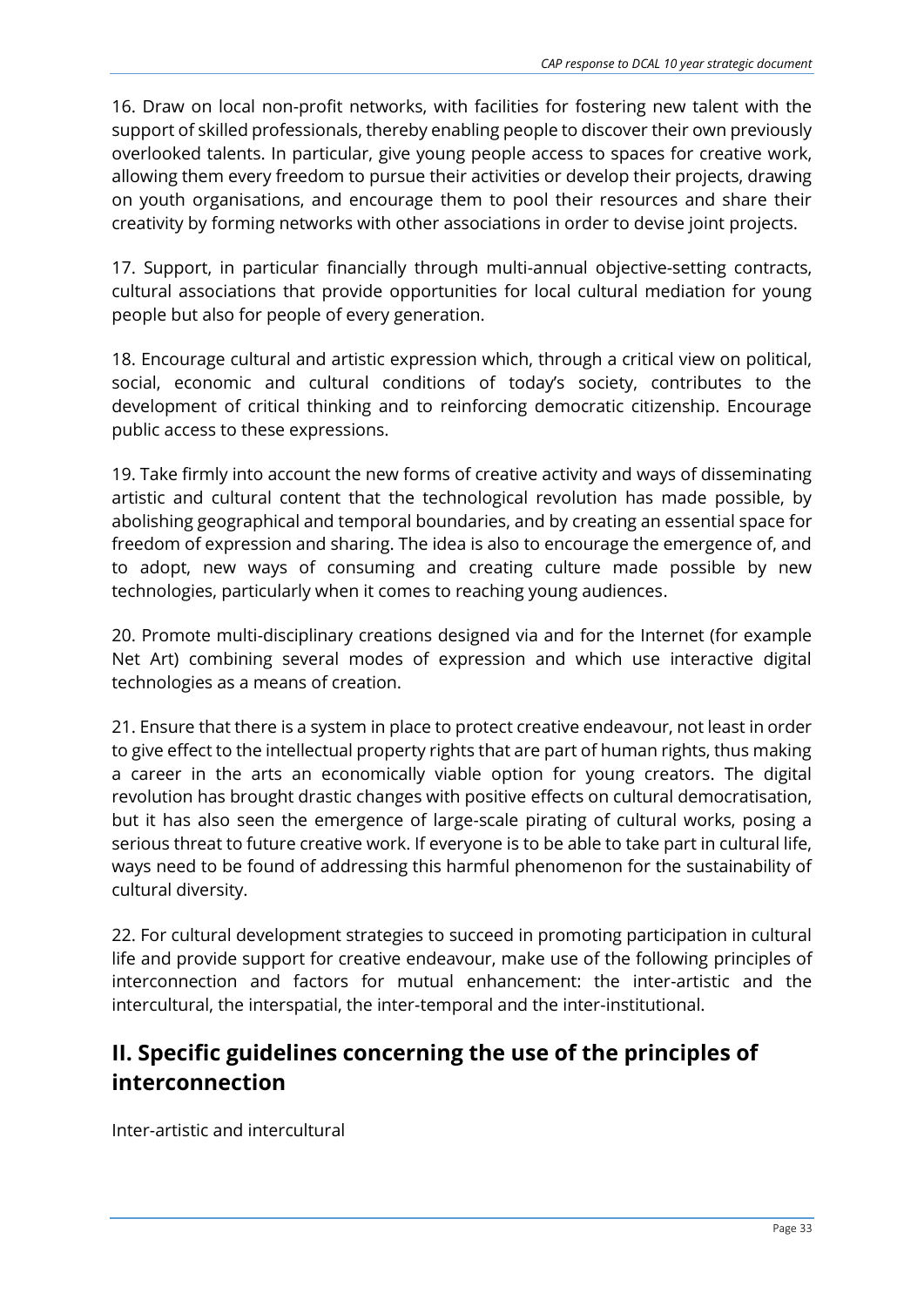1. Together with a thorough understanding of each artistic discipline, develop an approach to arts education and training that emphasises connections between the arts, not only so that everyone can acquire a comprehensive grasp of the multi-faceted and multi-disciplinary forms of artistic expression but also so that each discipline can benefit from other artistic approaches.

2. Promote arts education projects which emphasise interaction between the arts, between the arts and other fields, and between artists and the public. For example, artistic activities that create connections between plastic arts, music, sound and light arts and a creative dialogue with the public through new communication technologies in areas not dedicated to the arts (for example, industrial wastelands, areas in social housing estates for street arts).

3. Provide more sustained ongoing political and economic support, with multi-annual contracts setting out aims for theatres and concert halls, exhibition centres and companies of performing and visual artists, as these provide opportunities for contact between all sectors of the arts and, through them, between all the cultural sectors. They also help to bring together and actively involve a variety of young people, amateur and professional artists.

#### Inter-spatial and digital arts

4. Promote creations produced with local residents (participatory forms) and initiatives where the encounter between the arts and people comes to life in settings capable of linking artistic, philosophical and environmental thinking, thus giving real meaning to their citizenship: redevelop existing covered public spaces (such as railway stations) or open-air public spaces (such as parks) in order to turn them into places of creative participation for local residents.

5. Encourage local cultural initiatives that seek the cultural, historical, social and economic promotion of a given area, through ties between creators, the public and the various professionals involved in these initiatives.

6. Implement national programmes to digitise the cultural heritage, one of the goals adopted by the European Commission when developing Europeana, which provides multilingual access to the full range of cultural heritage and contemporary cultural content.

7. Connect virtual spaces to public spaces and support ground-breaking digital services projects with *in situ* facilities (3D, augmented reality, immersive virtual reality systems, mobile phones, podcasts, etc.) or web-based facilities that can be accessed remotely (virtual visits, thematic routes, online services).

8. Make use of the new methods of disseminating virtual cultural content, by transferring for example visual arts to virtual galleries and museums where works could be displayed in online exhibitions.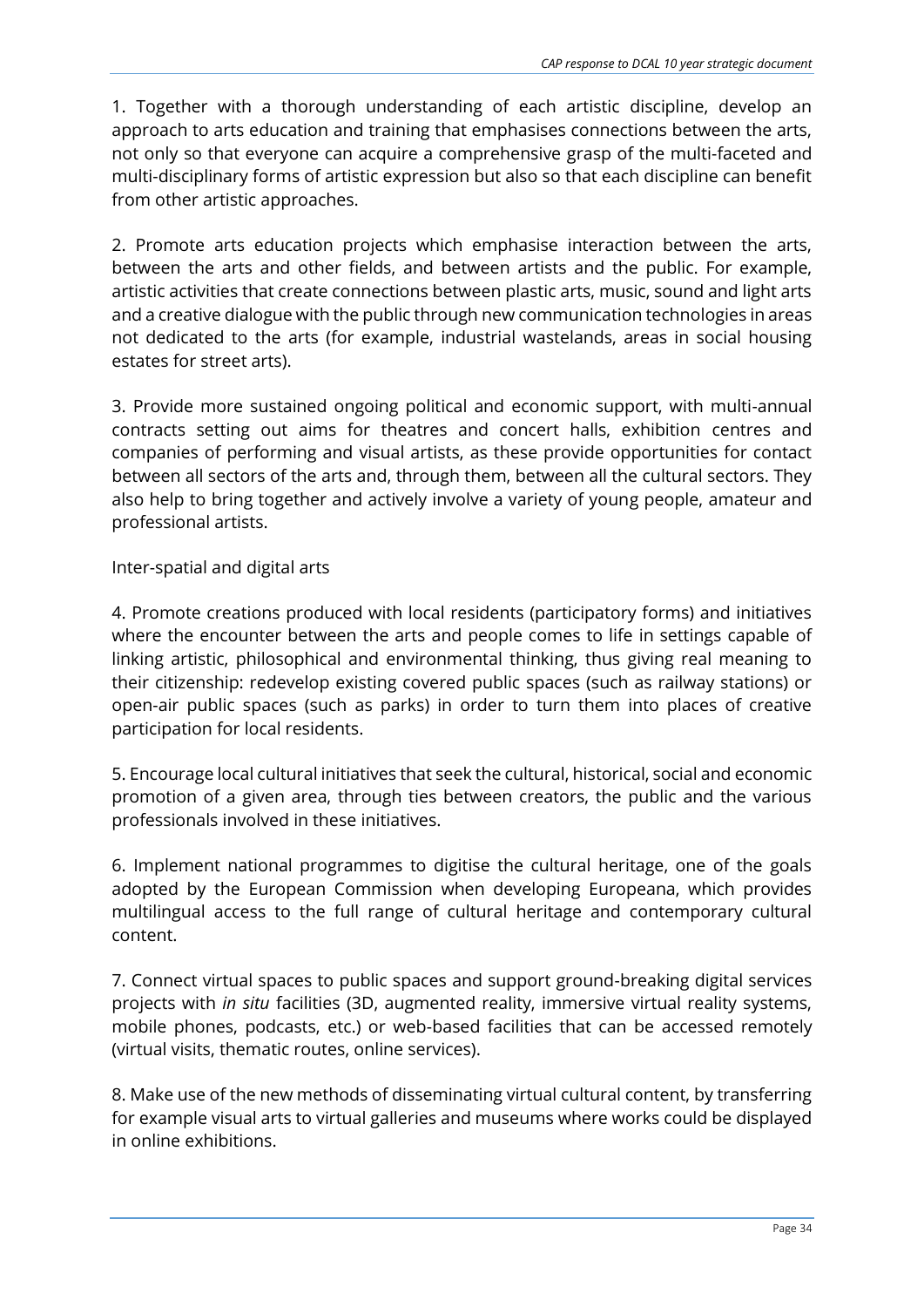9. Adopt a policy of supporting innovative cultural digital services in order to facilitate experimentation with new uses for digital technology and encourage new partnerships between cultural operators and the business community and private and/or public research institutions.

Inter-temporal aspect

10. Revive traditional local skills, sources and examples of artistic creation of former generations.

11. Work with "collective memory" artists (for instance archaeologists) and, conversely, construct a vision of the urban environment of the future that one wishes to pass on (prospective art).

12. Encourage initiatives that create a long-term territorial dynamic (festivals, celebrations, theme days).

13. Promote activities related to the collective memory and also develop along these lines the role of museum institutions, theatres and concert halls (heritage works, artists from previous centuries and classical theatre, for example), thereby highlighting the heritage and enabling young people to familiarise themselves with their own national culture and that of other countries.

#### Inter-institutional

14. Encourage the setting up of co-ordination bodies to ensure that cultural policy and education policy are mutually supportive, with permanent committees of professionals that can be renewed at regular intervals.

15. Build closer links between schools and local and national cultural institutions, not only in order to facilitate pupils' access to these institutions, but also in order to bring the skills and experience of these institutions and their staff to arts teaching in schools, for all pupils and from a very early age.

16. Encourage inter-institutional partnerships (between national governmental authorities, and between national and local authorities) and public–private partnerships, right from the strategy development stage, for designing projects and planning, in order to ensure the highest possible level of co-ordination and interaction.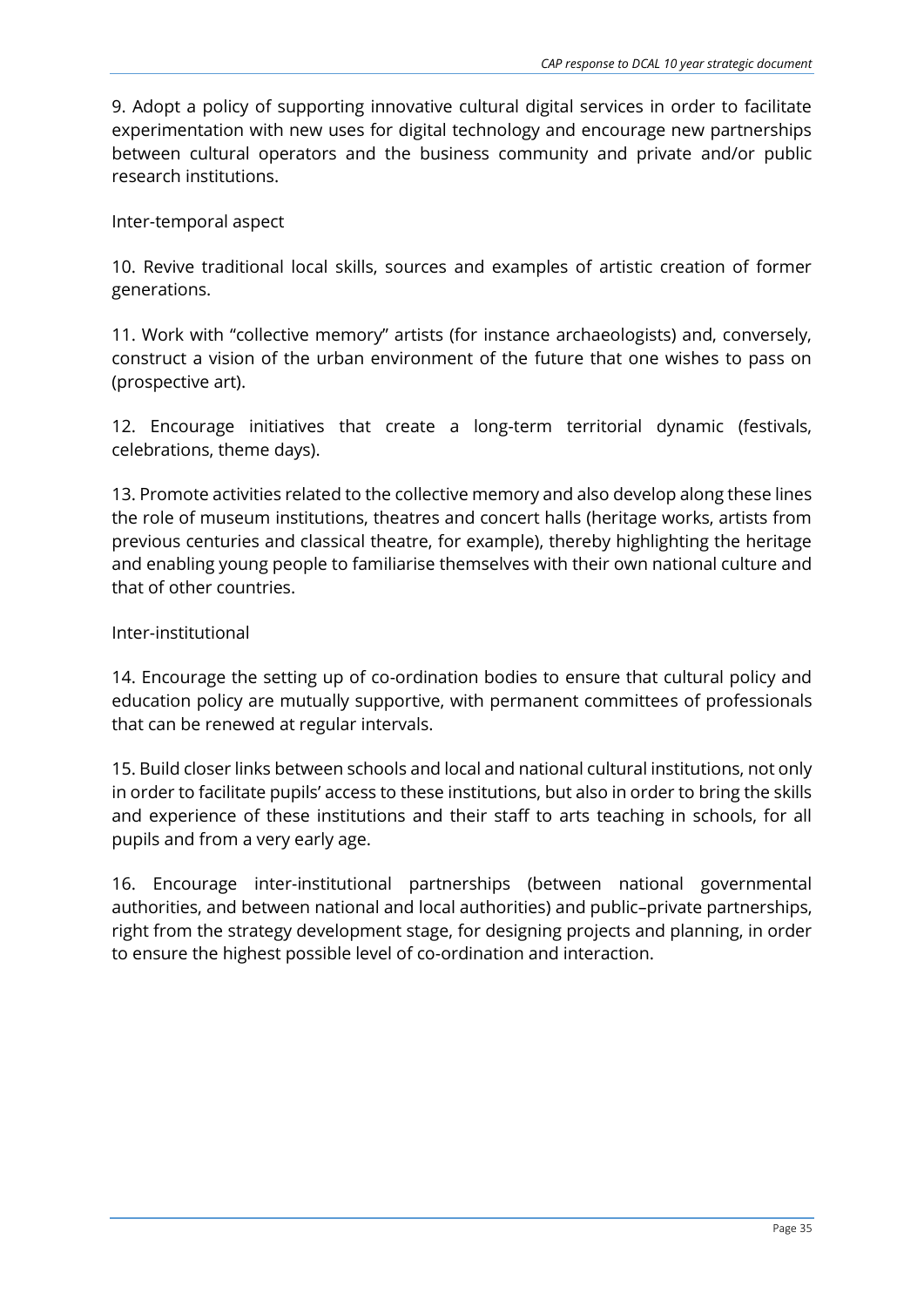# **Community Arts Partnership**

# **Response to the Consultation Document**

# **Strategy for Culture & Arts 2016-2026**

# DCAL November 2015

January 2016

# **APPENDIX 2**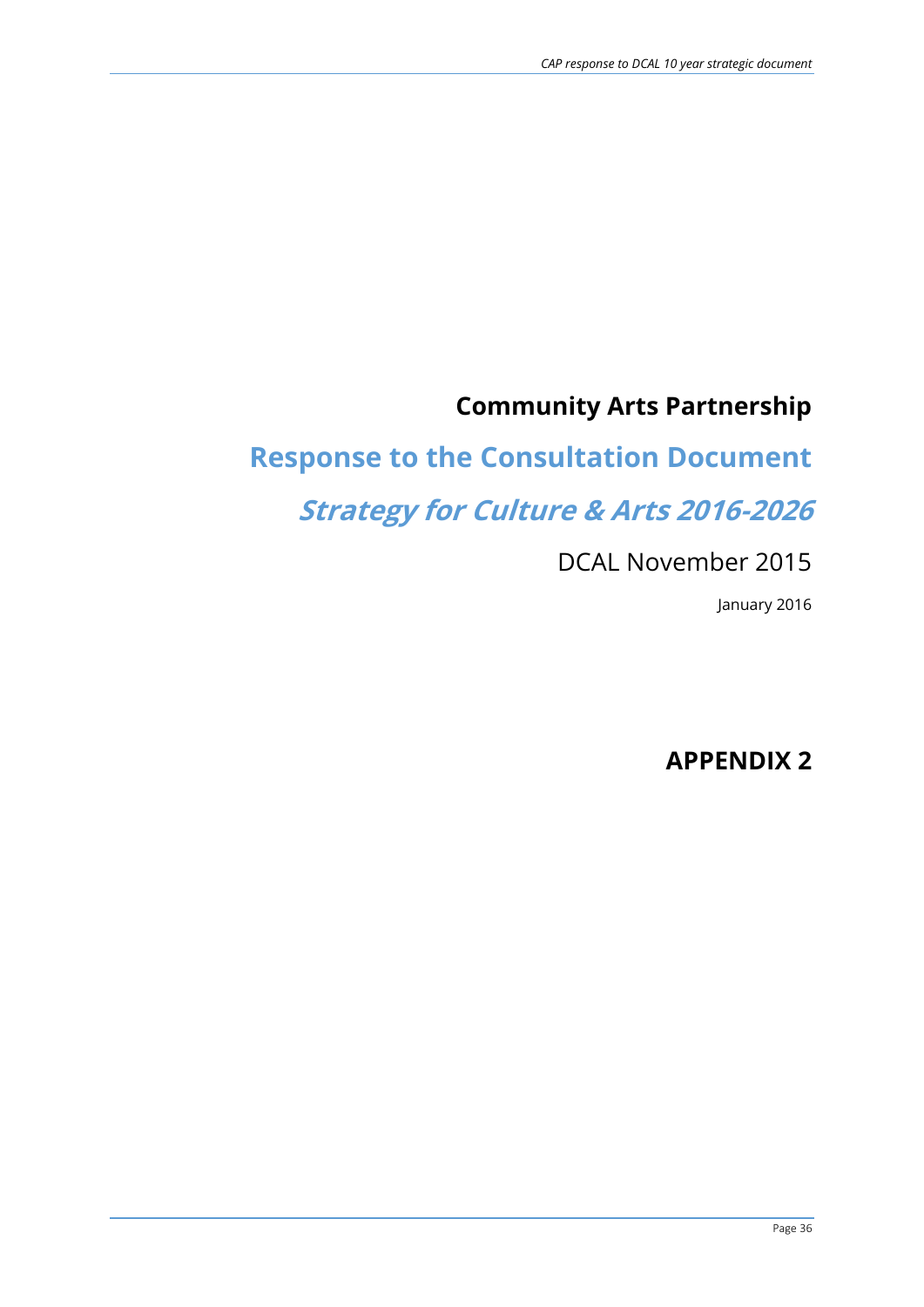

| <b>INCREASE REVENUE</b><br><b>FUNDING</b> to the arts                              | Link investment to <b>EU</b><br><b>MEDIAN PER CAPITA LEVEL</b><br>(1.54% of public expenditure<br>and 0.56% of GDP) |  | Bring forward <b>INNOVATIVE</b><br><b>TAX INCENTIVE proposals to</b><br>benefit creative economy             |
|------------------------------------------------------------------------------------|---------------------------------------------------------------------------------------------------------------------|--|--------------------------------------------------------------------------------------------------------------|
| Develop INTEGRATED CREATIVE DIGITAL<br><b>POLICY</b> across government departments |                                                                                                                     |  | Maintain and promote LINKAGE BETWEEN<br><b>COMMUNITY, PROFESSIONAL AND</b><br><b>ACADEMIC ARTS PLATFORMS</b> |

| <b>ACCESS FOR EVERYBODY</b><br><b>Strategic Aims</b>                                                           |                                                                                                                                                                |  |  |  |  |
|----------------------------------------------------------------------------------------------------------------|----------------------------------------------------------------------------------------------------------------------------------------------------------------|--|--|--|--|
| <b>RECOGNISING THE ROLE</b> the arts play in<br>opening up access to creativity.                               | Appreciating that all arts organisations are<br>VOLUNTEER-LED and support invaluable<br>voluntary engagement with arts and culture.                            |  |  |  |  |
| <b>UNDERSTANDING THE BARRIERS</b> to active<br>arts participation and finding creative ways to<br>remove them. | Making all the <b>CONNECTIONS</b> across<br>government and the arts community realise<br>the fullest range of benefits and support<br>innovative new projects. |  |  |  |  |

#### **How do we get there between 2016-2026?**

| <b>STRATEGIC ALIGNMENT</b> within the new<br>Department for communities. | <b>STRATEGIC VISION</b> with departmental<br>support for arm's length body (ALB) discrete<br>policy & action plans, fully costed and<br>resourced for implementation. |
|--------------------------------------------------------------------------|-----------------------------------------------------------------------------------------------------------------------------------------------------------------------|
| <b>IMPROVED SUSTAINABILITY</b> for key arts and                          | <b>IMPROVED OPPORTUNITY</b> for innovation                                                                                                                            |
| infrastructural organisations.                                           | and development.                                                                                                                                                      |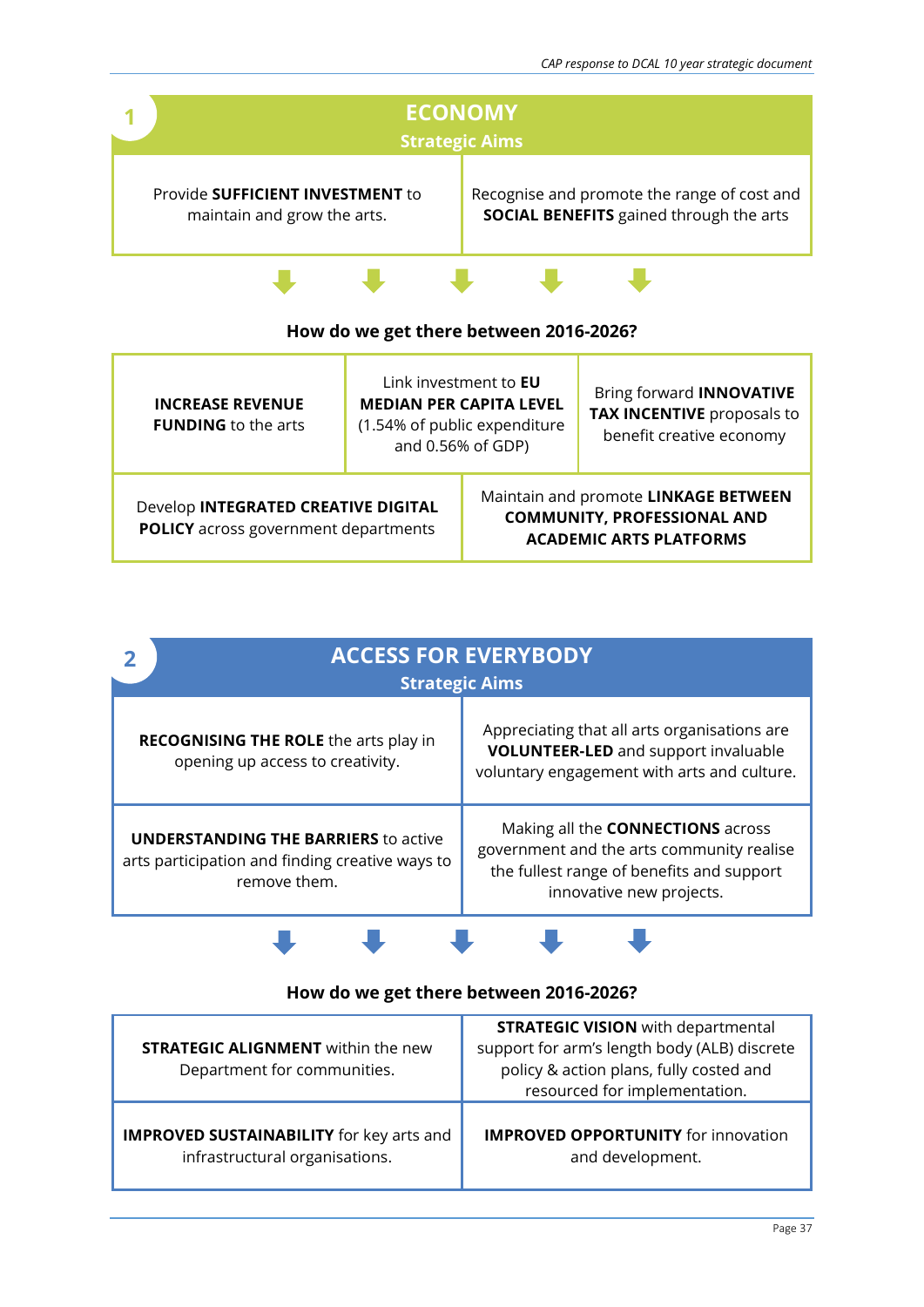| 3<br><b>CULTURAL EXPRESSION</b><br><b>Strategic Aims</b>                                           |                                                                                                       |  |  |
|----------------------------------------------------------------------------------------------------|-------------------------------------------------------------------------------------------------------|--|--|
| Finding new ways to BRING PEOPLE INTO<br><b>GREATER CONTACT WITH THE ARTS.</b>                     | <b>ENHANCING THE POTENTIAL FOR</b><br><b>COMMUNITY ENGAGEMENT</b> to enhance<br>active participation. |  |  |
| Recognising the potential - and the urgency -<br>of bringing everyone into the NEW MEDIA<br>WORLD. | <b>ENCOURAGING CHILDREN</b> to value the<br>power of their own imaginations.                          |  |  |

| Properly conceived and implemented                                                                                           | <b>CROSS-DEPARTMENTAL COMMUNITY ARTS</b>                                                                                                                                       |
|------------------------------------------------------------------------------------------------------------------------------|--------------------------------------------------------------------------------------------------------------------------------------------------------------------------------|
| <b>AUDIENCE AND PARTICIPANT</b>                                                                                              | <b>STRATEGY</b> to dovetail with community                                                                                                                                     |
| <b>DEVELOPMENT POLICY, with key expert</b>                                                                                   | initiatives like TIBUC and Racial Equality                                                                                                                                     |
| stakeholders across sector.                                                                                                  | Strategy with signposted tri-annual review.                                                                                                                                    |
| DIGITAL DEVELOPMENT PROGRAMME,<br>showing ambition for local readiness to take<br>lead in transforming technological uptake. | <b>CHILDREN'S CREATIVE FUTURES, a</b><br>development programme aimed at crucial<br>early years arts and creative interventions,<br>fully costed and implemented across region. |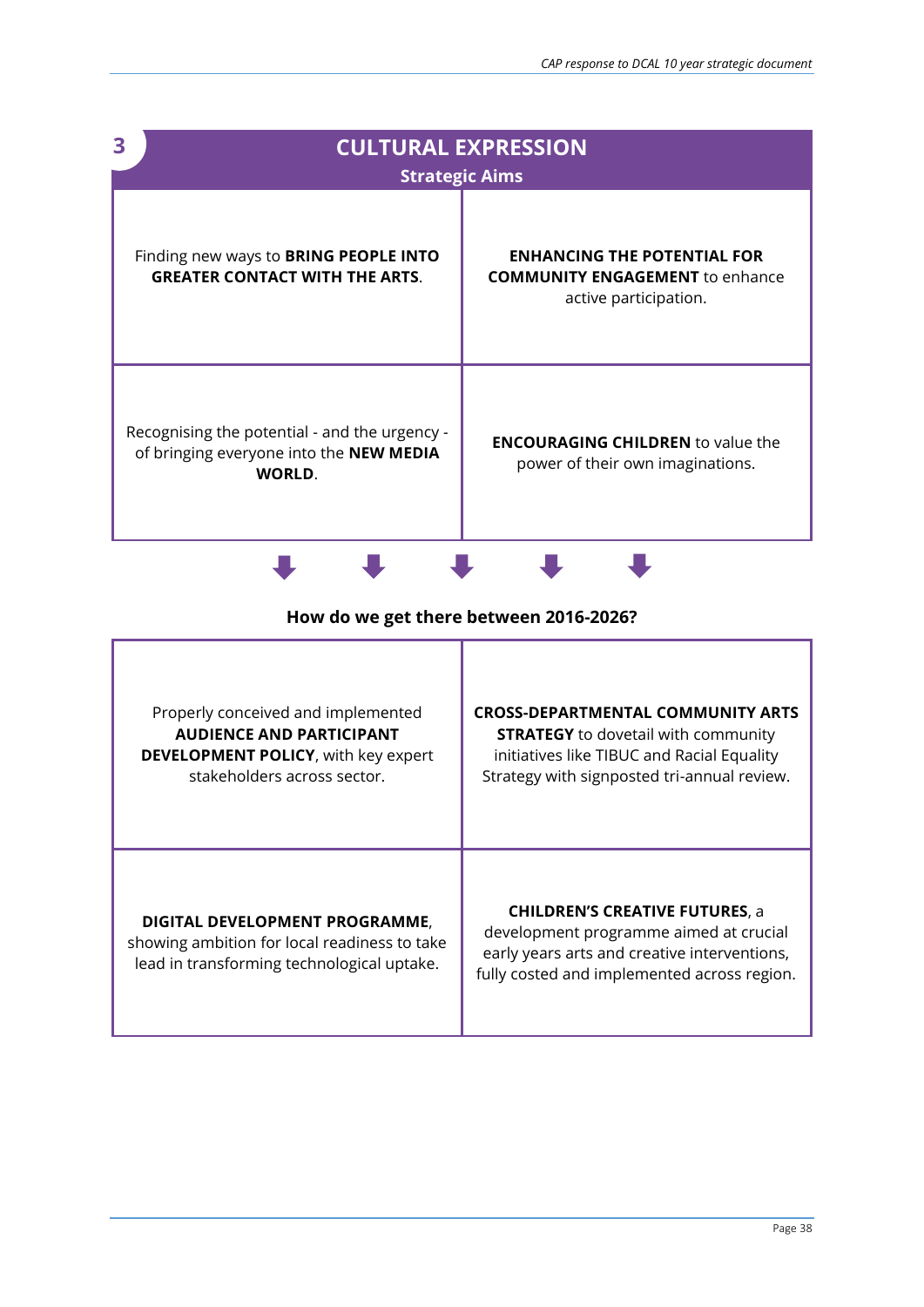T

J

| <b>VALUING THE ARTS</b><br><b>Strategic Aims</b>                                                                                                 |                                                                                                                            |  |  |
|--------------------------------------------------------------------------------------------------------------------------------------------------|----------------------------------------------------------------------------------------------------------------------------|--|--|
| Appreciate the role that the <b>ARTS AND</b><br><b>CULTURE can play IN PERSONAL AND</b><br><b>SOCIAL DEVELOPMENT</b> of everyone at all<br>ages. | Having an ambition for <b>EVERYONE TO</b><br><b>REALISE THEIR FULL POTENTIAL in engaging</b><br>with the arts and culture. |  |  |
| <b>FACILITATE THE CONTRIBUTION of all those</b><br>involved in arts and culture.                                                                 | UNDERSTANDING THE BENEFITS OF ARTS<br>AND CULTURE for Northern Ireland's place in<br>the world.                            |  |  |

### **How do we get there between 2016-2026?**

 $\blacksquare$ 

J

 $\blacksquare$ 

| <b>INTEGRATE THE ARTS AND</b><br><b>CULTURE STRATEGY within</b><br>next PfG.          |  | Agree a SET OF STRATEGIC<br><b>COMMITMENTS and cross-</b><br>departmental outcomes<br>within CSRs 2015 - 2026.                                                              |                                                                                                                          | Determine there will be a<br>new concordat to <b>FACILITATE</b><br>THE APPLYING FOR AND<br><b>ADJUDICATION OF ARTS-</b><br><b>RELATED GRANT-AID.</b> |
|---------------------------------------------------------------------------------------|--|-----------------------------------------------------------------------------------------------------------------------------------------------------------------------------|--------------------------------------------------------------------------------------------------------------------------|------------------------------------------------------------------------------------------------------------------------------------------------------|
| Align arts and<br>cultural <b>BUDGETS</b> at<br>pro-rated MEDIAN<br><b>EU LEVELS.</b> |  | Agree commitments<br>from new Super-<br>Councils to ensure<br>full integration of arts<br>and culture<br>overarching<br>framework into all<br><b>COMMUNITY</b><br>PLANNING. | <b>CHAMPION A</b><br><b>PERCENT ART</b><br><b>SCHEME, as part of</b><br>the corporation tax<br>re-investment<br>process. | Determine a <b>RAISED</b><br><b>TAX THRESHOLD for</b><br>all artists and arts<br>professionals.                                                      |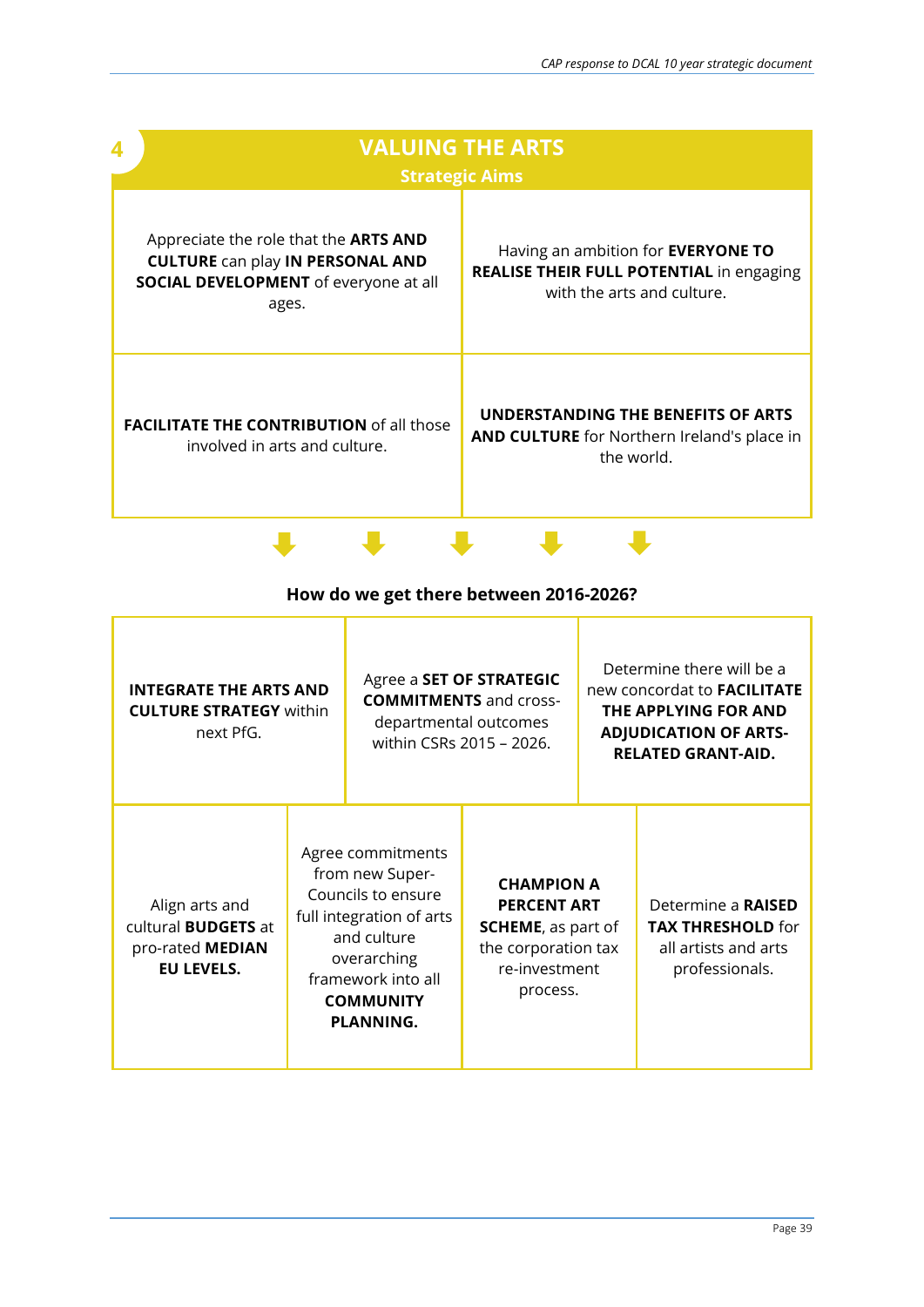| 5<br><b>CREATIVITY AND SKILLS</b><br><b>Strategic Aims</b>                                                |                                                                    |  |                                                                                                         |
|-----------------------------------------------------------------------------------------------------------|--------------------------------------------------------------------|--|---------------------------------------------------------------------------------------------------------|
| <b>Exploring EDUCATIONAL</b><br><b>OPPORTUNITIES</b> to foster<br>creativity.                             | Seeing the POWER OF<br><b>CREATIVITY</b> in our personal<br>lives. |  | Recognising the VALUE OF<br>THE EXPERIENCE OF<br><b>CREATIVE ARTS</b> in other<br>work-related spheres. |
| <b>DEVELOPING THE SKILLS AND TALENTS that</b><br>will see the economic potential of creative<br>insights. |                                                                    |  | <b>SUPPORT LIVING AND WORKING for artists</b><br>and creative organisations.                            |



| Promote CREATIVE DIGITAL<br><b>LITERACY PROGRAMMES to</b><br>dovetail with DEL & DETI<br>targets. | Extend and support<br><b>CURRICULUM BASED ARTS</b><br>PARTICIPATION. | Maintain and extend<br><b>CREATIVE APPRENTICESHIP</b><br>PROGRAMME. |
|---------------------------------------------------------------------------------------------------|----------------------------------------------------------------------|---------------------------------------------------------------------|
| Maintain and extend                                                                               | Extend and support                                                   | Introduce TAX BREAKS,                                               |
| <b>CREATIVE LEARNING IN</b>                                                                       | <b>INFORMAL COMMUNITY-</b>                                           | <b>INVESTMENT SCHEMES AND</b>                                       |
| <b>NON-FORMAL LEARNING</b>                                                                        | <b>BASED ARTS</b>                                                    | <b>INCREASED THRESHOLD</b>                                          |
| <b>ENVIRONMENTS.</b>                                                                              | PARTICIPATION.                                                       | variations for creatives.                                           |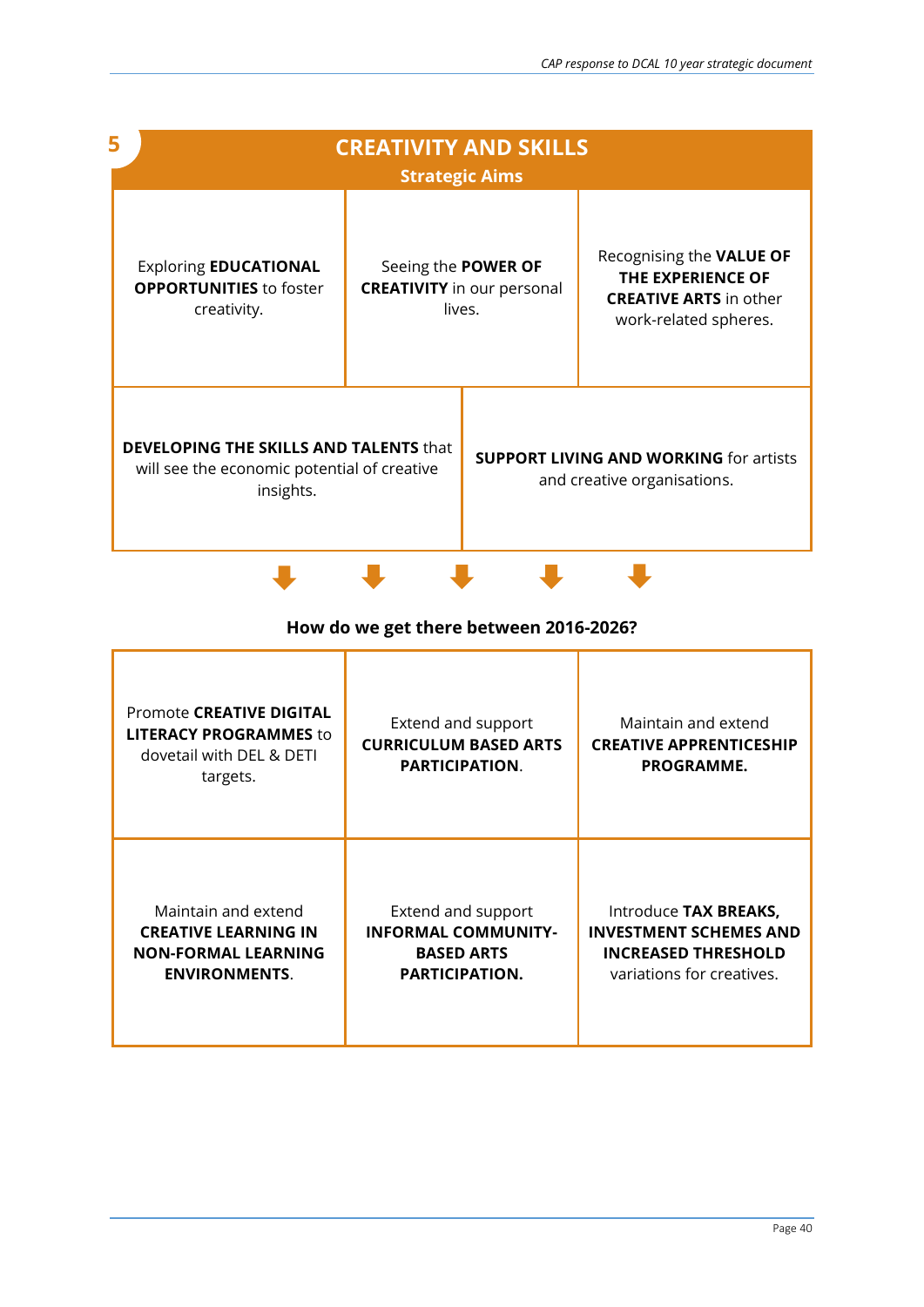| 6 |                                                                                                                                      | <b>COMMUNITY CONNECTIONS</b><br><b>Strategic Aims</b>                                                      |                                                                                                                                       |
|---|--------------------------------------------------------------------------------------------------------------------------------------|------------------------------------------------------------------------------------------------------------|---------------------------------------------------------------------------------------------------------------------------------------|
|   | Giving everyone in Northern<br>Ireland a greater<br><b>UNDERSTANDING OF THE</b><br><b>RICH TRADITIONS</b> across all<br>communities. | Creating and supporting<br><b>OPPORTUNITIES FOR THE</b><br><b>ARTS TO BRING PEOPLE</b><br><b>TOGETHER.</b> | Recognising the RICHNESS<br><b>AND VARIETY that new</b><br>residents of Northern Ireland<br>bring to its social and cultural<br>life. |
|   |                                                                                                                                      |                                                                                                            |                                                                                                                                       |

| Extend range and reach of<br><b>INTERCULTURAL ARTS and</b><br>creativity.                    | Develop and enact discrete<br><b>POLICY PLATFORMS.</b> |  | Recognise and include arts<br>and culture provision within<br>all COMMUNITY-BASED<br><b>INITIATIVES.</b>       |
|----------------------------------------------------------------------------------------------|--------------------------------------------------------|--|----------------------------------------------------------------------------------------------------------------|
| Encourage local government to deploy<br><b>CREATIVE ENGAGEMENT IN COMMUNITY</b><br>PLANNING. |                                                        |  | Encourage all government departments to<br>develop policy for CREATIVE COMMUNITY<br><b>COHESION PRACTICES.</b> |

| <b>WELLBEING</b><br><b>Strategic Aims</b>      |                                         |  |  |
|------------------------------------------------|-----------------------------------------|--|--|
| Recognise the BENEFITS OF ARTS AND             | Encourage and support the greater       |  |  |
| <b>CULTURE IN PROMOTING HEALTH AND</b>         | engagement with the ARTS AND CULTURE IN |  |  |
| <b>WELLBEING</b> in medical and non- settings. | <b>HEALTHCARE SETTINGS.</b>             |  |  |
| Support a greater understanding of the         | Recognise and promote the LIFE-LONG     |  |  |
| <b>WORK OPPORTUNITIES OPENED up by</b>         | <b>HEALTH BENEFITS</b> of attending and |  |  |
| active engagement with the arts.               | participating in arts and culture.      |  |  |

### **How do we get there between 2016-2026?**

| Invest to MAINTAIN AND EXPAND                                                                                          | Commission and pilot WELLBEING                                                                                                          |
|------------------------------------------------------------------------------------------------------------------------|-----------------------------------------------------------------------------------------------------------------------------------------|
| PARTICIPATORY ENGAGEMENT IN THE ARTS                                                                                   | <b>OUTCOMES FRAMEWORKS</b> for arts                                                                                                     |
| for all in medical settings.                                                                                           | organisations                                                                                                                           |
| Support GREATER ACCESSIBILITY for all in<br>participatory arts activity, especially the very<br>young and the elderly. | Encourage new high level<br><b>INTERDEPARTMENTAL PLATFORM ACROSS</b><br>POLICY AREAS, to promote wellbeing<br>through arts and culture. |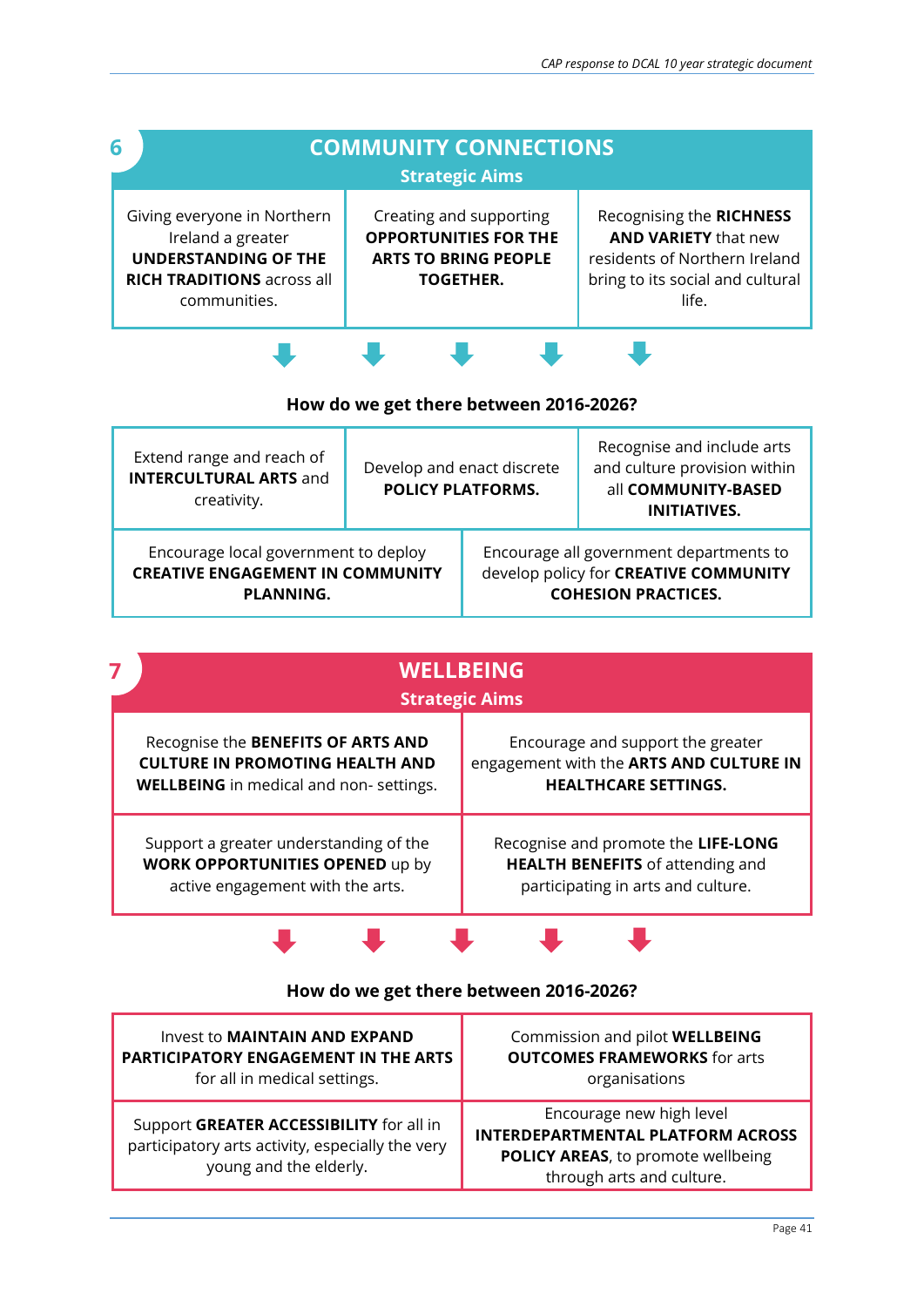# **Community Arts Partnership**

# **Response to the Consultation Document**

# **Strategy for Culture & Arts 2016-2026**

### DCAL November 2015

January 2016

**APPENDIX 3**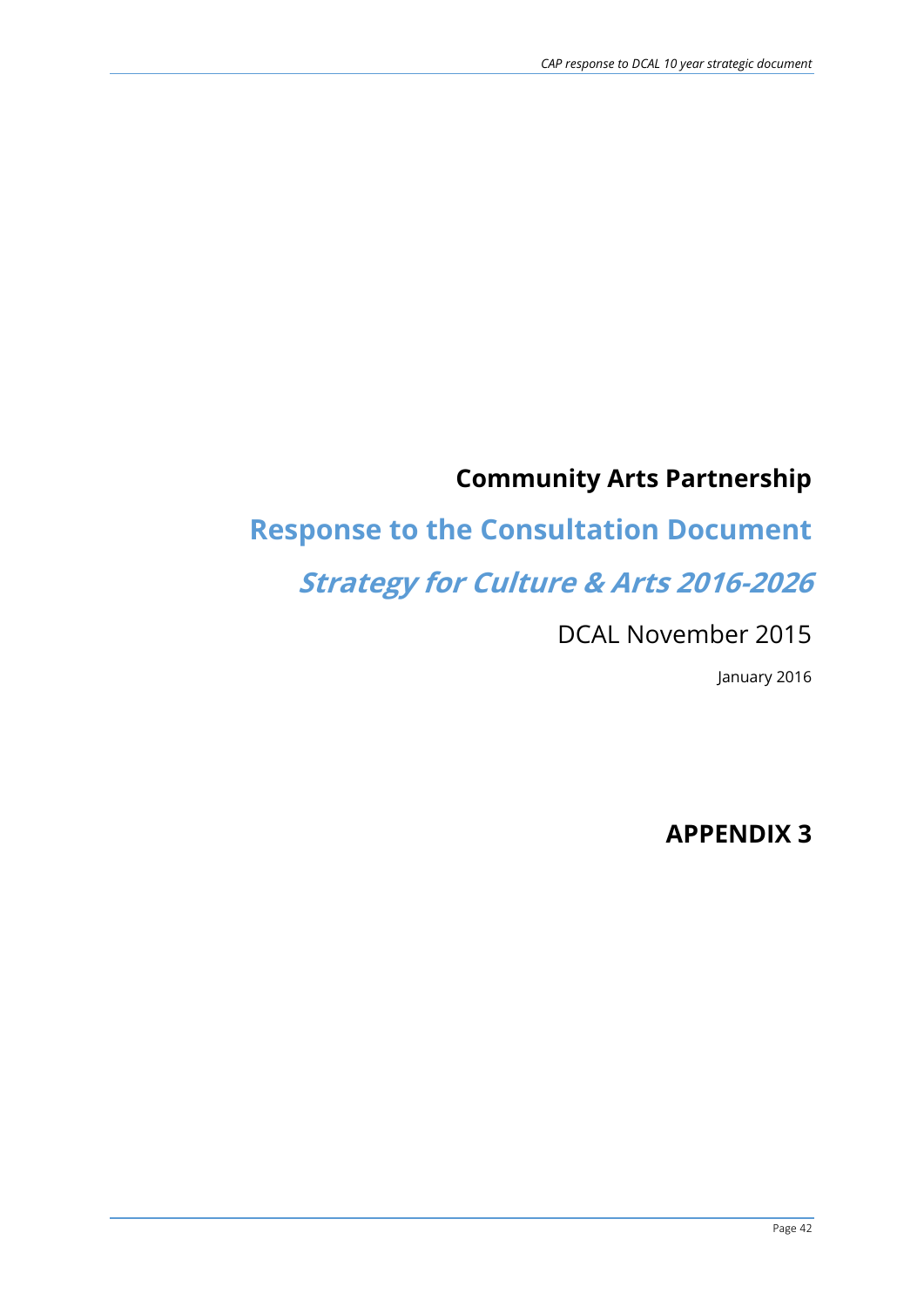### **Community Arts Partnership**

**Community Arts Partnership** takes the lead in the **promotion, development and delivery of community arts practice**, in the belief that the arts can transform our society at a cultural, social and economic level.

We support and collaborate with community groups, centres of learning, artists, arts centres and other organisations in Northern Ireland and beyond.

#### Our mission is :

*To take the lead in the promotion, development and delivery of community arts practice, to affect positive change.*

#### Our vision is

*To see the emergence of a just, inclusive, peaceful and creative society, where difference is welcomed and participation is valued.*

We have a two-fold approach to arts development:

- firstly supporting access and participation by seeking to affect policy through advocacy and leadership and
- secondly, promoting authorship and ownership through the active engagement in projects and programmes.

We offer a platform for policy consultation and development, whilst at the same time, develop new creative opportunities for artists, communities and individuals through:

- Arts workshop programme
- Arts workshop services
- Advocacy
- Information
- Research
- Platforms for networking and sharing experiences
- Professional training
- Other initiatives to promote engagement.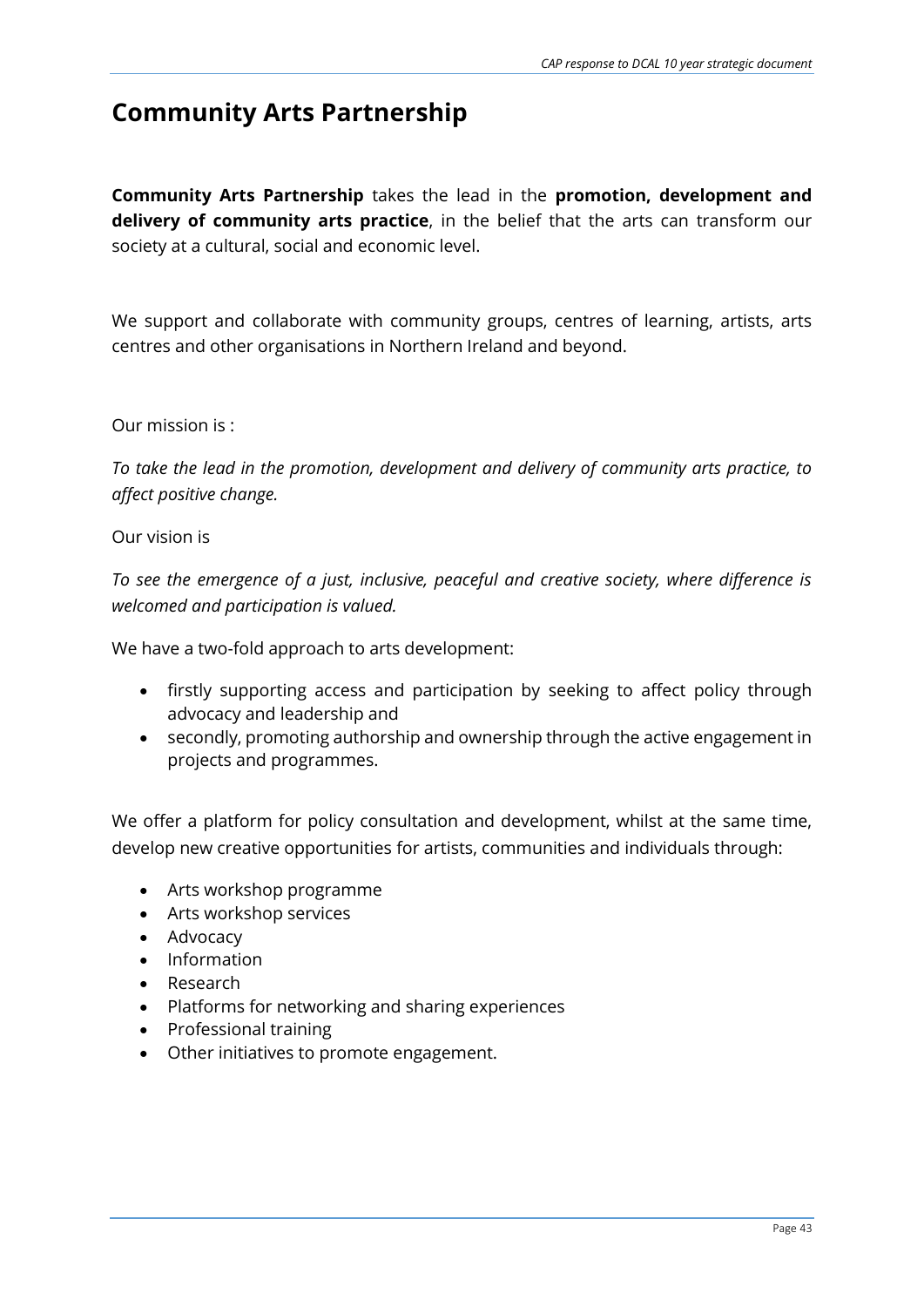#### **CAP projects**

**Landmarks** is a visual arts / art in public project. Participants are encouraged to produce pieces of work which can express their views of the world and/or have a particular resonance to their own community or the area where they live. Participants are also offered the opportunity to work with other groups from different communities / areas to create a joint piece of art inspired by a theme relevant to them all. Joint pieces produced in the past included two large scale sculptures: *Belfast Wheel* in King William Park (Belfast) and *Century Citizen and Belfast Bloom* to be installed in Jubilee Gardens and Botanic Gardens respectively*,* and *The Sails* mosaics on the front of Cotton Court building in Waring Street (Belfast).

**Masque** is a carnival arts project, it now also incorporates all forms of performance related activities such as dance, drama, costume and mask making, stage make-up, and set and float building. Whilst the project provides cross-city links for large-scale performance events, groups can choose to focus on smaller community based performances, or experiment with different art forms without necessary working towards a final piece. Works created through Masque have been showcased in carnivals and festivals in Belfast, Derry, and Sligo.

**Poetry in Motion Schools** has since 2000 had more than 13,000 students taking part in this project, and the project has published over 2,000 poems. Poetry in Motion for Schools aims to develop the creative abilities of young people and enable their poetic voice through language and image. We achieve this through workshops conducted in schools by published/producing poets. These facilitators have a wealth of experience in working with young people, helping to foster creativity via the spoken and written word. Schools that have taken part in this project see it as an enriching experience for both pupils and teachers and find that it also forges many links with the curriculum and supports wider learning. Our innovative projects send out a clear message that poetry is alive and well and capable of progressing with the fast changing landscape of language, technology and cultural innovation.

In 2014, Community Arts Partnership added to the Poetry in Motion Schools project the prestigious Seamus Heaney Award for Achievement.

**Poetry in Motion Community** is a poetry project for local writers / aspiring writers. The programme focuses on practical outcomes and transferable skills. Poetry in Motion Community not only encourages writers to write, but assists them in learning how to edit, plan, schedule, choose illustrations, market themselves, negotiate with others and speak publicly. Poetry is at the core of the programme's activities, but additional projects are facilitated in any medium that involves creative engagement with text and/or performance skills. The work of local poets and writers has been promoted and brought to the general public through several publications and over 100 poetry performances, including BBC Radio 4 Poetry Slam – All Ireland Heat (2009).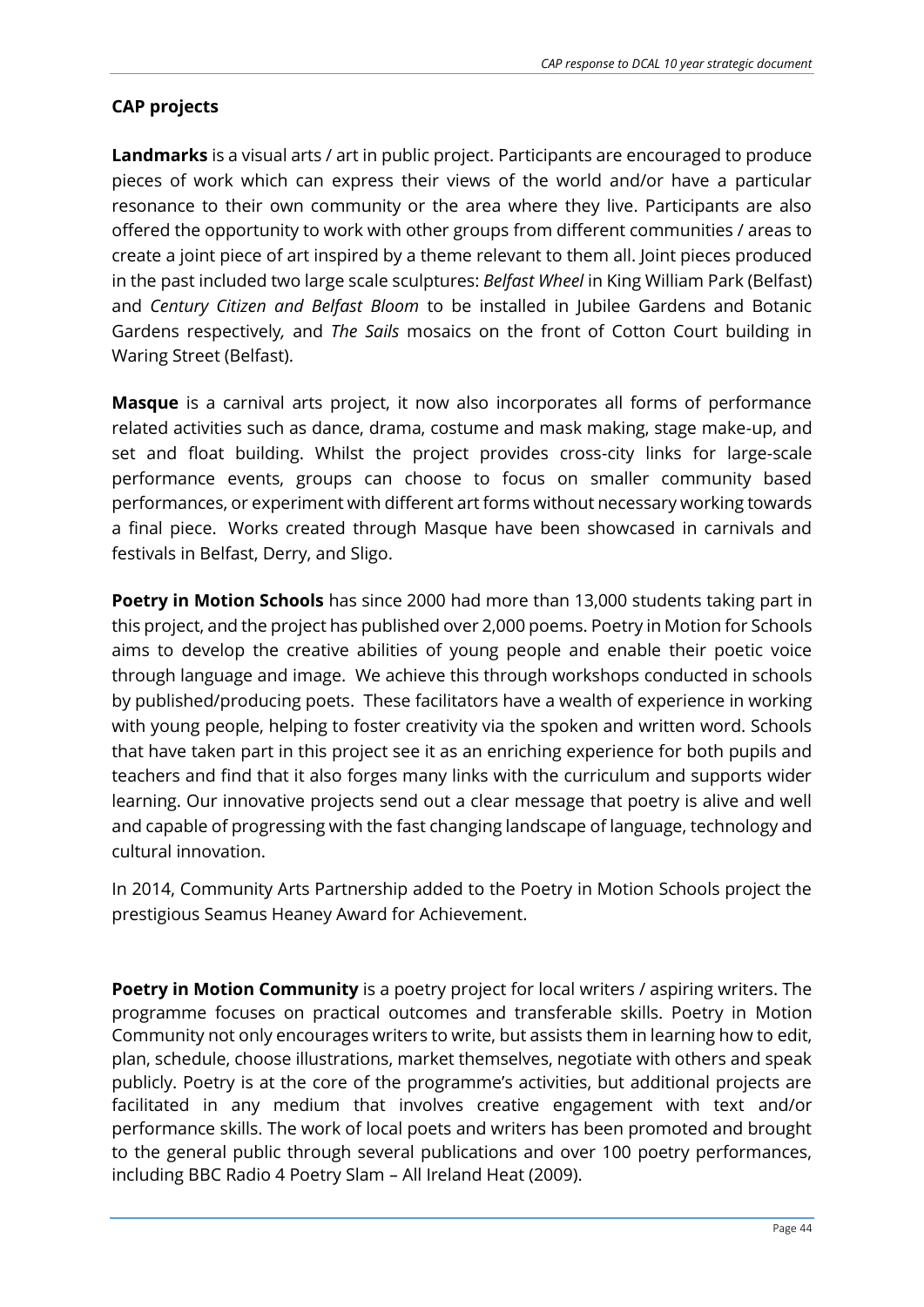In 2014 Community Arts Partnership added to the Poetry in Motion Community Project the prestigious Seamus Heaney Award for New Writing.

**Side by Side** works in parallel with other programme strands and offers workshops in a variety of art forms. Side by Side integrates groups of people with disabilities, the elderly and ethnic minorities with the able-bodied, and individuals of different ages and backgrounds, thus extending the reach of arts-based workshops and providing a supervised setting for new relationships to be built between groups. This offers the opportunity for the arts to be practiced by individuals within a mixed learning and physical ability, skill base and different social background, allowing creativity to inspire all.

**Trash Fashion** is an eco-aware clothing design project which uses recycled clothes and materials as the basis for re-branding and re-making items in whatever creative style the participants wish. This innovative project encourages participants to slash, shred, stencil, embroider, embellish, print and dye, deconstruct and metamorphose second hand clothing, to create a unique look. Workshops educate participants about recycling, sourcing eco-friendly materials, the historical connection to textile production in Belfast, and provide them with the freedom of creative expression. Workshops also give them the opportunity to showcase their original outfits and celebrate their achievements in a professionally staged fashion show.

**This is Me** is a multi-media exploration of identity project. Working across different media including video, photography, animation and music, This Is Me seeks to tell stories that inhabit our communities within their history and identity. Stories are told and listened to, and in so doing new skills and higher levels of confidence are gained, a fresh understanding and communication is created between individuals, communities and the wider world. This is Me workshops provide hands on-artistic creativity and community owned art through digital images and sounds to accompany the stories of our existence.

**PICAS** - The Programme for InterCultural Arts Support (PICAS) is a new CAP programme offering a range of opportunities to support the delivery of key areas of the Arts Council Intercultural Arts Strategy**.** The Purpose of the programme is to encourage and foster initiatives in the intercultural arts arena.

This two year programme has been designed to assist communities and individuals, artists and activists to support the Intercultural Arts Strategy. The PICAS programme offers a range of different supports to so-called indigenous working-class communities and new communities. In seeking to facilitate greater intercultural understanding, supporting communities, individuals and arts professionals to maximise their impact in an intercultural setting, Community Arts Partnership has developed a range of initiatives. PICAS has networking opportunities, training programmes, support for artists, creative programs, funding clinics and mentoring opportunities to promote the widest possible impact for new, established and marginalised communities.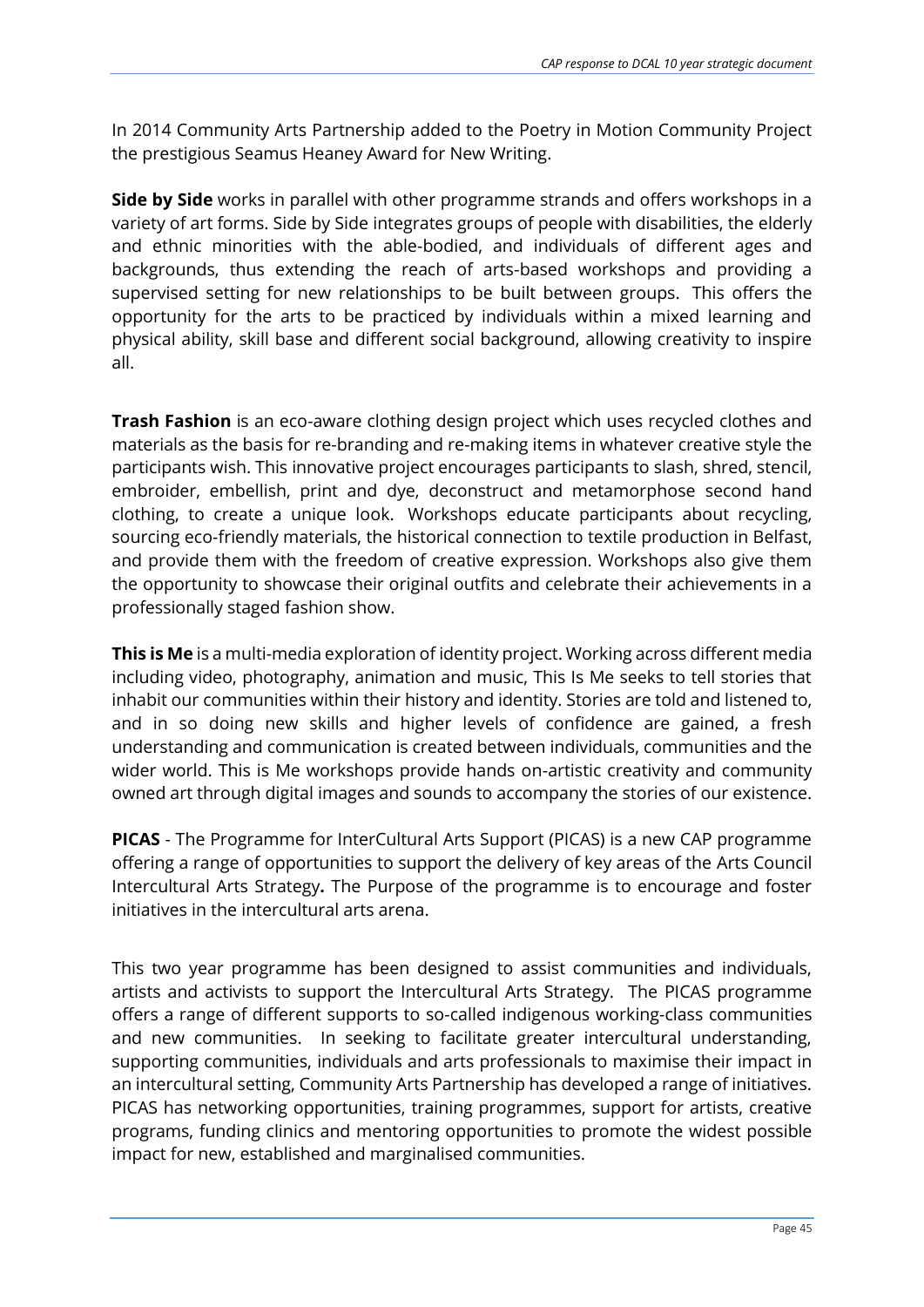In 2015 through 2016, the PICAS project has been maintained, and one of the key projects has been the production and launch of the intercultural handbook, "Between Ourselves - exploring interculturalism through intercommunity creative practice" which documents the ground-breaking work of 5 intercultural arts projects, facilitated by CAP and the PICAS project, but also orientates intercultural arts practice theoretically.

#### **Working in areas of Deprivation**

In 2014 according to SOAS, 60 per cent of all CAP community projects were conducted in areas of deprivation, falling in the highest quintile of need. The remaining 40% of participation centres on those marginalised primarily through disability, minority ethnic status, vulnerable adult status and are described as section 75 groups as per ACNI procedures. Of the schools programme in 2014, 19 schools of 30 across N Ireland were located in areas in the highest 50% of deprivation. Again, special schools taking part are in the main located in less deprived areas. By electoral area, the percentage is 90% for the community programme alone.

Community Arts Partnership, since 2011, has offered a balanced programme right across Northern Ireland. We support community groups and schools in taking what is off on their first steps on an artistic journey. Our programs are available currently in every county; across every age group; in schools, community centres, church halls local community development offices, libraries et cetera.

Community Arts Partnership develops and delivers programmes where people find themselves. This enables Community Arts Partnership to assist groups close to home thereby reducing some of the barriers to participation.

CAP has also undertaken research in partnership with Rural Community Network, looking at the development potential of community arts in regional areas and mapping the current baselines.

#### **CAP is supported by its principal funder, the Arts Council of Northern Ireland.**

For more information please feel free to contact Gordon Hewitt - Information and Policy Manager - Community Arts Partnership - [Subscribe](http://eepurl.com/jBSx5) to our growing arts news network. [www.comartspartner.org](http://comartspartner.org/)

Community Arts partnership - 3-5 Commercial Court | Belfast | BT1 2NB Northern Ireland - Tel: + 44 (0)28-90923493 - Fax: +44 (0)28-90924545